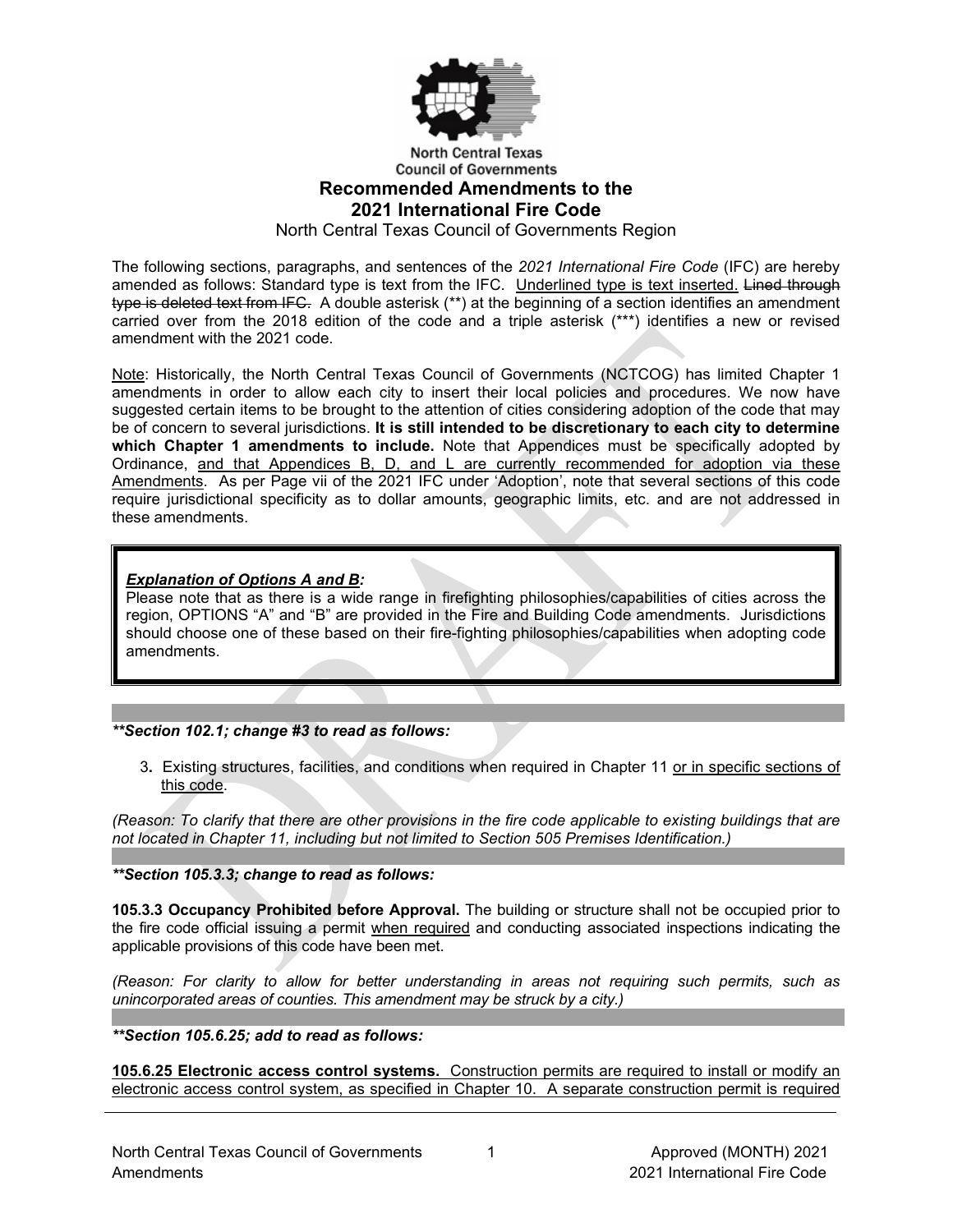

#### **Council of Governments**

for to install or modify a fire alarm system that may be connected to the access control system. Maintenance performed in accordance with this code is not considered to be a modification and does not require a permit.

*(Reason: Adds construction permit requirements for electronic access control systems affecting access and/or egress to ensure proper design and installation of such systems. These changes reflect local practices of municipalities in this region.)*

**\*\*\****Section 107.3; delete this section in its entirety:*

**107.3 Permit valuations.** The applicant for a permit shall provide an estimated permit value at the time of application. Permit valuations shall include the total value of work, including materials and labor, for which the permit is being issued, such as electrical, gas, mechanical, plumbing equipment and permanent systems. If, in the opinion of the fire code official, the valuation is underestimated on the application, the permit shall be denied unless the applicant can show detailed estimates to meet the approval of the fire code official. Final permit valuation shall be set by the fire code official.

(*Different jurisdictions establish permit fee requirements in different ways, and the majority in this region do not utilize this methodology for establishing Fire Code-required permit fees, as well as have already established and adopted applicable permit fee requirements.)*

#### *\*\*Section 202; amend and add definitions to read as follows:*

**\*\* [B] AMBULATORY CARE FACILITY.** Buildings or portions thereof used to provide medical, surgical, psychiatric, nursing, or similar care on a less than 24-hour basis to persons who are rendered incapable of self-preservation by the services provided or staff has accepted responsibility for care recipients already incapable. This group may include but not be limited to the following:

- Dialysis centers
- Procedures involving sedation
- -Sedation dentistry
- Surgery centers
- Colonic centers
- Psychiatric centers

*(Reason: to clarify the range of uses included in the definition)*

**\*\* [B] ATRIUM.** An opening connecting two three or more stories… *{remaining text unchanged}*

*(Reason: Accepted practice in the region based on legacy codes. IBC Section 1009 permits unenclosed two story stairways under certain circumstances.)* 

**\*\* [B] DEFEND IN PLACE.** A method of emergency response that engages building components and trained staff to provide occupant safety during an emergency. Emergency response involves remaining in place, relocating within the building, or both, without evacuating the building.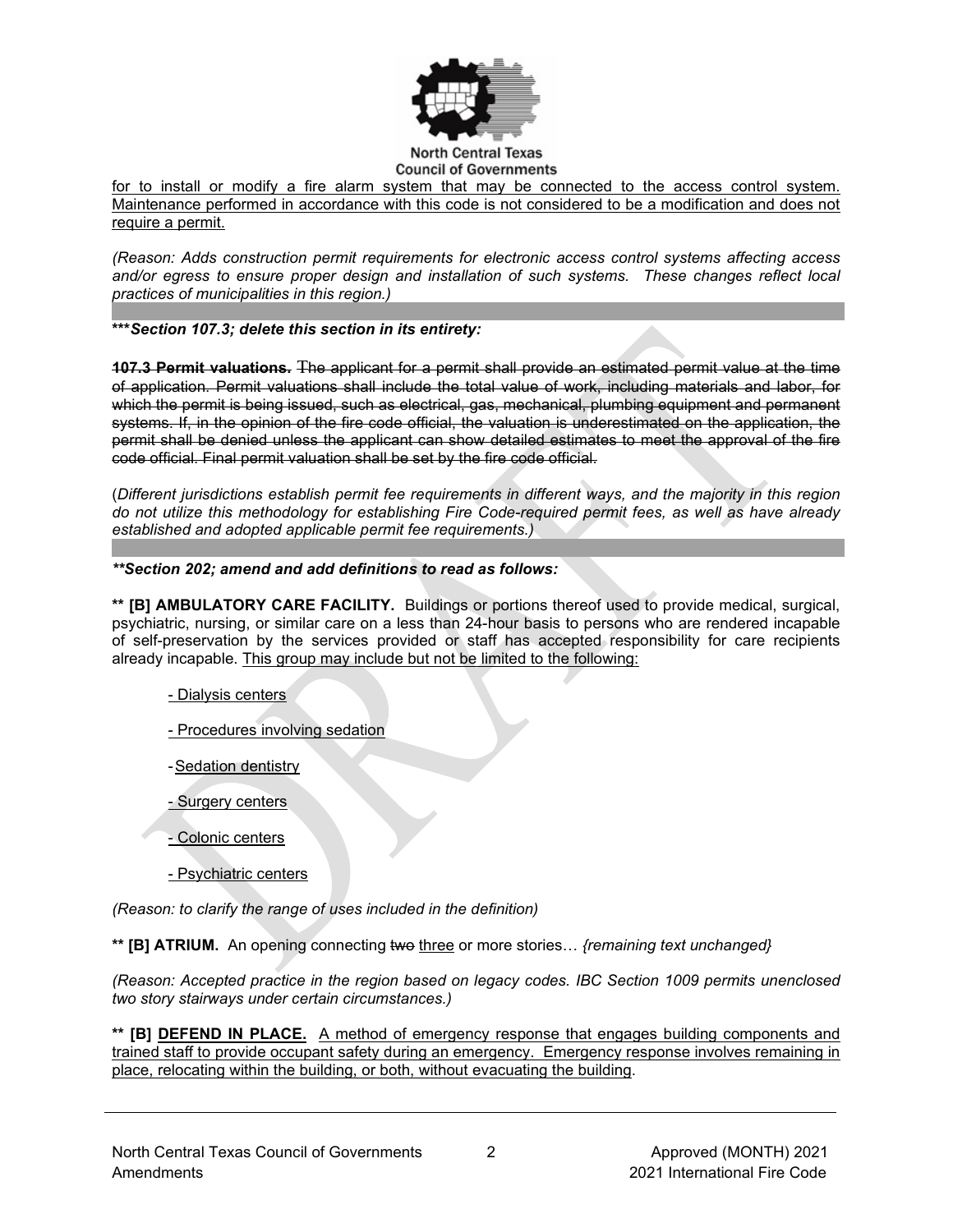

# **Council of Governments**

(*Reason: Added from International Building Code (IBC) definitions for consistency in interpretation of the subject requirements pertaining to such occupancies.)*

**\*\*FIRE WATCH.** A temporary measure intended to ensure continuous and systematic surveillance of a building or portion thereof by one or more qualified individuals or *standby personnel* when required by the *fire code official*, for the purposes of identifying and controlling fire hazards, detecting early signs of unwanted fire, raising an alarm of fire and notifying the fire department.

*(Reason: Clearly defines options to the fire department for providing a fire watch.)*

**\*\*FIREWORKS.** Any composition or device for the purpose of producing a visible or an audible effect for entertainment purposes by combustion, *deflagration*, or *detonation*, and/or activated by ignition with a match or other heat producing device that meets the definition of 1.3G fireworks or 1.4G fireworks. *… {Remainder of text unchanged}…*

*(Reason: Increased safety from fireworks related injuries.)*

# **\*\*Option A**

*HIGH-PILED COMBUSTIBLE STORAGE: add a second paragraph to read as follows:*

Any building classified as a group S Occupancy or Speculative Building exceeding 12,000 sq. ft. that has a clear height in excess of 14 feet, making it possible to be used for storage in excess of 12 feet, shall be considered to be high-piled storage. When a specific product cannot be identified (speculative warehouse), a fire protection system and life safety features shall be installed as for Class IV commodities, to the maximum pile height.

# **\*\*Option B**

*HIGH-PILED COMBUSTIBLE STORAGE: add a second paragraph to read as follows:*

Any building classified as a group S Occupancy or Speculative Building exceeding 6,000 sq. ft. that has a clear height in excess of 14 feet, making it possible to be used for storage in excess of 12 feet, shall be considered to be high-piled storage. When a specific product cannot be identified (speculative warehouse), a fire protection system and life safety features shall be installed as for Class IV commodities, to the maximum pile height.

*(Reason: To provide protection for worst-case scenario in flexible or unknown situations.)*

# **\*\*Option A**

**HIGH-RISE BUILDING. {No Change Required}** 

#### **\*\*Option B**

**HIGH-RISE BUILDING.** A building with an occupied floor located more than 75 55 feet (22 860 16 764 mm) above the lowest level of fire department vehicle access.

*(Reason: Allows for additional construction safety features to be provided, based on firefighting response capabilities.)*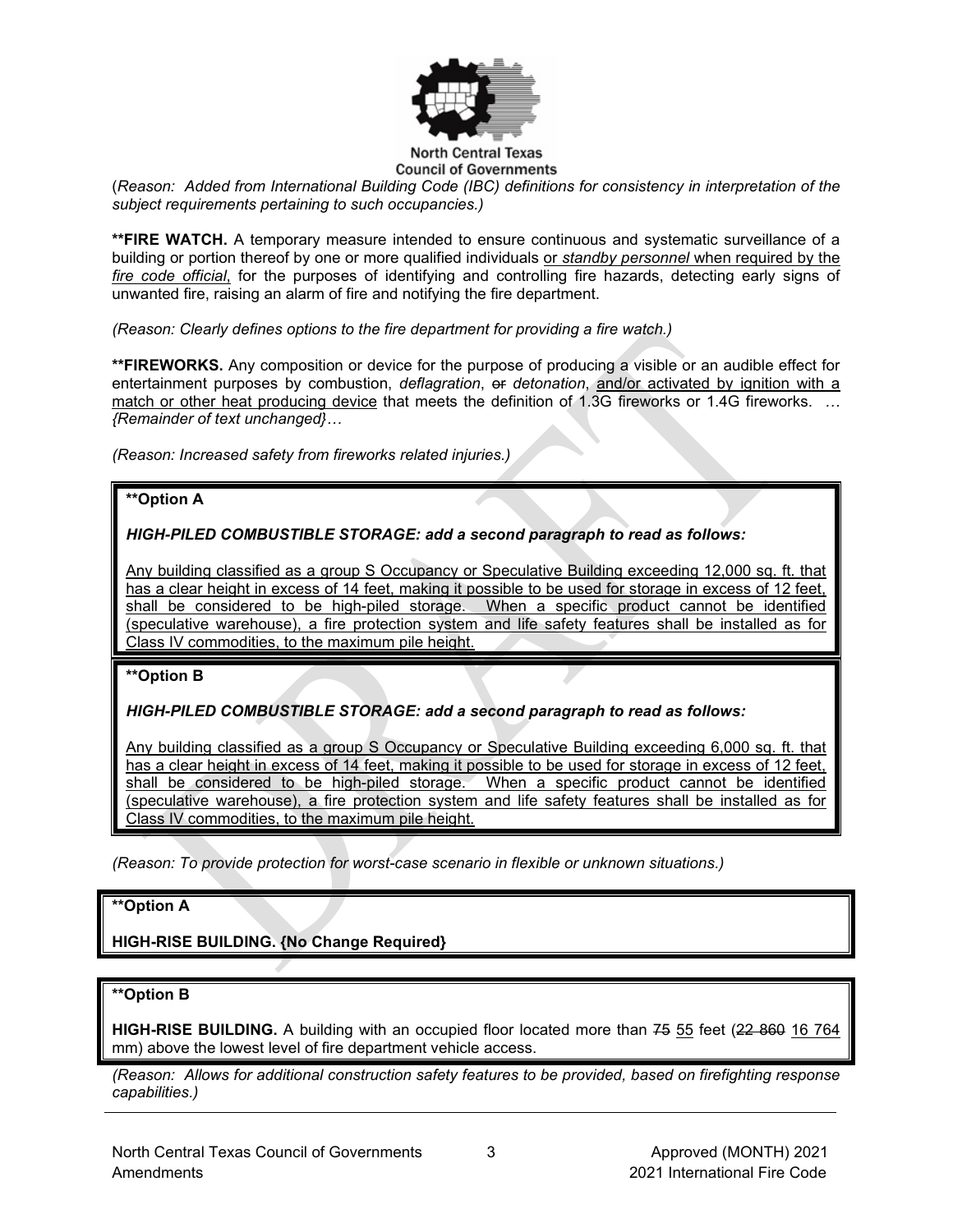

**\*\*REPAIR GARAGE**. A building, structure or portion thereof used for servicing or repairing motor vehicles. This occupancy shall also include garages involved in minor repair, modification and servicing of motor vehicles for items such as lube changes, inspections, windshield repair or replacement, shocks, minor part replacement, and other such minor repairs.

*(Reason: To further clarify types of service work allowed in a repair garage, as well as to correspond with definition in the IBC.)*

**\*\*SELF-SERVICE STORAGE FACILITY.** Real property designed and used for the purpose of renting or leasing individual storage spaces to customers for the purpose of storing and removing personal property on a self-service basis.

*(Reason: To provide a definition that does not exist in the code.)*

**\*\*STANDBY PERSONNEL.** Qualified fire service personnel, approved by the Fire Chief. When utilized, the number required shall be as directed by the Fire Chief. Charges for utilization shall be as normally calculated by the jurisdiction.

*(Reason: To provide a definition that does not exist in the code for fire watch accommodations as required by the jurisdiction.)*

**\*\*UPGRADED OR REPLACED FIRE ALARM SYSTEM.** A fire alarm system that is upgraded or replaced includes, but is not limited to the following:

- Replacing one single board or fire alarm control unit component with a newer model
- Installing a new fire alarm control unit in addition to or in place of an existing one
- Conversion from a horn system to an emergency voice/alarm communication system
- Conversion from a conventional system to one that utilizes addressable or analog devices

The following are not considered an upgrade or replacement:

- Firmware updates
- Software updates
- Replacing boards of the same model with chips utilizing the same or newer firmware

*(Reason: This is referenced in several places, but the wording of "upgraded or replaced" is somewhat ambiguous and open to interpretation. Defining it here allows for consistent application across the region.)*

*\*\*Section 307.1.1; change to read as follows:*

**307.1.1 Prohibited Open Burning.** Open burning shall be prohibited that is offensive or objectionable because of smoke emissions or when atmospheric conditions or local circumstances make such fires hazardous shall be prohibited.

**Exception**: {No change.}

*(Reason: To further protect adjacent property owners/occupants from open burning and/or smoke emissions from open burning.)*

*\*\*Section 307.2; change to read as follows:*

**307.2 Permit Required.** A permit shall be obtained from the *fire code official* in accordance with Section 105.6 prior to kindling a fire for recognized silvicultural or range or wildlife management practices,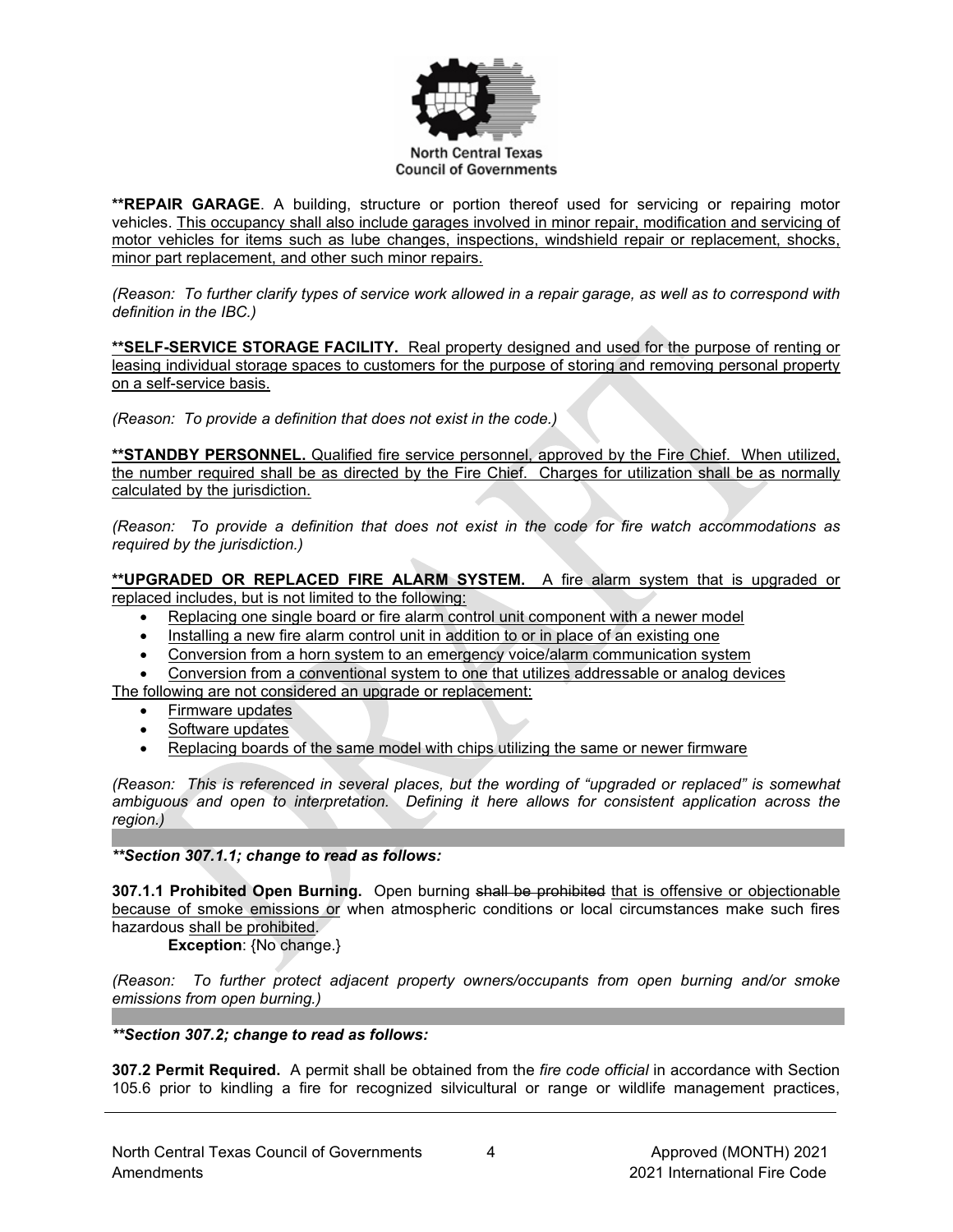

**Council of Governments** 

prevention or control of disease or pests, or open burning a bonfire. Application for such approval shall only be presented by and permits issued to the owner of the land upon which the fire is to be kindled.

Examples of state or local law, or regulations referenced elsewhere in this section may include but not be limited to the following:

1. Texas Commission on Environmental Quality (TCEQ) guidelines and/or restrictions.

- 2. State, County, or Local temporary or permanent bans on open burning.
- 3. Local written policies as established by the *fire code official*.

*(Reason: Amendments to 307.2, 307.4, 307.4.3, and 307.5 better explain current requirements and recognize that jurisdictions have local established policies that best fit their environments.)*

## *\*\*Section 307.3; change to read as follows:*

**307.3 Extinguishment Authority.** When open burning creates or adds to a hazardous situation, or a required permit for open burning has not been obtained, the fire code official is authorized to order the extinguishment of the open burning operation. The fire code official is authorized to order the extinguishment by the permit holder, another person responsible or the fire department of open burning that creates or adds to a hazardous or objectionable situation.

*(Reason: Provides direction as to responsible parties relative to extinguishment of the subject open burning.)*

# *\*\*\*Section 307.4 and 307.4.1; change to read as follows:*

**307.4 Location.** The location for open burning shall not be less than 50 300 feet (15 240 91 440 mm) from any structure, and provisions shall be made to prevent the fire from spreading to within 50 300 feet (15 240 91 440 mm) of any structure.

**Exceptions**: {No change.}

**307.4.1 Bonfires**. A bonfire shall not be conducted within 50 feet (15 240 mm), or greater distance as determined by the fire code official, of a structure or combustible material, unless the fire is contained in a barbecue pit. Conditions that could cause a fire to spread within the required setback 50 feet (15 240 mm) of a structure shall be eliminated prior to ignition.

Size of bonfire will help to determine needed fire equipment and apparatus as per permit requirements. (*Reason: To increase the separation distance thereby increasing the safety to adjacent properties, as per applicable TCEQ rules and regulations regarding outdoor burning. Bonfires were added to this requirement to allow the AHJ the ability to match the increased setback utilized for open burning as necessary.)*

# *\*\*Section 307.4.3, Exceptions; add exception #2 to read as follows:*

#### **Exceptions:**

- 1. Portable outdoor fireplaces used at one- and two-family dwellings.
- 2. Where buildings, balconies and decks are protected by an approved automatic sprinkler system.

*(Reason: To reflect similar allowances for open-flame cooking in these same locations.)*

*\*\*Section 307.4.4 and 5; add section 307.4.4 \*\*Section 307.4.4 and 307.4.5; change to read as follows:*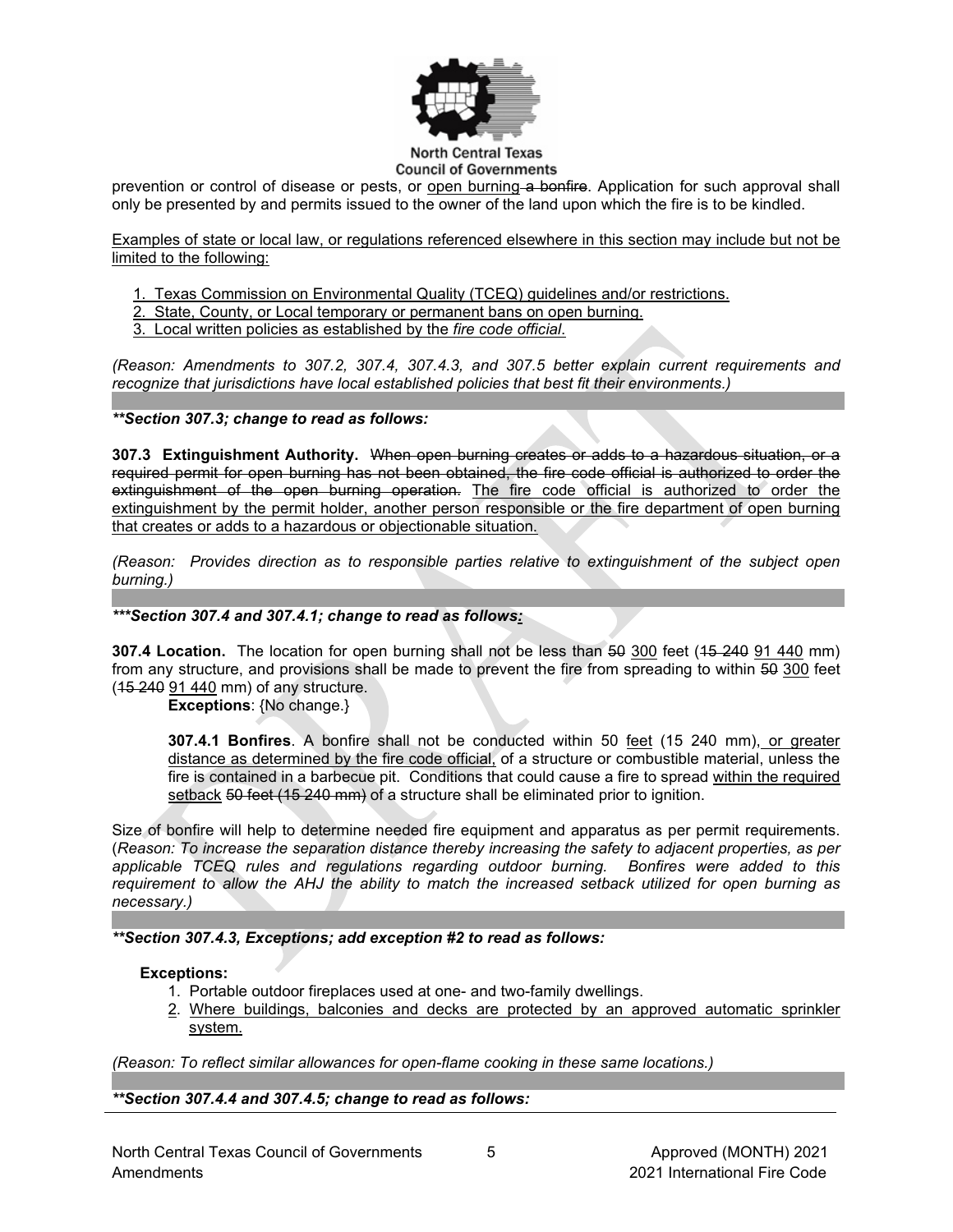

**307.4.4 Permanent Outdoor Firepit.** Permanently installed outdoor firepits for recreational fire purposes shall not be installed within 10 feet of a structure or combustible material.

**Exception:** Permanently installed outdoor fireplaces constructed in accordance with the International Residential Code or International Building Code.

**307.4.5 Trench Burns.** Trench burns shall be conducted in air curtain trenches and in accordance with Section 307.2.

*(Reason: To provide a greater level of safety for this potentially hazardous fire exposure condition. Decrease in separation distance allowed for outdoor firepits due to permanent nature of construction having substantial securement.)*

*\*\*Section 307.5; change to read as follows:*

**307.5 Attendance.** *Open burning*, trench burns, bonfires, *recreational fires*, and use of portable outdoor fireplaces shall be constantly attended until the… *{Remainder of section unchanged}*

*(Reason: Adds attendance for trench burns based on previous amendment provision for such.)*

#### *\*\*Section 308.1.4; change to read as follows:*

308.1.4 Open-flame Cooking Devices. <del>Charcoal burners and other o</del>Open-flame cooking devices. charcoal grills and other similar devices used for cooking shall not be operated located or used on combustible balconies, decks, or within 10 feet (3048 mm) of combustible construction.

#### **Exceptions:**

- 1. One- and two-family dwellings where LP-gas containers are limited to a water capacity not greater than 50 pounds (22.68 kg) [nominal 20 pound (9.08 kg) LP-gas capacity] with an aggregate LP-gas capacity not to exceed 100 pounds (5 containers). All LP-gas containers shall be stored outside, as per Chapter 61.
- 2. Where buildings, balconies and decks are protected by an approved *automatic sprinkler system*, and LP-gas containers are limited to a water capacity not greater than 50 pounds (22.68 kg) [nominal 20 pound (9.08 kg) LP-gas capacity], with an aggregate LP-gas capacity not to exceed 40 lbs. (2 containers). All LP-gas containers shall be stored outside, as per Chapter 61.
- 3. LP-gas cooking devices having LP-gas container with a water capacity not greater than 2-1/2 pounds [nominal 1 pound (0.454 kg) LP-gas capacity].

*(Reason: Decrease fire risk in multi-family dwellings and minimizes ignition sources and clarify allowable limits for 1 & 2 family dwellings, and allow an expansion for sprinklered multi-family uses. This amendment adds clarification and defines the container size allowed for residences.)*

#### *\*\*Section 308.1.6.2, Exception #3; change to read as follows:*

3. Torches or flame-producing devices in accordance with Section 308.4 308.1.3.

*(Reason: Section identified in published code is inappropriate.)*

#### *\*\*Section 308.1.6.3; change to read as follows:*

**308.1.6.3** *Sky Lanterns***.** A person shall not release or cause to be released an untethered unmanned free-floating device containing an open flame or other heat source, such as but not limited to a *sky*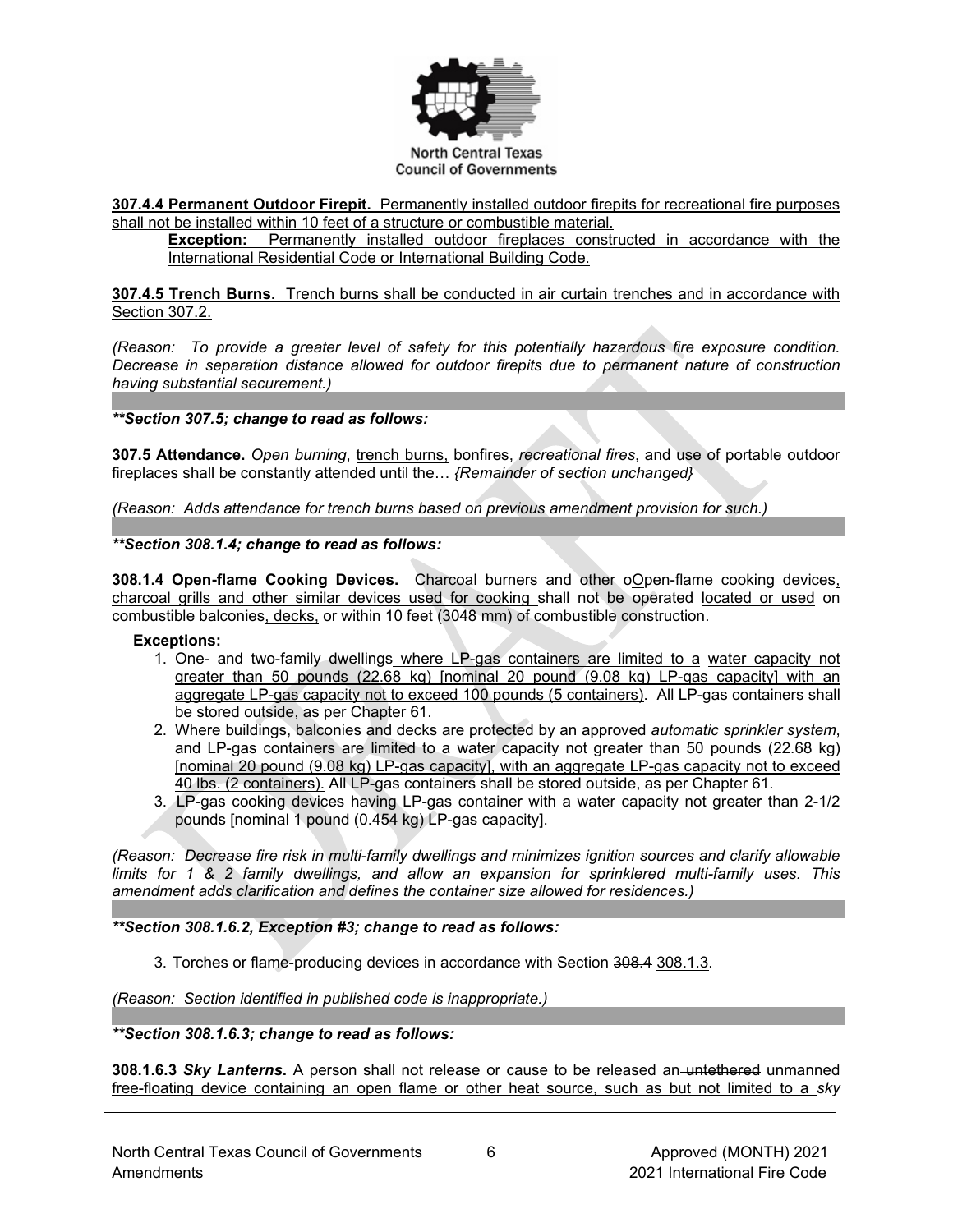

*lantern*.

*(Reason: Eliminates the potential fire hazard presented by utilization of such devices and the potential accidental release of such devices.)*

# *\*\*Section 311.5; change to read as follows:*

**311.5 Placards.** Any The *fire code official* is authorized to require marking of any vacant or abandoned buildings or structures determined to be unsafe pursuant to Section 114 of this code relating to structural or interior hazards, shall be marked as required by Section 311.5.1 through 311.5.5.

*(Reason: There may be situations where placarding is not desired or necessary; also clarifies intent that it is not the fire code official's responsibility to provide the placard.)*

*\*\*Section 403.4; change to read as follows:*

**403.4 Group E Occupancies.** An approved fire safety and evacuation plan in accordance with Section 404 shall be prepared and maintained for Group E occupancies and for buildings containing both a Group E occupancy and an atrium. A diagram depicting two evacuation routes shall be posted in a conspicuous location in each classroom. Group E occupancies shall also comply with Sections 403.4.1 through 403.4.3.

*(Reason: The diagrams are intended to assist with egress in such occupancies – specifically, the primary teacher is not always present to assist children with egress. Also, such will help reinforce evacuation drill requirements.)*

*\*\*Section 404.2.2; add Number 4.10. to read as follows:*

#### 4.10. Fire extinguishing system controls.

*(Reason: The committee believed this information could be of great help to such plans to facilitate locating sprinkler valves to minimize water damage, for instance.)*

*\*\*\*Section 405.5; change to read as follows:*

**405.5 Time.** The fire code official may require an evacuation drill at any time. Drills shall be held at unexpected times and under varying conditions to simulate the unusual conditions that occur in case of fire.

### **Exceptions:**

- 1. {No change.}
- 2. {No change.}
- 3. Notification of teachers/staff having supervision of light- or sound-sensitive students/occupants, such as those on the autism spectrum, for the protection of those students/occupants, shall be allowed prior to conducting a drill.

*(Reason: This change clarifies who may require a fire or evacuation drill, and also allows for consideration/protection of students/occupants who may be severely negatively impacted by the nature of a fire alarm notification during a practice drill.)* 

*\*\*Section 501.4; change to read as follows:*

**501.4 Timing of Installation.** When fire apparatus access roads or a water supply for fire protection is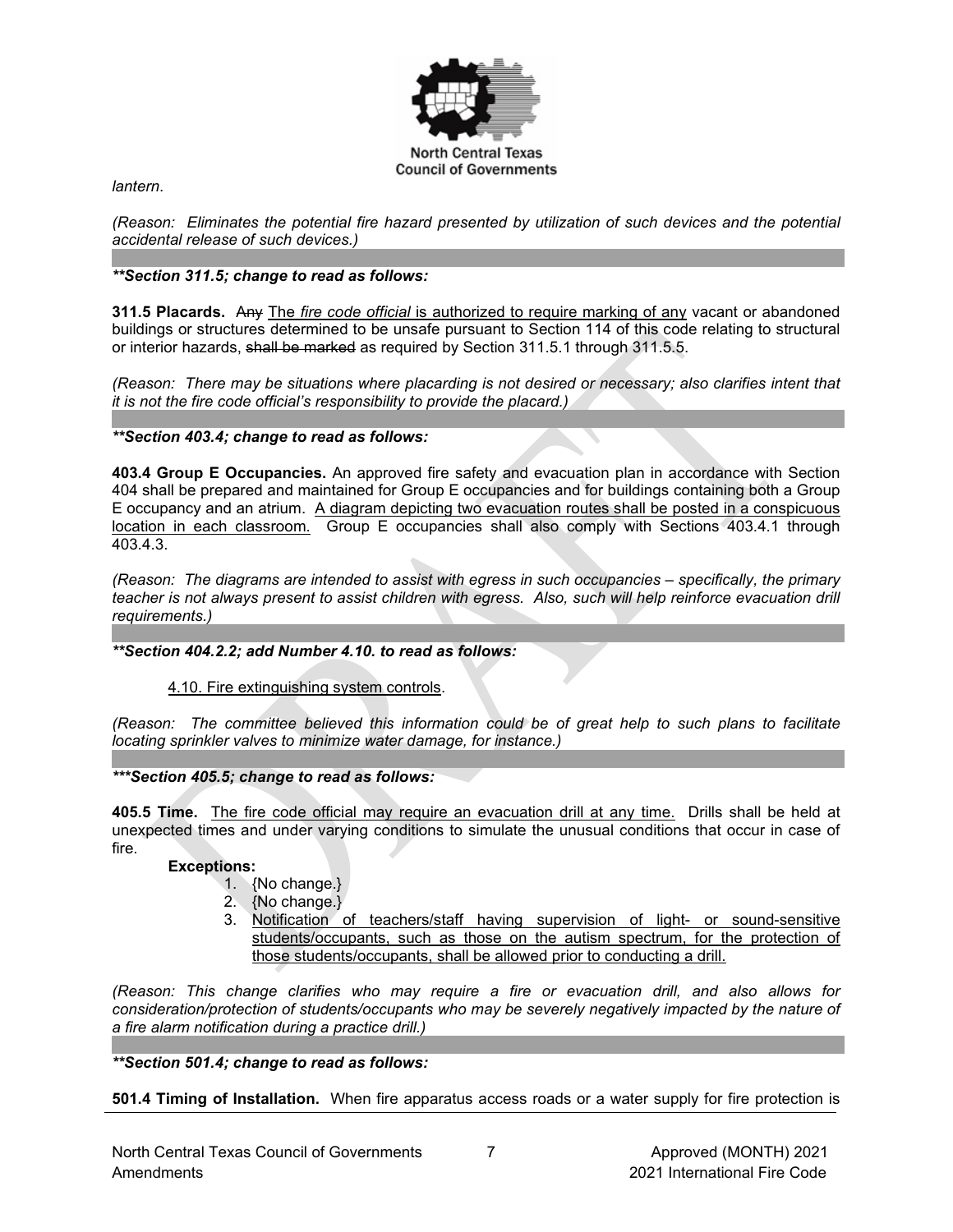

#### **North Central Texas Council of Governments**

required to be installed for any structure or development, they shall be installed, tested, and approved prior to the time of which construction has progressed beyond completion of the foundation of any structure. , such protection shall be installed and made serviceable prior to and during the time of construction except when approved alternative methods of protection are provided. Temporary street signs shall be installed at each street intersection when construction of new roadways allows passage by vehicles in accordance with Section 505.2.

*(Reason: Reflects current practice in the region relative to ensuring fire department and EMS access during construction, which can be a time of increased frequency for emergency incidents.)*

*\*\*Section 503.1.1; add sentence to read as follows:*

Except for one- or two-family dwellings, the path of measurement shall be along a minimum of a 10 feet (3048 mm) wide unobstructed pathway around the external walls of the structure.

*(Reason: Recognizes that the hose lay provision can only be measured along a pathway that is wide enough for fire fighter access.)*

*\*\*Section 503.2.1; change to read as follows:*

**503.2.1 Dimensions.** Fire apparatus access roads shall have an unobstructed width of not less than 20 24 feet (6096 mm 7315 mm), exclusive of shoulders, except for approved security gates in accordance with Section 503.6, and an unobstructed vertical clearance of not less than 43 feet 6 inches (4115 mm) 14 feet (4267 mm).

**Exception:** Vertical clearance may be reduced; provided such reduction does not impair access by fire apparatus and *approved* signs are installed and maintained indicating the established vertical clearance when approved.

*(Reason: Amendments to 503.2.1 and 503.2.2 recognize that the equipment now used in firefighting is increasing in size. The code already recognizes that larger dimensions may be required under Section 503.2.2. The amendments are to standardize the dimensions for this area. With the increase in fire apparatus size, this will allow for the passage of two fire apparatus during a fire or EMS emergency.)*

*\*\*Section 503.2.2; change to read as follows:*

**503.2.2 Authority.** The *fire code official* shall have the authority to require or permit modifications to the required an increase in the minimum access widths and vertical clearances where they are inadequate for fire or rescue operations or where necessary to meet the public safety objectives of the jurisdiction.

*(Reason: Amendments to 503.2.1 and 503.2.2 recognize that the equipment now used in firefighting is increasing in size. The code already recognizes that larger dimensions may be required under Section 503.2.2. The amendments are to standardize the dimensions for this area. With the increase in fire apparatus size, this will allow for the passage of two fire apparatus during a fire or EMS emergency.)*

*\*\*\*Section 503.2.3; change Section 503.2.3 to read as follows:*

**503.2.3 Surface.** Fire apparatus access roads shall be designed and maintained to support imposed loads of 85,000 Lbs. for fire apparatus and shall be surfaced so as to provide all-weather driving capabilities.

*(Reason: To address the current size of fire trucks in use – figure derived from DOT requirements for*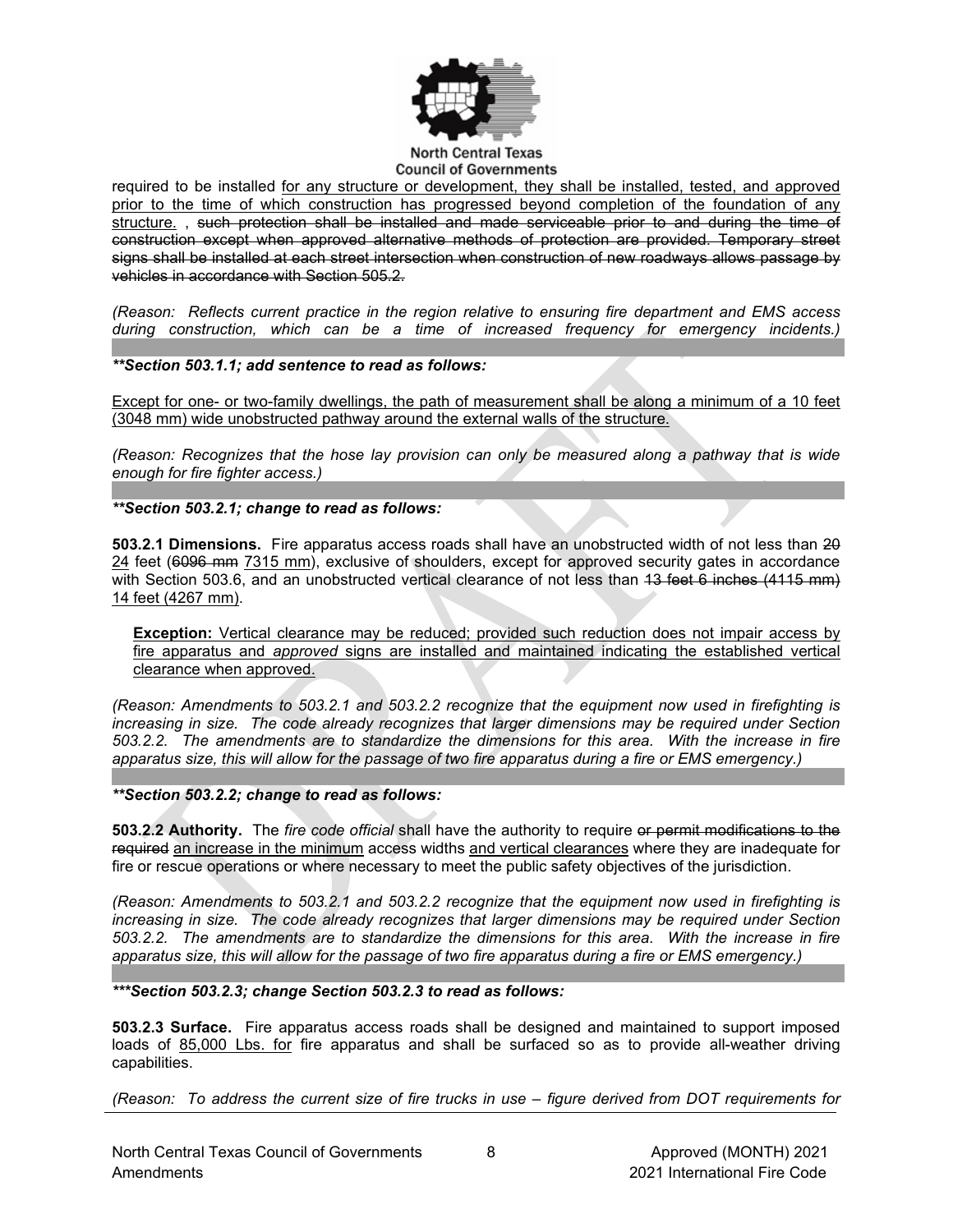

### **Council of Governments**

*waiver of vehicle exceeding such weight and from current maximum weights of fire trucks being purchased by jurisdictions in North Texas.)*

## *\*\*Section 503.3; change to read as follows:*

**503.3 Marking.** Where required by the fire code official, approved signs or other approved notices or markings that include the words NO PARKING – FIRE LANE Striping, signs, or other markings, when approved by the *fire code official*, shall be provided for fire apparatus access roads to identify such roads or prohibit the obstruction thereof. The means by which fire lanes are designated Striping, signs and other markings shall be maintained in a clean and legible condition at all times and be replaced or repaired when necessary to provide adequate visibility.

**(1) Striping** – Fire apparatus access roads shall be continuously marked by painted lines of red traffic paint six inches (6") in width to show the boundaries of the lane. The words "NO PARKING FIRE LANE" or "FIRE LANE NO PARKING" shall appear in four inch (4") white letters at 25 feet intervals on the red border markings along both sides of the fire lanes. Where a curb is available, the striping shall be on the vertical face of the curb.

**(2) Signs** – Signs shall read "NO PARKING FIRE LANE" or "FIRE LANE NO PARKING" and shall be 12" wide and 18" high. Signs shall be painted on a white background with letters and borders in red, using not less than 2" lettering. Signs shall be permanently affixed to a stationary post and the bottom of the sign shall be six feet, six inches (6'6") above finished grade. Signs shall be spaced not more than fifty feet (50') apart along both sides of the fire lane. Signs may be installed on permanent buildings or walls or as approved by the Fire Chief.

*(Reason: Establishes a standard method of marking and reflects regional long-standing practices.)*

*\*\*Section 503.4; change to read as follows:*

**503.4 Obstruction of Fire Apparatus Access Roads.** Fire apparatus access roads shall not be obstructed in any manner, including the parking of vehicles. The minimum widths and clearances established in Section 503.2.1 and 503.2.2 and any area marked as a fire lane as described in Section 503.3 shall be maintained at all times.

*(Reason: As originally worded, the section implied that vehicles could be parked in the marked fire lane and not be in violation if the minimum width is still maintained. Current accepted enforcement practice is to require the entire marked fire lane to be maintained clear and unobstructed.)*

#### *\*\*Section 505.1; change to read as follows:*

**505.1 Address Identification.** New and existing buildings shall be provided with approved address identification. The address identification shall be legible and placed in a position that is visible from the street or road fronting the property. Address identification characters shall contrast with their background. Address numbers shall be Arabic numbers or alphabetical letters. Numbers shall not be spelled out. Each character shall be not less than 4 inches (102 mm) 6 inches (152.4 mm) high with a minimum stroke width of 1/2 inch (12.7 mm). Where required by the fire code official, address numbers shall be provided in additional approved locations to facilitate emergency response. Where access is by means of a private road, buildings do not immediately front a street, and/or the building cannot be viewed from the public way, a monument, pole or other sign with approved  $\overline{6}$  inch (152.4 mm) height building numerals or addresses and 4 inch (101.6 mm) height suite/apartment numerals of a color contrasting with the background of the building or other approved means shall be used to identify the structure. Numerals or addresses shall be posted on a minimum 20 inch (508 mm) by 30 inch (762 mm) background on border.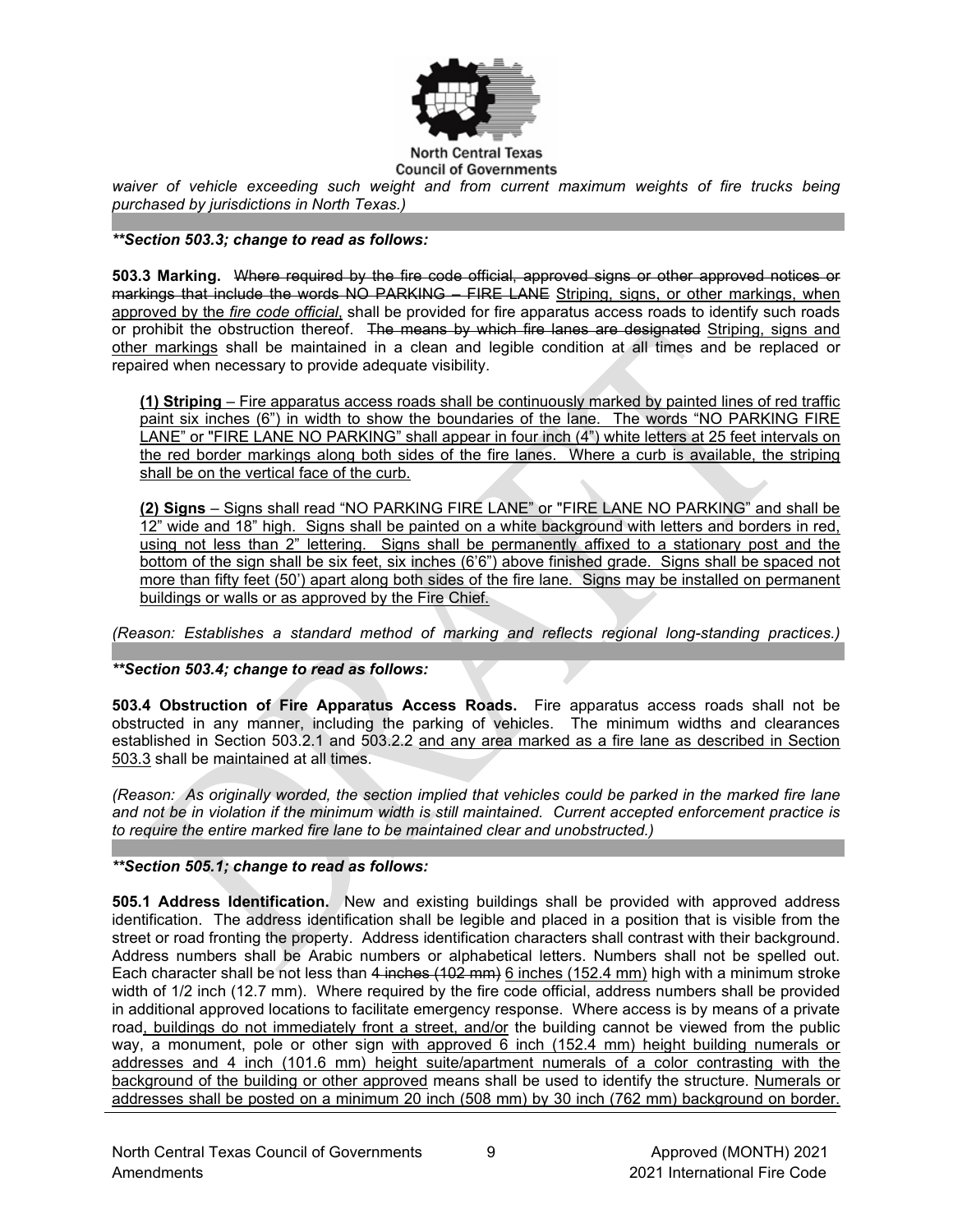

Address identification shall be maintained.

**Exception:** R-3 Single Family occupancies shall have approved numerals of a minimum 3  $\frac{1}{2}$ inches (88.9 mm) in height and a color contrasting with the background clearly visible and legible from the street fronting the property and rear alleyway where such alleyway exists.

*(Reason: To increase the minimum addressing requirements for commercial properties and establish a minimum for single-family residential properties Such improves legibility of these signs which are critical to emergency response in a more timely manner.)*

*\*\*Section 507.4; change to read as follows:*

**507.4 Water Supply Test Date and Information.** The water supply test used for hydraulic calculation of fire protection systems shall be conducted in accordance with NFPA 291 "Recommended Practice for Fire Flow Testing and Marking of Hydrants" and within one year of sprinkler plan submittal. The *fire code official* shall be notified prior to the water supply test. Water supply tests shall be witnessed by the *fire code official*, as required or approved documentation of the test shall be provided to the *fire code official* prior to final approval of the water supply system. The exact location of the static/residual hydrant and the flow hydrant shall be indicated on the design drawings. All fire protection plan submittals shall be accompanied by a hard copy of the waterflow test report, or as approved by the *fire code official*. The report must indicate the dominant water tank level at the time of the test and the maximum and minimum operating levels of the tank, as well, or identify applicable water supply fluctuation. The licensed contractor must then design the fire protection system based on this fluctuation information, as per the applicable referenced NFPA standard. Reference Section 903.3.5 for additional design requirements.

*(Reason: Clarifies intent of the test to ensure contractor accounts for water supply fluctuations.)*

# *\*\*Section 507.5.4; change to read as follows:*

**507.5.4 Obstruction.** Unobstructed access to fire hydrants shall be maintained at all times. Posts, fences, vehicles, growth, trash, storage and other materials or objects shall not be placed or kept near fire hydrants, fire department inlet connections or fire protection system control valves in a manner that would prevent such equipment or fire hydrants from being immediately discernible. The fire department shall not be deterred or hindered from gaining immediate access to fire protection equipment or fire hydrants.

*(Reason: Additional guidance based on legacy language to ensure these critical devices are available in an emergency incident.)*

*\*\*Section 509.1.2; add to read as follows:*

**509.1.2 Sign Requirements.** Unless more stringent requirements apply, lettering for signs required by this section shall have a minimum height of 2 inches (50.8 mm) when located inside a building and 4 inches (101.6 mm) when located outside, or as approved by the *fire code official*. The letters shall be of a color that contrasts with the background.

*(Reason: Provides direction as to appropriate sign criteria to develop local and regional consistency in this regard.)*

*\*\*\*Section 605.4 through 605.4.2.2 ; change to read as follows:*

**605.4 Fuel oil storage systems.** Fuel oil storage systems for building heating systems shall be installed and maintained in accordance with this code. Tanks and fuel-oil piping systems shall be installed in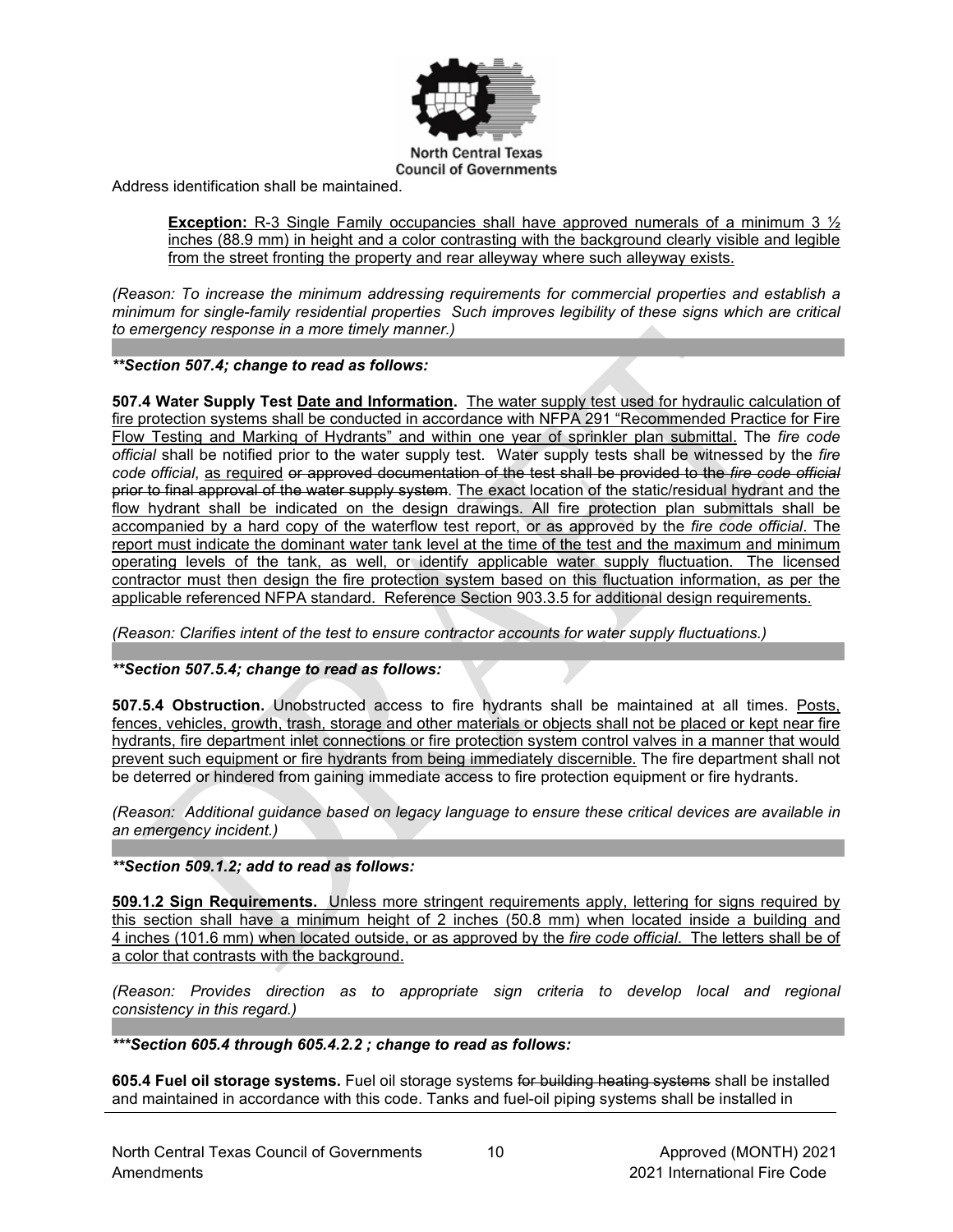

#### **North Central Texas Council of Governments**

accordance with Chapter 13 of the *International Mechanical Code* and Chapter 57.

**605.4.1 Fuel oil storage in outside, above-ground tanks.** Where connected to a fuel-oil piping system, the maximum amount of fuel oil storage allowed outside above ground without additional protection shall be 660 gallons (2498 L). The storage of fuel oil above ground in quantities exceeding 660 gallons (2498 L) shall comply with NFPA 31 and Chapter 57.

**605.4.1.1 Approval.** Outdoor fuel oil storage tanks shall be in accordance with UL 142 or UL 2085, and also listed as double-wall/secondary containment tanks.

**605.4.2 Fuel oil storage inside buildings.** Fuel oil storage inside buildings shall comply with Sections [605.4.2.2](https://codes.iccsafe.org/premium/document/linkit/IFC2018_Pt03_Ch06_Sec603.3.2.1/988/11566598/text-id-11566635) through 605.4.2.8 or and Chapter 57.

**605.4.2.1 Approval.** Indoor fuel oil storage tanks shall be in accordance with UL 80, UL 142 or UL 2085.

**605.4.2.2 Quantity limits.** One or more fuel oil storage tanks containing Class II or III *combustible liquid* shall be permitted in a building. The aggregate capacity of all tanks shall not exceed the following:

- 1. 660 gallons (2498 L) in unsprinklered buildings, where stored in a tank complying with [UL 80,](https://codes.iccsafe.org/premium/document/linkit/IFC2018_Pt06_Ch80_PromUL_RefStd80_07/988/11566598/text-id-11566636) [UL 142](https://codes.iccsafe.org/premium/document/linkit/IFC2018_Pt06_Ch80_PromUL_RefStd142_06/988/11566598/text-id-11566636) or [UL 2085,](https://codes.iccsafe.org/premium/document/linkit/IFC2018_Pt06_Ch80_PromUL_RefStd2085_97/988/11566598/text-id-11566636) and also listed as a double-wall/secondary containment tank for Class II liquids.
- 2. 1,320 gallons (4996 L) in buildings equipped with an *automatic sprinkler* system in accordance with [Section 903.3.1.1,](https://codes.iccsafe.org/premium/document/linkit/IFC2018_Pt03_Ch09_Sec903.3.1.1/988/11566598/text-id-11566636) where stored in a tank complying with [UL 142](https://codes.iccsafe.org/premium/document/linkit/IFC2018_Pt06_Ch80_PromUL_RefStd142_06/988/11566598/text-id-11566636) or UL 2085. The tank shall be listed as a secondary containment tank, and the secondary containment shall be monitored visually or automatically.
- 3. 3,000 gallons (11 356 L) in buildings equipped with an *automatic sprinkler* system in accordance with [Section 903.3.1.1,](https://codes.iccsafe.org/premium/document/linkit/IFC2018_Pt03_Ch09_Sec903.3.1.1/988/11566598/text-id-11566636) where stored in protected above-ground tanks complying with [UL 2085](https://codes.iccsafe.org/premium/document/linkit/IFC2018_Pt06_Ch80_PromUL_RefStd2085_97/988/11566598/text-id-11566636) and [Section 5704.2.9.7.](https://codes.iccsafe.org/premium/document/linkit/IFC2018_Pt05_Ch57_Sec5704.2.9.7/988/11566598/text-id-11566636) The tank shall be listed as a secondary containment tank, as required by UL 2085, and the secondary containment shall be monitored visually or automatically.

*(Reason: Issues addressed by Chapter 57, such as venting to outside of buildings, remote fill to outside of building, overfill protection, physical protection, etc., are not included in Section 605.4, so compliance with Chapter 57 is also required. The Board removed the applicability to heating systems only from the charging statement based on this more prudent method of diesel storage for generators, boilers, fire pumps and other fuel-fired equipment inside buildings without requiring Group H occupancy classification – this is now established practice in the region as well.)*

*\*\*Section 807.5.2.2 and 807.5.2.3 applicable to Group E occupancies; change to read as follows:*

**807.5.2.2 Artwork in Corridors.** Artwork and teaching materials shall be limited on the walls of corridors to not more than 20 percent of the wall area. Such materials shall not be continuous from floor to ceiling or wall to wall. Curtains, draperies, wall hangings, and other decorative material suspended from the walls or ceilings shall meet the flame propagation performance criteria of NFPA 701 in accordance with Section 807 or be noncombustible.

**Exception:** Corridors protected by an approved automatic sprinkler system installed in accordance with Section 903.3.1.1 shall be limited to 50 percent of the wall area.

**807.5.2.3 Artwork in Classrooms**. Artwork and teaching materials shall be limited on walls of classrooms to not more than 50 percent of the specific wall area to which they are attached.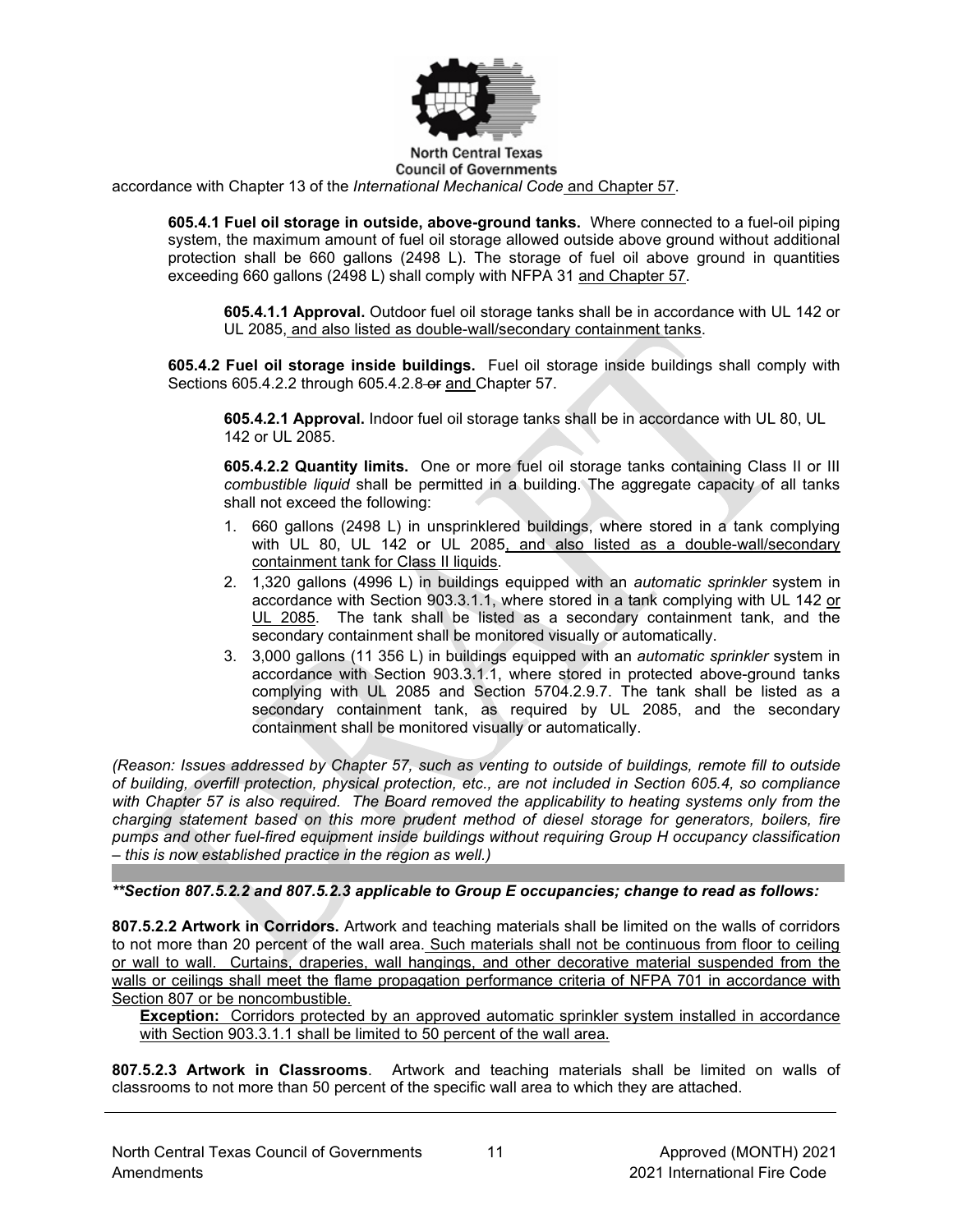

Curtains, draperies, wall hangings and other decorative material suspended from the walls or ceilings shall meet the flame propagation performance criteria of NFPA 701 in accordance with Section 807 or be noncombustible.

*(Reason: This change allows an increase in wall coverage due to the presence of sprinklers. Also provides additional guidance relative to fire resistance requirements in these areas.)*

*\*\*Section 807.5.5.2 and 807.5.5.3 applicable to Group I-4 occupancies; change to read as follows:*

**807.5.5.2 Artwork in Corridors.** Artwork and teaching materials shall be limited on the walls of corridors to not more than 20 percent of the wall area. Such materials shall not be continuous from floor to ceiling or wall to wall. Curtains, draperies, wall hangings and other decorative material suspended from the walls or ceilings shall meet the flame propagation performance criteria of NFPA 701 in accordance with Section 807 or be noncombustible.

**Exception:** Corridors protected by an approved automatic sprinkler system installed in accordance with Section 903.3.1.1 shall be limited to 50 percent of the wall area.

**807.5.5.3 Artwork in Classrooms**. Artwork and teaching materials shall be limited on walls of classrooms to not more than 50 percent of the specific wall area to which they are attached. Curtains, draperies, wall hangings and other decorative material suspended from the walls or ceilings shall meet the flame propagation performance criteria of NFPA 701 in accordance with Section 807 or be noncombustible.

*(Reason: This change allows an increase in wall coverage due to the presence of sprinklers. Also provides additional guidance relative to fire resistance requirements in these areas.)*

*\*\*Section 901.6.1.1; add to read as follows:*

**901.6.1.1 Standpipe Testing.** Building owners/managers must maintain and test standpipe systems as per NFPA 25 requirements. The following additional requirements shall be applied to the testing that is required every 5 years:

- 1. The piping between the Fire Department Connection (FDC) and the standpipe shall be backflushed or inspected by approved camera when foreign material is present or when caps are missing, and also hydrostatically tested for all FDC's on any type of standpipe system. Hydrostatic testing shall also be conducted in accordance with NFPA 25 requirements for the different types of standpipe systems.
- 2. For any manual (dry or wet) standpipe system not having an automatic water supply capable of flowing water through the standpipe, the tester shall connect hose from a fire hydrant or portable pumping system (as approved by the *fire code official*) to each FDC, and flow water through the standpipe system to the roof outlet to verify that each inlet connection functions properly. Confirm that there are no open hose valves prior to introducing water into a dry standpipe. There is no required pressure criteria at the outlet. Verify that check valves function properly and that there are no closed control valves on the system.
- 3. Any pressure relief, reducing, or control valves shall be tested in accordance with the requirements of NFPA 25. All hose valves shall be exercised.
- 4. If the FDC is not already provided with approved caps, the contractor shall install such caps for all FDC's as required by the *fire code official*.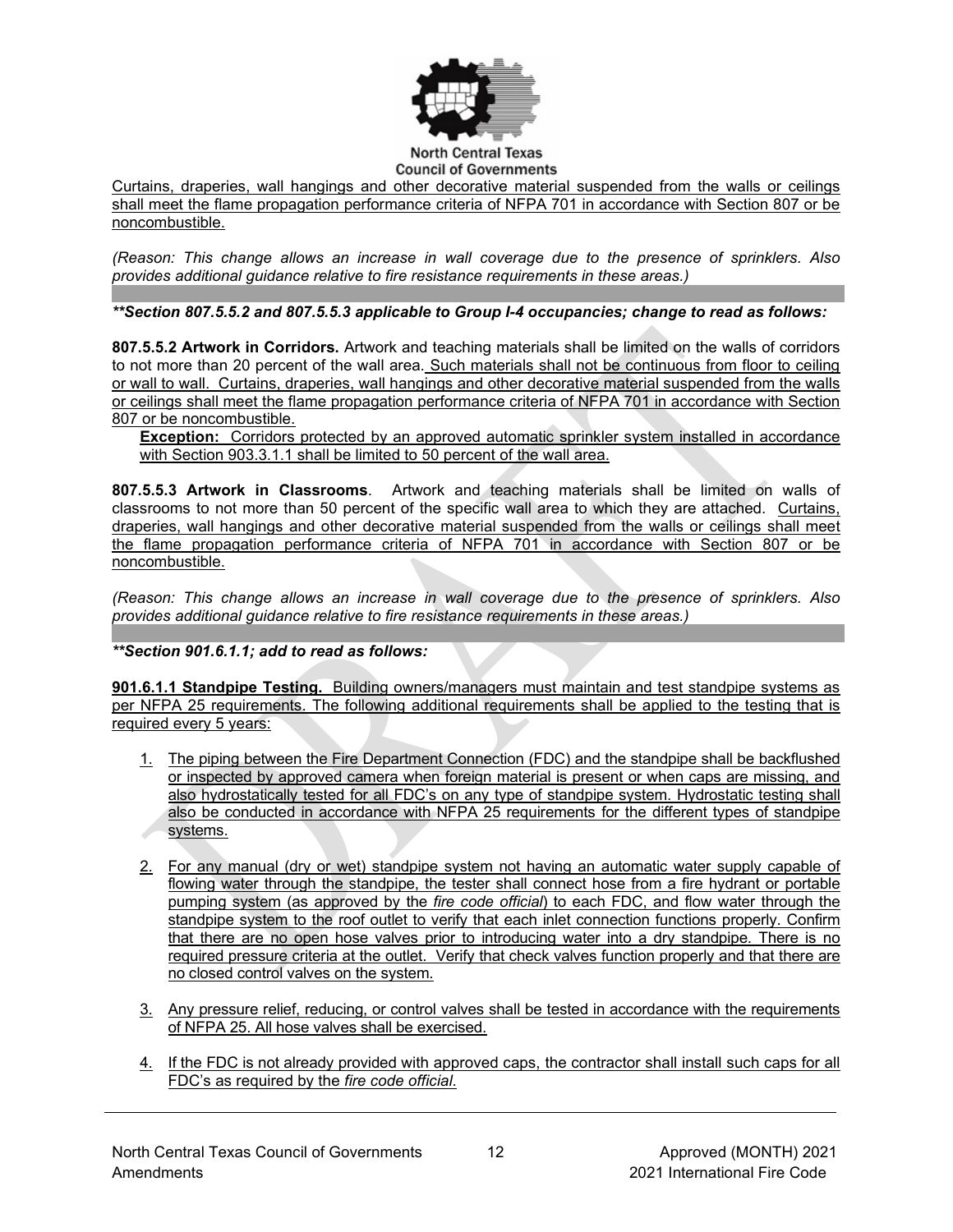

#### **Council of Governments**

- 5. Upon successful completion of standpipe test, place a blue tag (as per Texas Administrative Code, Fire Sprinkler Rules for Inspection, Test and Maintenance Service (ITM) Tag) at the bottom of each standpipe riser in the building. The tag shall be check-marked as "Fifth Year" for Type of ITM, and the note on the back of the tag shall read "5 Year Standpipe Test" at a minimum.
- 6. The procedures required by Texas Administrative Code Fire Sprinkler Rules with regard to Yellow Tags and Red Tags or any deficiencies noted during the testing, including the required notification of the local Authority Having Jurisdiction (*fire code official*) shall be followed.
- 7. Additionally, records of the testing shall be maintained by the owner and contractor, if applicable, as required by the State Rules mentioned above and NFPA 25.
- 8. Standpipe system tests where water will be flowed external to the building shall not be conducted during freezing conditions or during the day prior to expected night time freezing conditions.
- 9. Contact the *fire code official* for requests to remove existing fire hose from Class II and III standpipe systems where employees are not trained in the utilization of this firefighting equipment. All standpipe hose valves must remain in place and be provided with an approved cap and chain when approval is given to remove hose by the *fire code official*.

*(Reason: Increases the reliability of the fire protection system and re-emphasizes the requirements of NFPA 25 relative to standpipe systems, as well as ensuring that FDC connections are similarly tested/maintained to ensure operation in an emergency incident.)*

#### *\*\*Section 901.6.4; add to read as follows:*

**901.6.4 False Alarms and Nuisance Alarms.** False alarms and nuisance alarms shall not be given, signaled or transmitted or caused or permitted to be given, signaled or transmitted in any manner.

*(Reason: Places the responsibility on the business or property owner to maintain their fire alarm systems in approved condition. Allows the enforcement of "prohibition of false alarms". Replaces text lost from the legacy codes that helps to ensure the maintenance of life safety systems.)*

#### *\*\*Section 901.7; change to read as follows:*

**901.7 Systems Out of Service.** Where a required *fire protection system* is out of service or in the event of an excessive number of activations, the fire department and the *fire code official* shall be notified immediately and, where required by the *fire code official*, the building shall either be evacuated or an *approved fire watch* shall be provided for all occupants left unprotected by the shut down until the *fire protection system* has been returned to service. *… {Remaining text unchanged}*

*(Reason: Gives fire code official more discretion with regards to enforcement of facilities experiencing nuisance alarm or fire protection system activations necessitating correction/repair/replacement. The intent of the amendment is to allow local jurisdictions to enforce fire watches, etc., where needed to ensure safety of occupants where fire protection systems are experiencing multiple nuisance activations.)*

#### *\*\*Section 903.1.1; change to read as follows:*

**903.1.1 Alternative Protection.** Alternative automatic fire-extinguishing systems complying with Section 904 shall be permitted instead of in addition to automatic sprinkler protection where recognized by the applicable standard and, or as *approved* by the *fire code official*.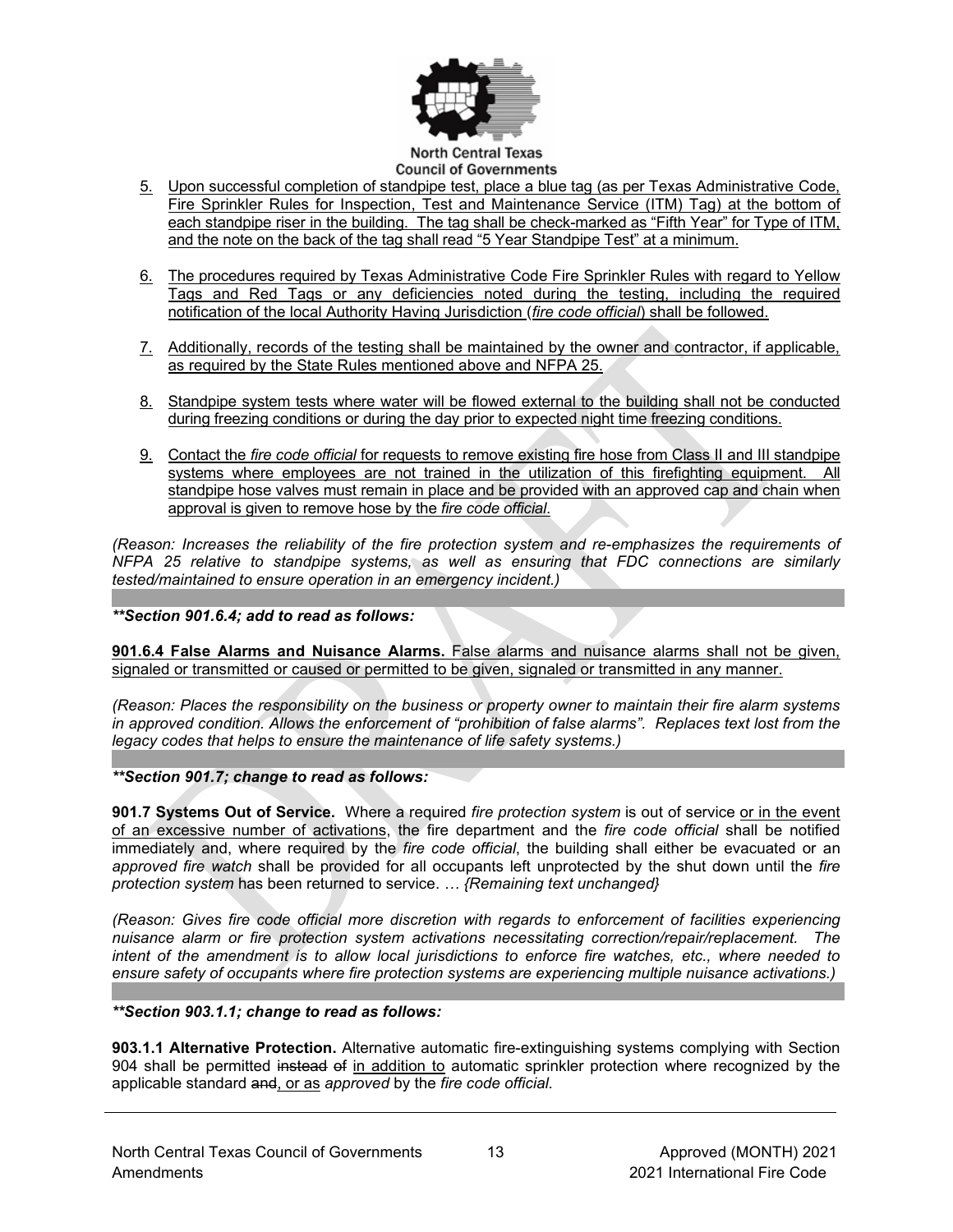

#### **North Central Texas Council of Governments**

*(Reason: Such alternative systems do not provide the reliability of automatic sprinkler protection. Most gaseous type systems are highly susceptible to open doors, ceiling or floor tile removal, etc. However, an applicant could pursue an Alternate Method request to help mitigate the reliability issues with these alternative systems with the fire code official if so desired, or there may be circumstances in which the fire code official is acceptable to allowing an alternate system in lieu of sprinklers, such as kitchen hoods or paint booths.)*

*\*\*Section 903.2; add paragraph to read as follows and delete the Exception for telecommunications buildings:*

Automatic Sprinklers shall not be installed in elevator machine rooms, elevator machine spaces, and elevator hoistways, other than pits where such sprinklers would not necessitate shunt trip requirements under any circumstances. Storage shall not be allowed within the elevator machine room. Signage shall be provided at the entry doors to the elevator machine room indicating "ELEVATOR MACHINERY – NO STORAGE ALLOWED."

*(Reason: Firefighter and public safety. This amendment eliminates the shunt trip requirement of the International Building Code Section 3005.5 for the purpose of elevator passenger and firefighter safety. This amendment is contingent on the Building Code amendment eliminating the Exceptions to Section 3005.4, such that passive fire barriers for these areas are maintained. The exception deletion is due to the fact that such telecom areas pose an undue fire risk to the structural integrity of the building.)*

*\*\*\*Section 903.2.4.2; change to read as follows:*

**903.2.4.2 Group F-1 distilled spirits.** An automatic sprinkler system shall be provided throughout a Group F-1 fire area used for the manufacture of distilled spirits involving more than 120 gallons of distilled spirits (>16% alcohol) in the fire area at any one time.

*(Reason: To establish a sprinkler criteria limit based on existing maximum allowable quantities provided for flammable liquids in a non-sprinklered space from Chapter 50 and allow very small distillery type operations without sprinkler requirements as has been historically allowed.)*

*\*\*\*Section 903.2.9.3; change to read as follows:*

**903.2.9.3 Group S-1 distilled spirits or wine.** An automatic sprinkler system shall be provided throughout a Group S-1 fire area used for the bulk storage of distilled spirits or wine involving more than 120 gallons of distilled spirits or wine (>16% alcohol) in the fire area at any one time.

*(Reason: To establish a sprinkler criteria limit based on existing maximum allowable quantities provided for flammable liquids in a non-sprinklered space from Chapter 50 and allow very small storage operations without sprinkler requirements as has been historically allowed.)*

*\*\*Section 903.2.9.4 and 903.2.9.5; delete exception to 903.2.9.4 and add Section 903.2.9.5 to read as follows:*

**903.2.9.5 Self-Service Storage Facility.** An automatic sprinkler system shall be installed throughout all self-service storage facilities.

*(Reason: Fire departments are unable to regularly inspect the interior of these commercial occupancies and are unaware of the contents being stored. Previous allowance to separate units by fire barriers is difficult to enforce maintenance after opening.)*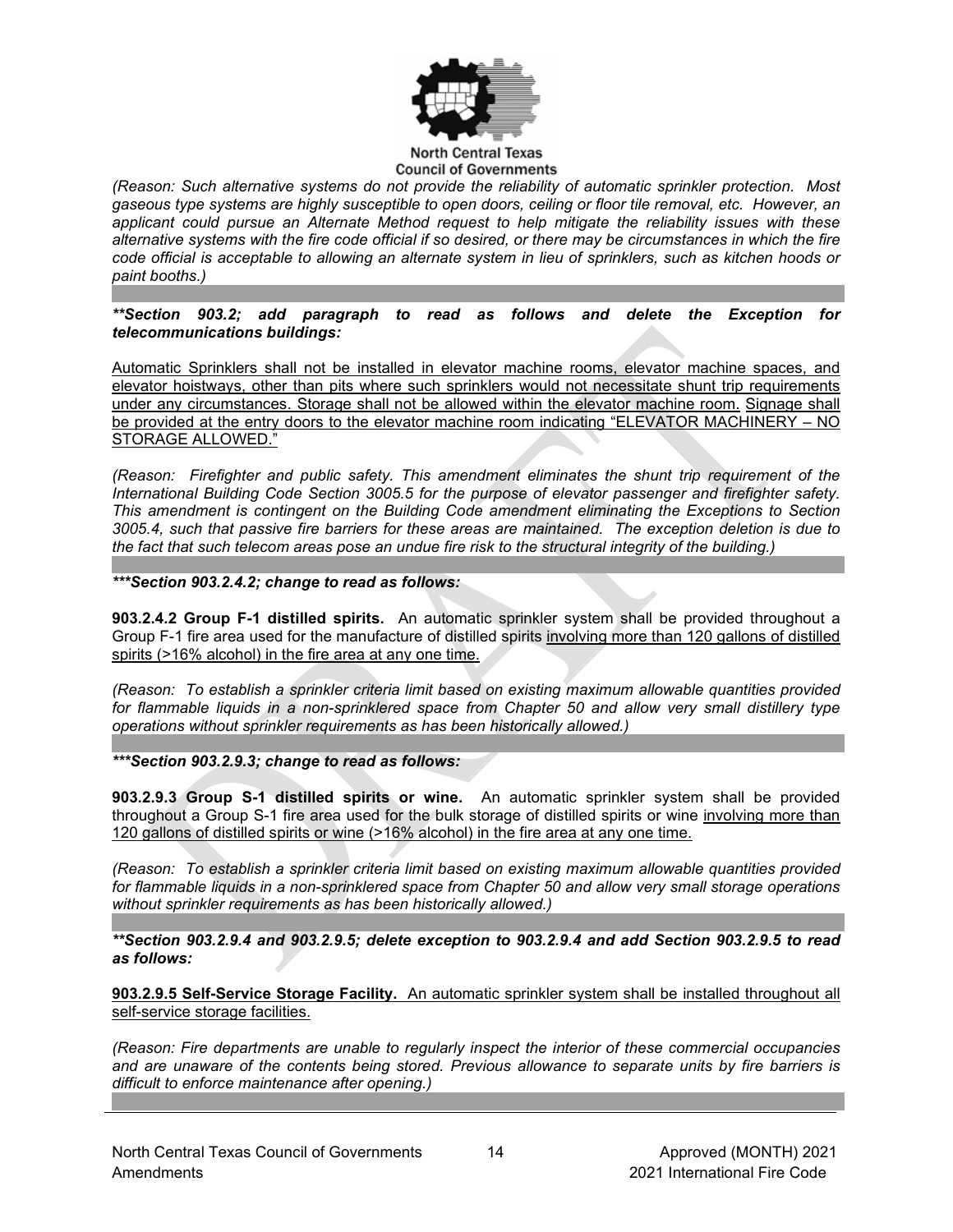

# **\*\*Option A**

*Section 903.2.11; change 903.2.11.3 and add 903.2.11.7 and 903.2.11.8, as follows:*

**903.2.11.3 Buildings 55 Feet or more in Height.** An automatic sprinkler system shall be installed throughout buildings that have one or more stories with an occupant load of 30 or more, other than penthouses in compliance with Section 1511 of the *International Building Code*, located 55 feet (16 764 mm) or more above the lowest level of fire department vehicle access, measured to the finished floor.

## **Exception:**

1. Occupancies in Group F-2.

**903.2.11.7 High-Piled Combustible Storage.** For any building with a clear height exceeding 12 feet (4572 mm), see Chapter 32 to determine if those provisions apply.

**903.2.11.8 Spray Booths and Rooms.** New and existing spray booths and spraying rooms shall be protected by an approved automatic fire-extinguishing system.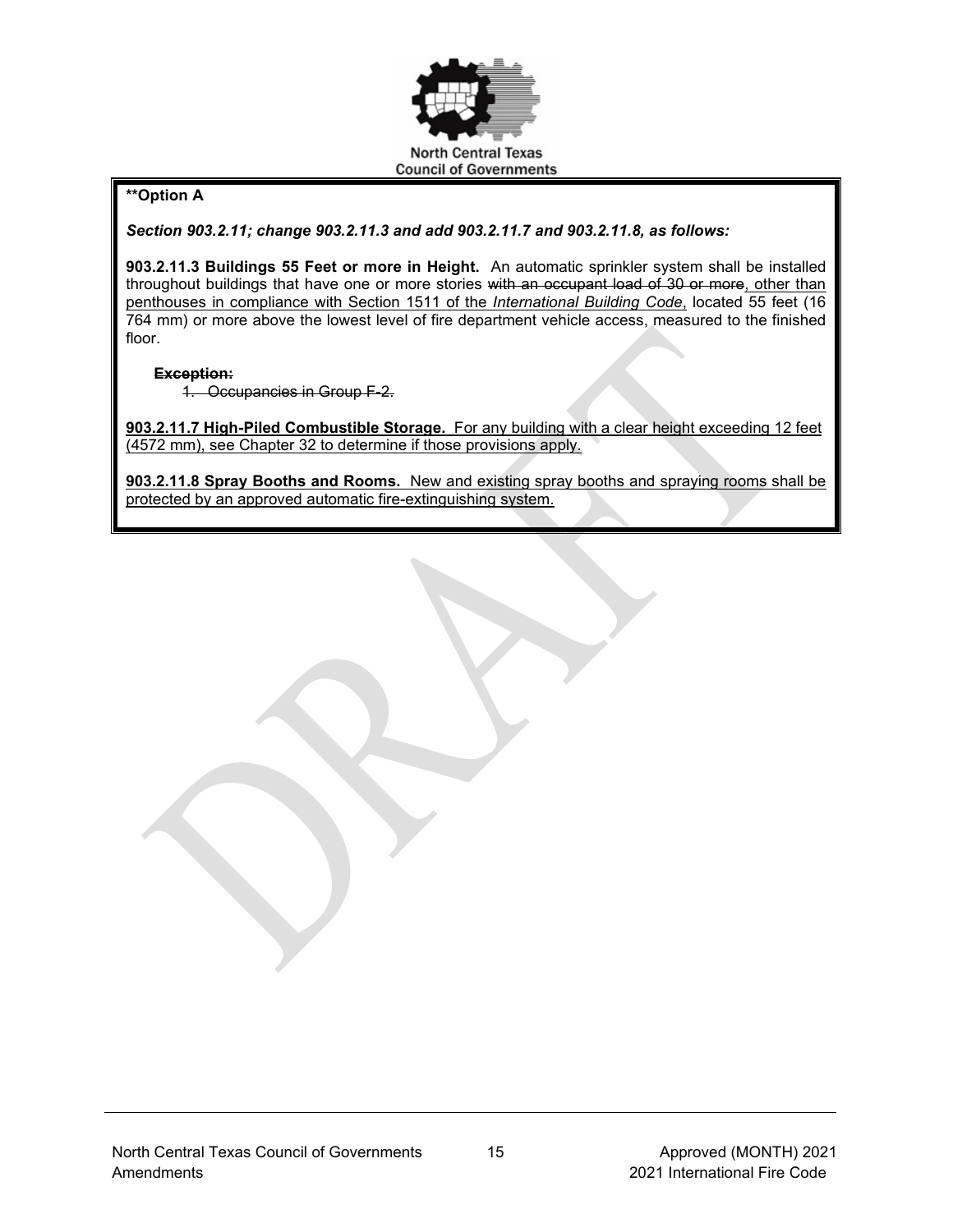

# **\*\*\*Option B**

*Section 903.2.11; change 903.2.11.3 and add 903.2.11.7, 903.2.11.8, and 903.2.11.9 as follows:*

**903.2.11.3 Buildings 55 35 feet or more in height.** An automatic sprinkler system shall be installed throughout buildings that have one or more stories with an occupant load of 30 or more, other than penthouses in compliance with Section 1511 of the *International Building Code*, located 55 35 feet (46.764 10.668 mm) or more above the lowest level of fire department vehicle access, measured to the finished floor.

#### **Exception:**

1. Occupancies in Group F-2.

**903.2.11.7 High-Piled Combustible Storage.** For any building with a clear height exceeding 12 feet (4572 mm), see Chapter 32 to determine if those provisions apply.

**903.2.11.8 Spray Booths and Rooms.** New and existing spray booths and spraying rooms shall be protected by an approved automatic fire-extinguishing system.

**903.2.11.9 Buildings Over 6,000 sq. ft.** An automatic sprinkler system shall be installed throughout all buildings with a building area 6,000 sq. ft. or greater and in all existing buildings that are enlarged to be 6,000 sq. ft. or greater. For the purpose of this provision, fire walls shall not define separate buildings.

**Exception:** Open parking garages in compliance with Section 406.5 of the *International Building Code* where all of the following conditions apply:

- a. The structure is freestanding.
- b. The structure does not contain any mixed uses, accessory uses, storage rooms, electrical rooms, elevators or spaces used or occupied for anything other than motor vehicle parking.
- c. The structure does not exceed 3 stories.
- d. An approved fire apparatus access road is provided around the entire structure.

*(Reason: Provides jurisdictions options as to their desired level of sprinkler protection based on multiple factors including firefighting philosophies/capabilities.)*

# *\*\*Section 903.3.1.1.1; change to read as follows:*

**903.3.1.1.1 Exempt Locations.** When approved by the *fire code official*, automatic sprinklers shall not be required in the following rooms or areas where such *... {text unchanged}…* because it is damp, of fireresistance-rated construction or contains electrical equipment.

- 1. Any room where the application of water, or flame and water, constitutes a serious life or fire hazard.
- 2. Any room or space where sprinklers are considered undesirable because of the nature of the contents, where approved by the fire code official.
- 3. Generator and transformer rooms, under the direct control of a public utility, separated from the remainder of the building by walls and floor/ceiling or roof/ceiling assemblies having a fire-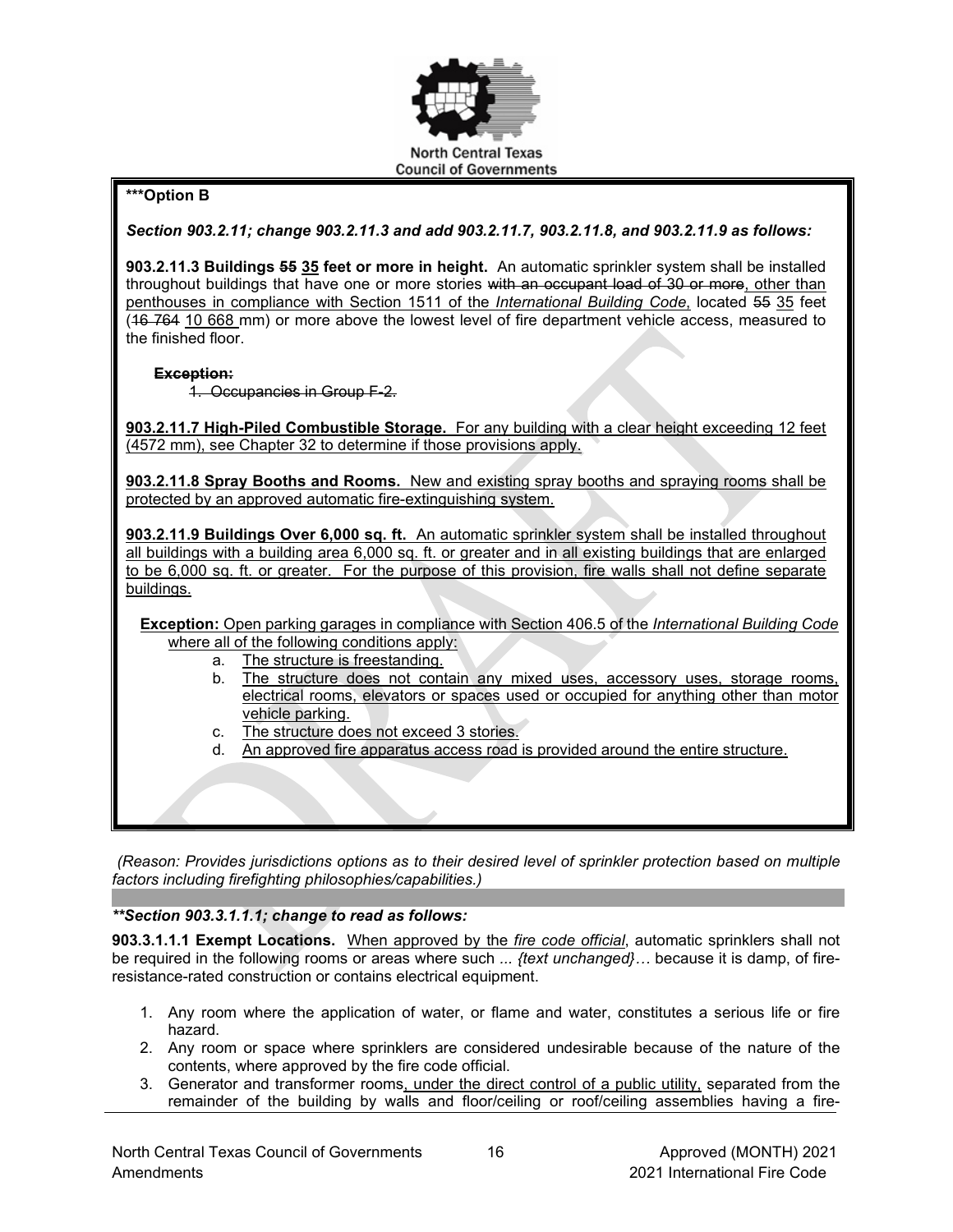

**Council of Governments** resistance rating of not less than 2 hours.

- 4. Rooms or areas that are of noncombustible construction with wholly noncombustible contents.
- 5. Fire service access Elevator machine rooms, and machinery spaces, and hoistways, other than pits where such sprinklers would not necessitate shunt trip requirements under any circumstances.
- 6. {Delete.}

*(Reason: Gives more direction to code official. Exception 4 deleted to provide protection where fire risks are poorly addressed. Amendment 903.2 addresses Exception 5 above relative to the elimination of sprinkler protection in these areas to avoid the shunt trip requirement.)*

#### *\*\*\*Section 903.3.1.2; change to read as follows:*

**903.3.1.2 NFPA 13R sprinkler systems.** Automatic sprinkler systems in Group R occupancies shall be permitted to be installed throughout in accordance with NFPA 13R where the Group R occupancy meets all of the following conditions:

- 1. Four stories or less above grade plane.
- 2. The floor level of the highest story is 30 35 feet (9144 10668 mm) or less above the lowest level of fire department vehicle access.
- 3. The floor level of the lowest story is 30 35 feet (9144 10668 mm) or less below the lowest level of fire department vehicle access.

{No change to remainder of section.}

*(Reason: The change to the 2021 IFC over-reached to limit 13R systems to 30 ft. high at topmost floor level, which basically results in limiting 13R systems to 3 story buildings in reality. This change to 35 ft. would still allow 13R systems in 4 story apartment buildings, as has been allowed historically and as intended by 13R's scope.)*

### *\*\*\*Section 903.3.1.2.2; change to read as follows:*

**903.3.1.2.2 Corridors and balconies in the means of egress.** Sprinkler protection shall be provided in all corridors and for all balconies. in the means of egress where any of the following conditions apply: *{Delete the rest of this section.}*

*(Reason: Corridor protection is critical to the means of egress, and corridors are regularly utilized for miscellaneous storage, fixtures, artwork, food kiosks and beverage dispensers, and furnishings. Balcony protection is required due to issues with fire exposure via soffit vents and the potential for significant combustible loading.)*

#### *\*\*Section 903.3.1.2.3; delete section and replace as follows:*

**Section 903.3.1.2.3 Attached Garages and Attics.** Sprinkler protection is required in attached garages, and in the following attic spaces:

- 1. Attics that are used or intended for living purposes or storage shall be protected by an automatic sprinkler system.
- 2. Where fuel-fired equipment is installed in an unsprinklered attic, not fewer than one quickresponse intermediate temperature sprinkler shall be installed above the equipment.
- 3. Attic spaces of buildings that are two or more stories in height above grade plane or above the lowest level of fire department vehicle access.
- 4. Group R-4, Condition 2 occupancy attics not required by Item 1 or 3 to have sprinklers shall comply with one of the following: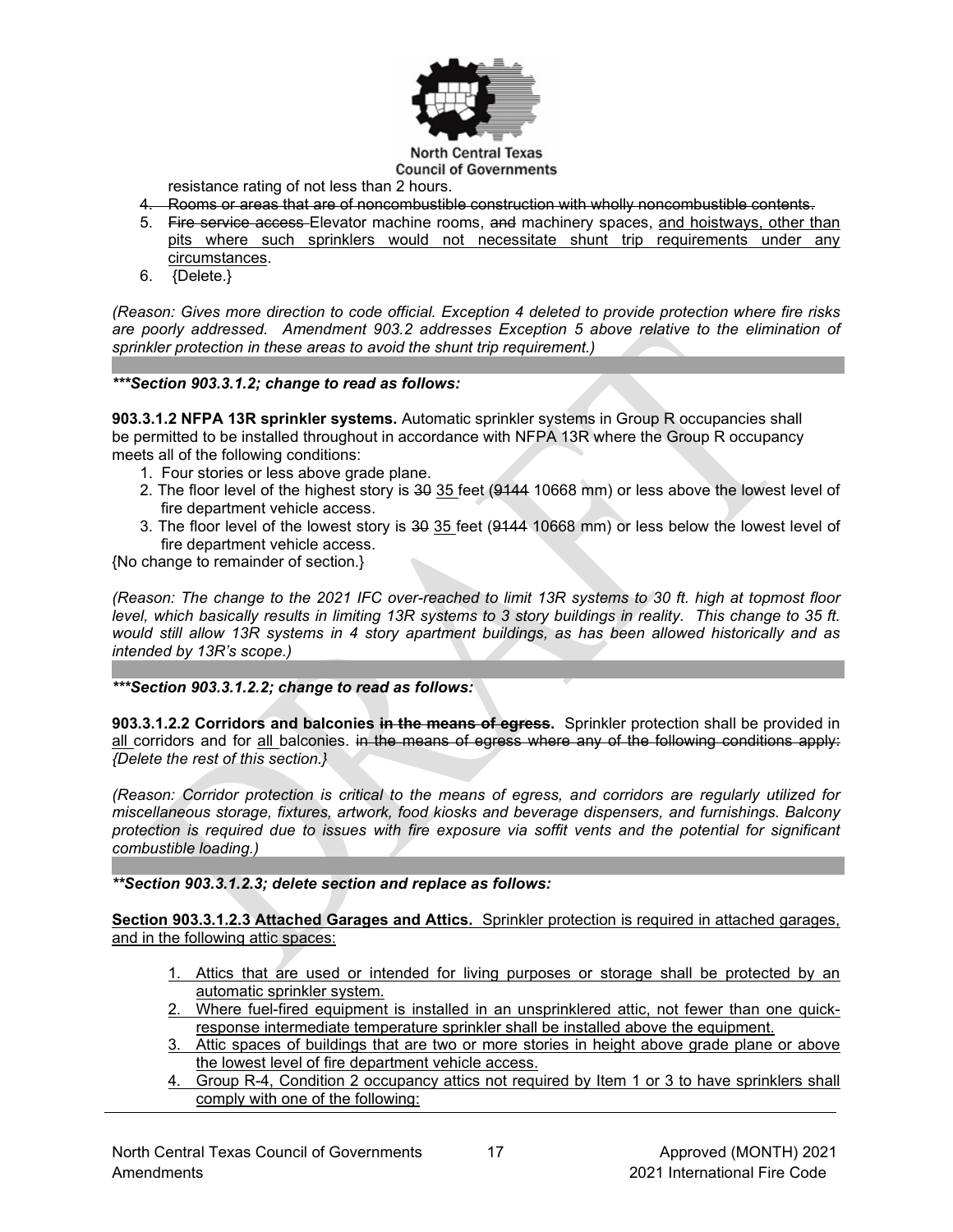

#### **North Central Texas Council of Governments**

- 4.1. Provide automatic sprinkler system protection.
- 4.2. Provide a heat detection system throughout the attic that is arranged to activate the building fire alarm system.
- 4.3. Construct the attic using noncombustible materials.
- 4.4. Construct the attic using fire-retardant-treated wood complying with Section 2303.2 of the International Building Code.
- 4.5. Fill the attic with noncombustible insulation.

*(Reason: Attic protection is required due to issues with fire exposure via soffit vents, as well as firefighter*  safety. Several jurisdictions indicated experience with un-protected attic fires resulting in displacement of *all building occupants. NFPA 13 provides for applicable attic sprinkler protection requirements, as well as exemptions to such, based on noncombustible construction, etc. Attached garages already require sprinklers via NFPA 13R – this amendment just re-emphasizes the requirement.)*

*\*\*Section 903.3.1.3; change to read as follows:*

**903.3.1.3 NFPA 13D Sprinkler Systems.** *Automatic sprinkler systems* installed in one- and two-family *dwellings*; Group R-3; Group R-4, Condition 1; and *townhouses* shall be permitted to be installed throughout in accordance with NFPA 13D or in accordance with state law.

*(Reason: To allow the use of the Plumbing section of the International Residential Code (IRC) and recognize current state stipulations in this regard.)*

*\*\*Section 903.3.1.4; add to read as follows:*

**903.3.1.4 Freeze protection.** Freeze protection systems for automatic fire sprinkler systems shall be in accordance with the requirements of the applicable referenced NFPA standard and this section.

**903.3.1.4.1 Attics.** Only dry-pipe, preaction, or listed antifreeze automatic fire sprinkler systems shall be allowed to protect attic spaces.

**Exception:** Wet-pipe fire sprinkler systems shall be allowed to protect non-ventilated attic spaces where:

- 1. The attic sprinklers are supplied by a separate floor control valve assembly to allow ease of draining the attic system without impairing sprinklers throughout the rest of the building, and
- 2. Adequate heat shall be provided for freeze protection as per the applicable referenced NFPA standard, and
- 3. The attic space is a part of the building's thermal, or heat, envelope, such that insulation is provided at the roof deck, rather than at the ceiling level.

**903.3.1.4.2 Heat trace/insulation.** Heat trace/insulation shall only be allowed where approved by the fire code official for small sections of large diameter water-filled pipe.

*(Reason: In the last few years, severe winters brought to light several issues with current practices for sprinklering attics, not the least of which was wet-pipe sprinklers in ventilated attics provided with space heaters, etc. for freeze protection of such piping. This practice is not acceptable for the protection of water-filled piping in a ventilated attic space as it does not provide a reliable means of maintaining the minimum 40 degrees required by NFPA, wastes energy, and presents a potential ignition source to the attic space. Listed antifreeze is specifically included because NFPA currently allows such even though there is no currently listed antifreeze at the time of development of these amendments. The intent of this amendment is to help reduce the large number of freeze breaks that have occurred in the past with waterfilled wet-pipe sprinkler systems in the future, most specifically in attic spaces.)*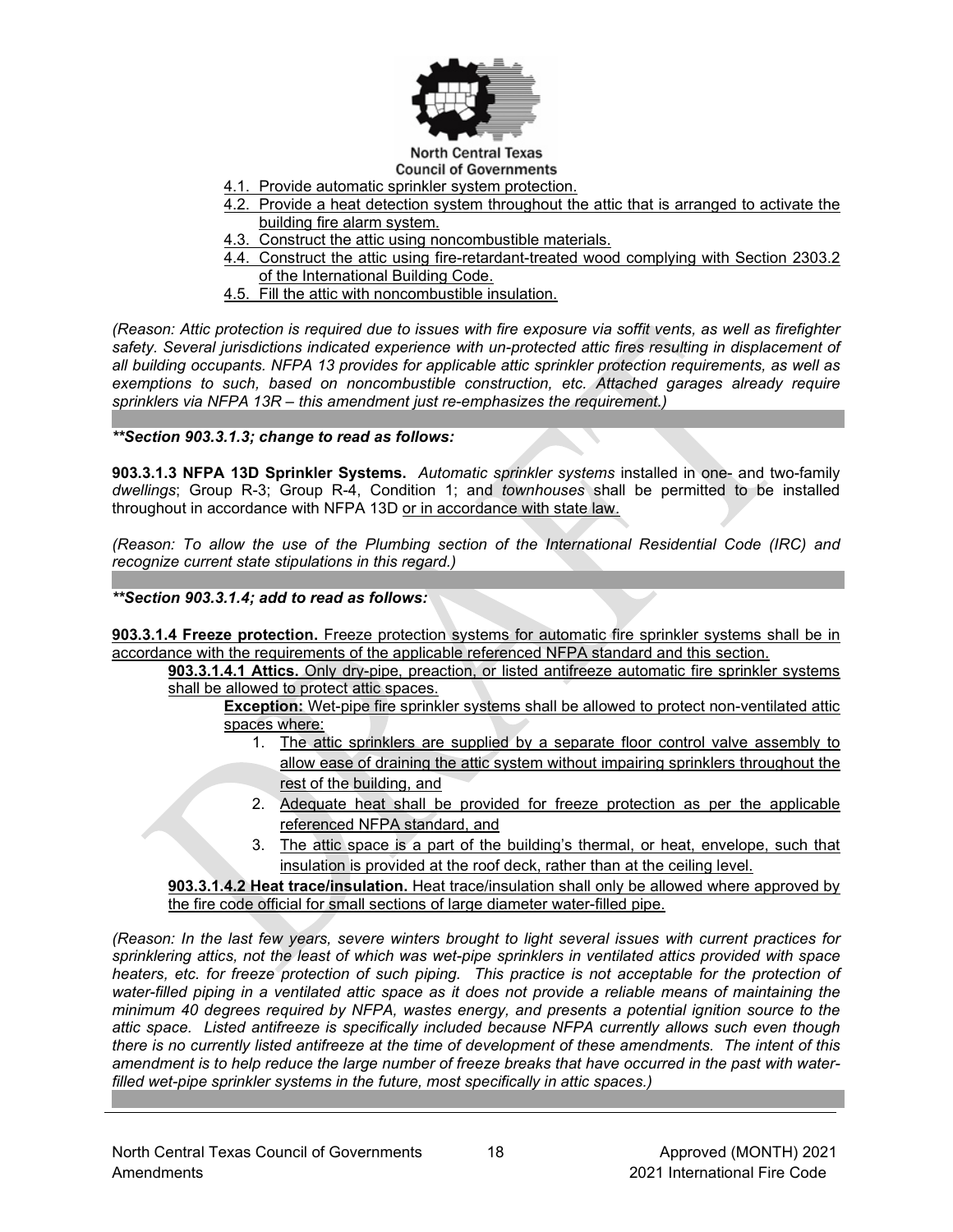

#### **North Central Texas Council of Governments** *\*\*Section 903.3.5; add a second paragraph to read as follows:*

Water supply as required for such systems shall be provided in conformance with the supply requirements of the respective NFPA standards; however, every water-based fire protection system shall be designed with a 10 psi safety factor. Reference Section 507.4 for additional design requirements.

*(Reason: To define uniform safety factor for the region.)*

# *\*\*Section 903.4; add a second paragraph after the exceptions to read as follows:*

Sprinkler and standpipe system water-flow detectors shall be provided for each floor tap to the sprinkler system and shall cause an alarm upon detection of water flow for more than 45 seconds. All control valves in the sprinkler and standpipe systems except for fire department hose connection valves shall be electrically supervised to initiate a supervisory signal at the central station upon tampering.

*(Reason: To avoid significant water losses. Consistent with amendment to IFC 905.9.)*

# *\*\*Section 903.4.2; add second paragraph to read as follows:*

The alarm device required on the exterior of the building shall be a weatherproof horn/strobe notification appliance with a minimum 75 candela strobe rating, installed as close as practicable to the fire department connection.

*(Reason: Fire department connections are not always located at the riser; this allows the fire department faster access and ease of recognition of the FDC location, especially at night.)*

# *\*\*Section 905.3.9; add to read as follows:*

**905.3.9 Buildings Exceeding 10,000 sq. ft.** In buildings exceeding 10,000 square feet in area per story and where any portion of the building's interior area is more than 200 feet (60960 mm) of travel, vertically and horizontally, from the nearest point of fire department vehicle access, Class I automatic wet or manual wet standpipes shall be provided.

# **Exceptions:**

- 1. Automatic dry, semi-automatic dry, and manual dry standpipes are allowed as provided for in NFPA 14 where approved by the fire code official.
- 2. R-2 occupancies of four stories or less in height having no interior corridors.

*(Reason: Allows for the rapid deployment of hose lines to the body of the fire in larger structures.)*

# *\*\*Section 905.4; change Item 1, 3, and 5, and add Item 7 to read as follows:*

1. In every required interior exit stairway, a hose connection shall be provided for each story above and below grade plane. Hose connections shall be located at an intermediate landing between stories, unless otherwise approved by the fire code official.

**Exception:** {No change.}

- 2. {No change.}
- 3. In every exit passageway, at the entrance from the exit passageway to other areas of a building. **Exception:** Where floor areas adjacent to an exit passageway are reachable from an interior exit stairway hose connection by a {remainder of text unchanged}
- 4. {No change.}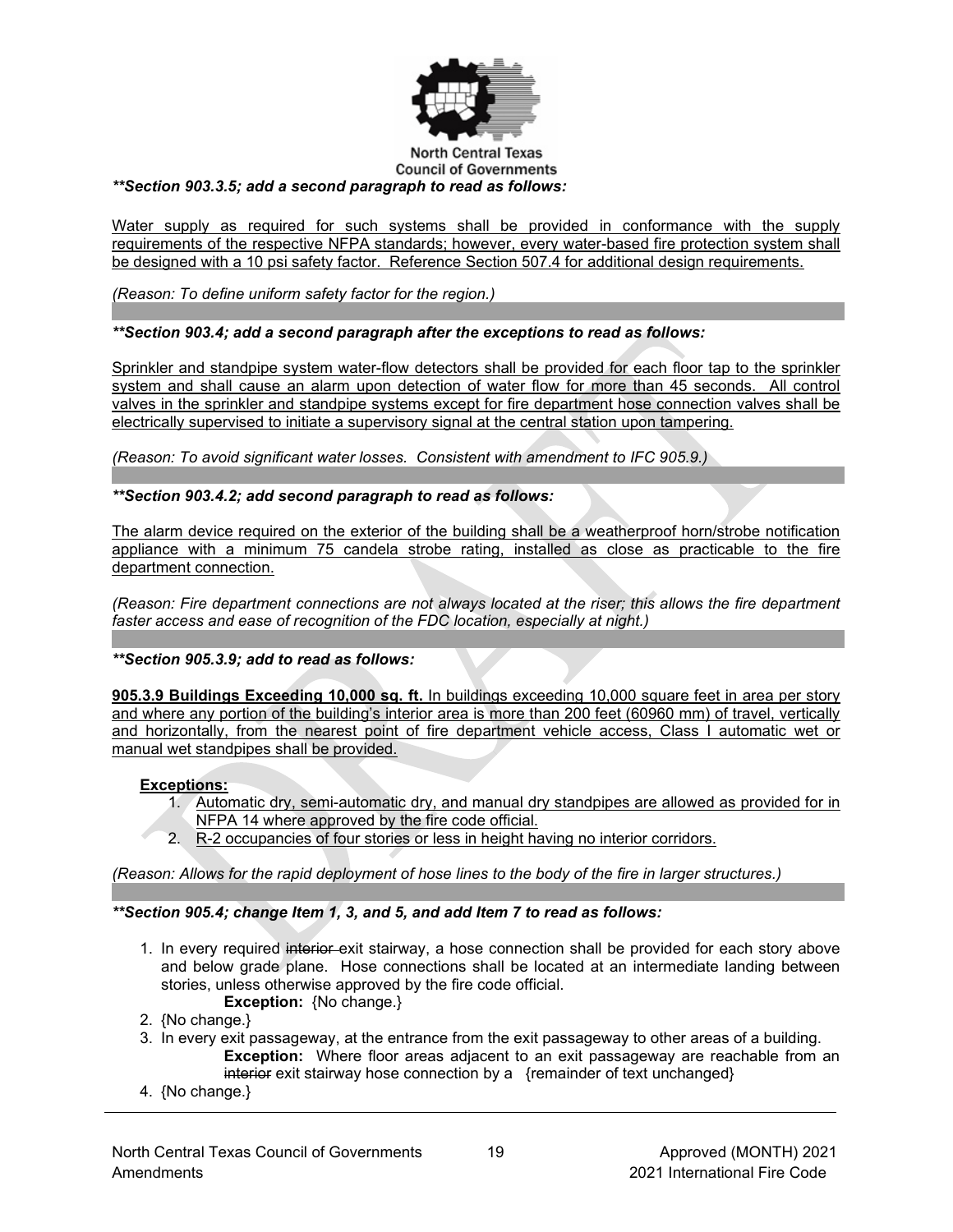

- 5. Where the roof has a slope less than 4 units vertical in 12 units horizontal (33.3-percent slope), each standpipe shall be provided with a two-way a-hose connection shall be located to serve the roof or at the highest landing of an interior exit stairway with stair access to the roof provided in accordance with Section 1011.12.
- 6. {No change.}
- *7.* When required by this Chapter, standpipe connections shall be placed adjacent to all required exits to the structure and at two hundred feet (200') intervals along major corridors thereafter, or as otherwise approved by the fire code official.

*(Reason: Item 1, 3, and 5 amendments to remove 'interior' will help to clarify that such connections are required for all 'exit' stairways, to ensure firefighter capabilities are not diminished in these tall buildings, simply because the stair is on the exterior of the building. Item 5 reduces the amount of pressure required to facilitate testing, and provides backup protection for fire fighter safety. Item 7 allows for the rapid deployment of hose lines to the body of the fire.)*

## *\*\*\*Section 905.8; change to read as follows:*

## **905.8 Dry standpipes.** Dry standpipes shall not be installed.

**Exception:** Where subject to freezing and in accordance with NFPA 14. Additionally, manual dry standpipe systems shall be supervised with a minimum of 10 psig and a maximum of 40 psig air pressure with a high/low Supervisory alarm.

*(Reason: To define manual dry standpipe supervision requirements. Helps ensure the integrity of the standpipe system via supervision, such that open hose valves will result in a supervisory low air alarm. NFPA 14 requires supervisory air for such, but does not provide pressure criteria for what that means. This is a long-standing regional requirement.)*

#### *\*\*Section 905.9; add a second paragraph after the exceptions to read as follows:*

Sprinkler and standpipe system water-flow detectors shall be provided for each floor tap to the sprinkler system and shall cause an alarm upon detection of water flow for more than 45 seconds. All control valves in the sprinkler and standpipe systems except for fire department hose connection valves shall be electrically supervised to initiate a supervisory signal at the central station upon tampering.

*(Reason: To avoid significant water losses. Consistent with amendment to IFC 903.4.)*

#### *\*\*\*Section 906.1(1); delete Exception 3 as follows:*

3. In storage areas of Group S occupancies where forklift, powered industrial truck or powered cart operators are the primary occupants,

fixed extinguishers, as specified in NFPA 10, shall not be required where in accordance with all of the following:

3.1. Use of vehicle-mounted extinguishers shall be approved by the fire code official.

3.2. Each vehicle shall be equipped with a 10-pound, 40A:80B:C extinguisher affixed to the vehicle using a mounting bracket approved

by the extinguisher manufacturer or the fire code official for vehicular use.

3.3. Not less than two spare extinguishers of equal or greater rating shall be available onsite to replace a discharged extinguisher.

3.4. Vehicle operators shall be trained in the proper operation, use and inspection of extinguishers.

3.5. Inspections of vehicle-mounted extinguishers shall be performed daily.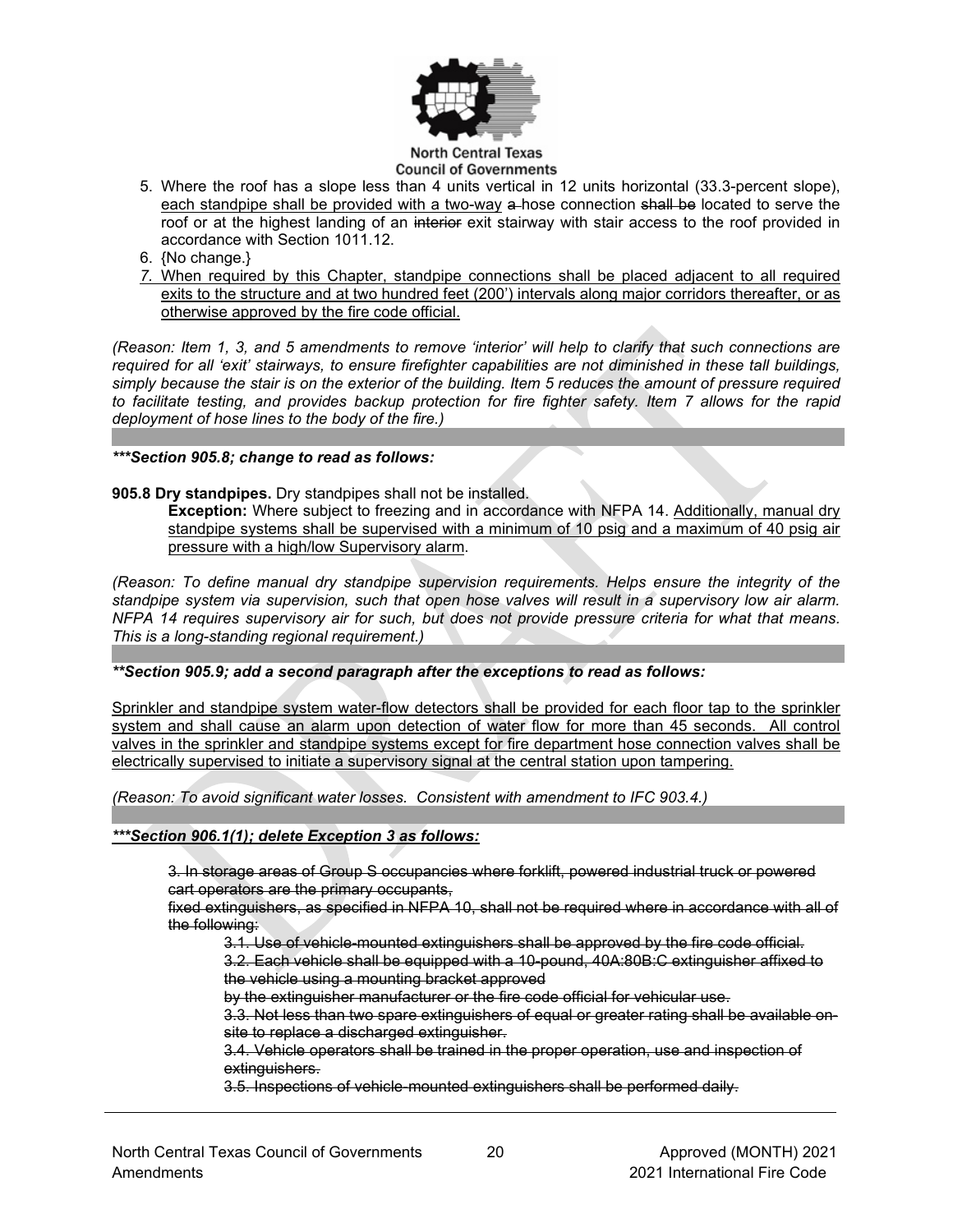

*(Reason: This provision of only having vehicle-mounted fire extinguishers is not at all consistent with historical practice of requiring extinguishers throughout based on travel distance. Often times, the vehicle is what has caused the incident and/or may be the source of the incident, so having the extinguisher vehicle-mounted results in greater potential injury of the user. This assumes the only occupants in the building are on a vehicle, which again, significantly reduces access to fire extinguishers throughout the building to other occupants. Future use of the building/tenancy may change further complicating the issue.)*

# *\*\*Section 907.1.4; add to read as follows:*

**907.1.4 Design Standards.** Where a new fire alarm system is installed, the devices shall be addressable. Fire alarm systems utilizing more than 20 smoke detectors shall have analog initiating devices.

*(Reason: Provides for the ability of descriptive identification of alarms, and reduces need for panel replacement in the future. Change of terminology allows for reference back to definitions of NFPA 72.)*

# *\*\*Section 907.2.1; change to read as follows:*

**907.2.1 Group A.** A manual fire alarm system that activates the occupant notification system in accordance with Section 907.5 shall be installed in Group A occupancies where the having an occupant load due to the assembly occupancy is of 300 or more persons, or where the Group A occupant load is more than 100 persons above or below the *lowest level of exit discharge*. Group A occupancies not separated from one another in accordance with Section 707.3.10 of the *International Building Code* shall be considered as a single occupancy for the purposes of applying this section. Portions of Group E occupancies occupied for assembly purposes shall be provided with a fire alarm system as required for the Group E occupancy.

# **Exception:** {No change.}

Activation of fire alarm notification appliances shall:

- 1. Cause illumination of the *means of egress* with light of not less than 1 foot-candle (11 lux) at the walking surface level, and
- 2. Stop any conflicting or confusing sounds and visual distractions.

*(Reason: Increases the requirement to be consistent with Group B requirement. Also addresses issue found in Group A occupancies of reduced lighting levels and other A/V equipment that distracts from fire alarm notification devices or reduces ability of fire alarm system to notify occupants of the emergency condition.)*

# *\*\*Section 907.2.3; change to read as follows:*

**907.2.3 Group E.** A manual fire alarm system that initiates the occupant notification signal utilizing an emergency voice/alarm communication system meeting the requirements of Section 907.5.2.2 and installed in accordance with Section 907.6 shall be installed in Group E educational occupancies. When *automatic sprinkler systems* or smoke detectors are installed, such systems or detectors shall be connected to the building fire alarm system. An approved smoke detection system shall be installed in Group E day care occupancies. Unless separated by a minimum of 100' open space, all buildings, whether portable buildings or the main building, will be considered one building for alarm occupant load consideration and interconnection of alarm systems.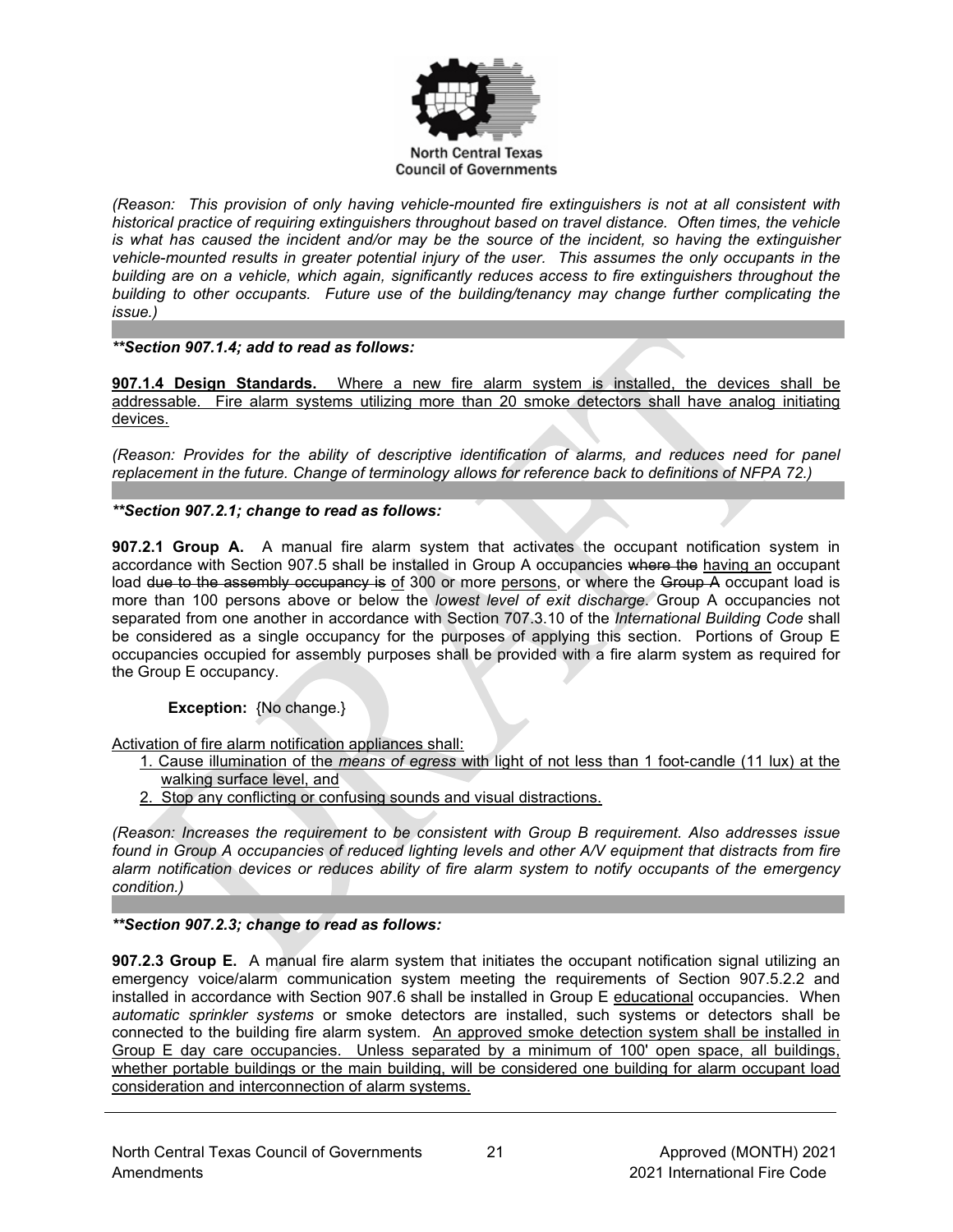

## **Exceptions:**

- 1. {No change.}
	- 1.1. Residential In-Home day care with not more than 12 children may use interconnected single station detectors in all habitable rooms. (For care of more than five children 2 1/2 or less years of age, see Section 907.2.6.)

{No change to remainder of exceptions.}

*(Reason: To distinguish educational from day care occupancy minimum protection requirements. Further, to define threshold at which portable buildings are considered a separate building for the purposes of alarm systems. Exceptions provide consistency with State law concerning such occupancies.)*

## *\*\*\*Section 907.2.10; change to read as follows:*

**907.2.10 Group S.** A manual fire alarm system that activates the occupant notification system in accordance with Section 907.5 shall be installed in Group S public- and self-storage occupancies three stories or greater in height for interior corridors and interior common areas. Visible notification appliances are not required within storage units.

Exception: {No change.}

*(Reason: Because of the potential unknown fire load and hazards in self-storage type facilities, which could include flammable liquids for instance, as well as other hazardous materials, prompt evacuation in the event of fire alarm is needed; therefore, notification in the corridors/common areas is critical to all such occupancies, regardless of height.)*

#### *\*\*Section 907.2.13, Exception 3.; change to read as follows:*

3. Open air portions of buildings with an occupancy in Group A-5 in accordance with Section 303.1 of the *International Building Code*; however, this exception does not apply to accessory uses including but not limited to sky boxes, restaurants, and similarly enclosed areas.

*(Reason: To indicate that enclosed areas within open air seating type occupancies are not exempted from automatic fire alarm system requirements.)*

# *\*\*Section 907.4.2.7; add to read as follows:*

**907.4.2.7 Type.** Manual alarm initiating devices shall be an approved double action type.

*(Reason: Helps to reduce false alarms.)*

*\*\*Section 907.6.1.1; add to read as follows:*

**907.6.1.1 Wiring Installation.** All fire alarm systems shall be installed in such a manner that a failure of any single initiating device or single open in an initiating circuit conductor will not interfere with the normal operation of other such devices. All signaling line circuits (SLC) shall be installed in such a way that a single open will not interfere with the operation of any addressable devices (Class A). Outgoing and return SLC conductors shall be installed in accordance with NFPA 72 requirements for Class A circuits and shall have a minimum of four feet separation horizontal and one foot vertical between supply and return circuit conductors. The initiating device circuit (IDC) from a signaling line circuit interface device may be wired Class B, provided the distance from the interface device to the initiating device is ten feet or less.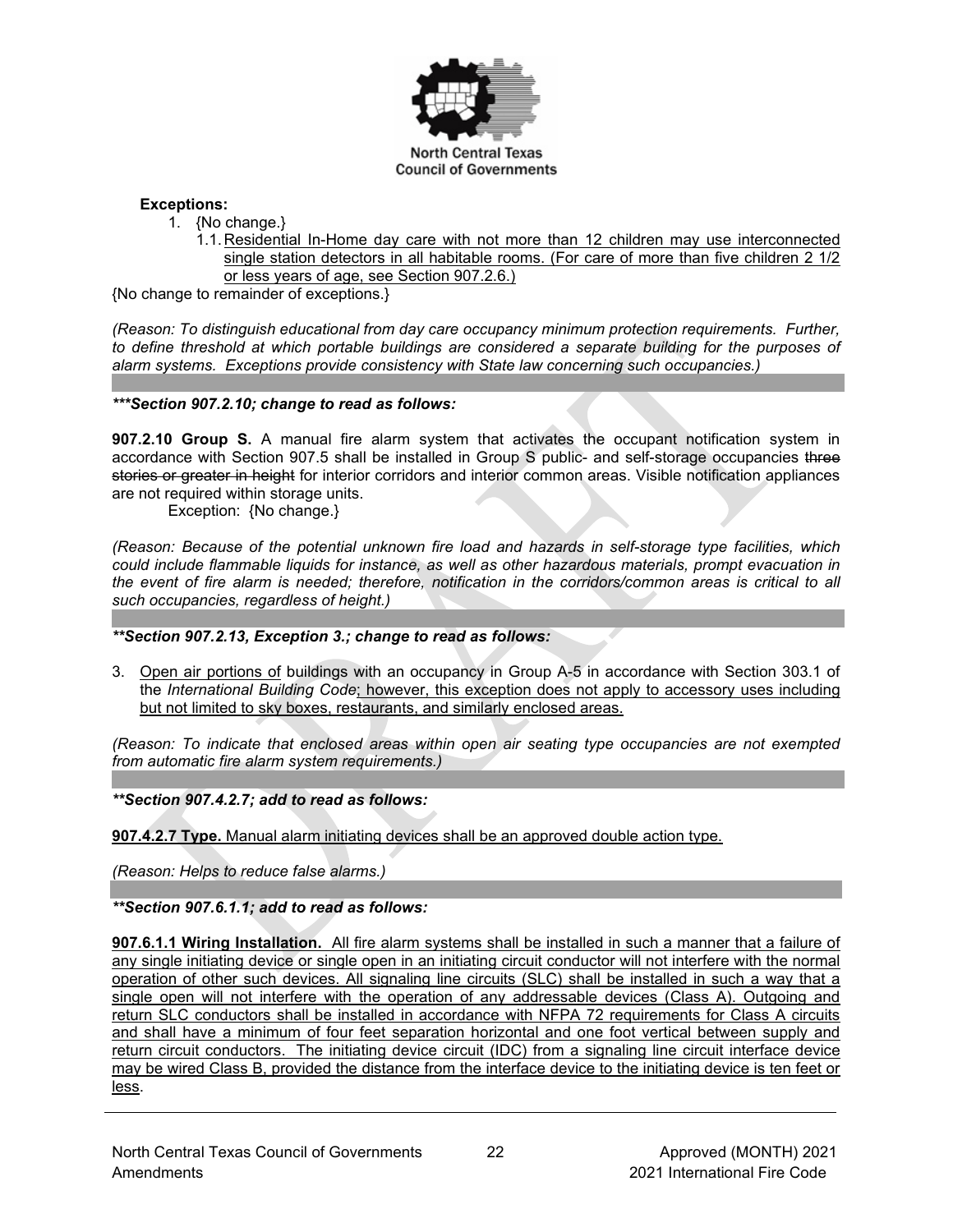

*(Reason: To provide uniformity in system specifications and guidance to design engineers. Improves reliability of fire alarm devices and systems.)*

## *\*\*Section 907.6.3; delete all four Exceptions.*

*(Reason: To assist responding personnel in locating the emergency event for all fire alarm systems. This is moved from 907.6.5.3 in the 2012 IFC and reworded to match new code language and sections.)*

## *\*\*Section 907.6.6; add sentence at end of paragraph to read as follows:*

See 907.6.3 for the required information transmitted to the supervising station.

*(Reason: To assist responding personnel in locating the emergency event for all fire alarm systems. This was moved from 907.6.5.3 in the 2012 IFC and reworded to match new code language and sections (legacy language).)*

*\*\*Section 910.2; change Exceptions 2. and 3. to read as follows:* 

- 2. Only manual smoke and heat removal shall not be required in areas of buildings equipped with early suppression fast-response (ESFR) sprinklers. Automatic smoke and heat removal is prohibited.
- 3. Only manual smoke and heat removal shall not be required in areas of buildings equipped with control mode special application sprinklers with a response time index of  $50(m^*S)^{1/2}$  or less that are listed to control a fire in stored commodities with 12 or fewer sprinklers. Automatic smoke and heat removal is prohibited.

*(Reason: Allows the fire department to control the smoke and heat during and after a fire event, while still prohibiting such systems from being automatically activated, which is a potential detriment to the particular sprinkler systems indicated.)*

*\*\*Section 910.2.3; add to read as follows:*

**910.2.3 Group H.** Buildings and portions thereof used as a Group H occupancy as follows:

In occupancies classified as Group H-2 or H-3, any of which are more than 15,000 square feet (1394 m2) in single floor area.

**Exception:** Buildings of noncombustible construction containing only noncombustible materials.

2. In areas of buildings in Group H used for storing Class 2, 3, and 4 liquid and solid oxidizers, Class 1 and unclassified detonable organic peroxides, Class 3 and 4 unstable (reactive) materials, or Class 2 or 3 water-reactive materials as required for a high-hazard commodity classification.

**Exception:** Buildings of noncombustible construction containing only noncombustible materials.

*(Reason: Maintains a fire protection device utilized in such occupancies where it is sometimes necessary to allow chemicals to burn out, rather than extinguish. This is based on legacy language establishing long-standing historical practice.)*

# *\*\*Section 910.4.3.1; change to read as follows:*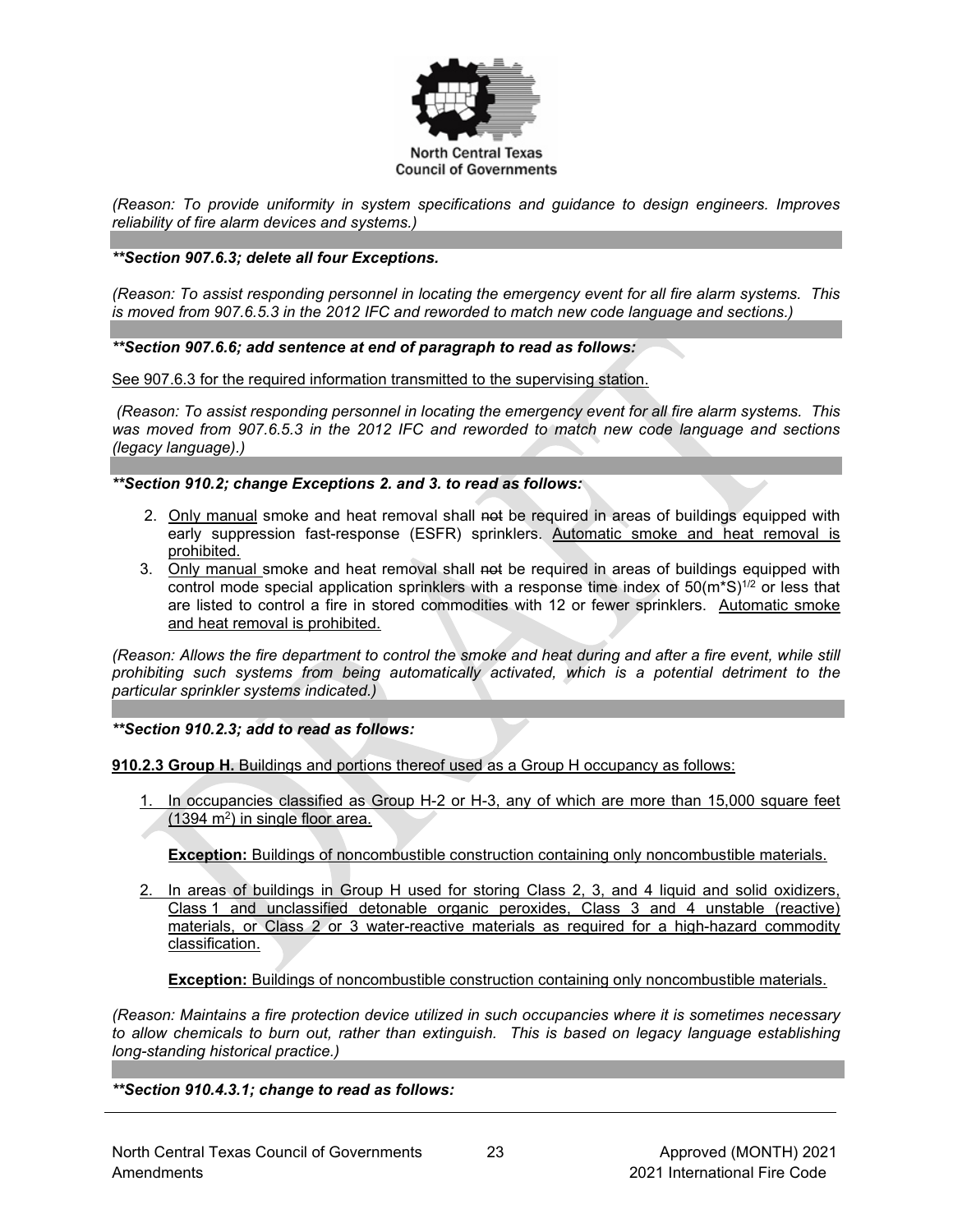

**910.4.3.1 Makeup Air.** Makeup air openings shall be provided within 6 feet (1829 mm) of the floor level. Operation of makeup air openings shall be manual or automatic. The minimum gross area of makeup air inlets shall be 8 square feet per 1,000 cubic feet per minute (0.74 m2 per 0.4719 m3/s) of smoke exhaust.

*(Reason: Makeup air has been required to be automatic for several years now in this region when mechanical smoke exhaust systems are proposed. This allows such systems to be activated from the smoke control panel by first responders without having to physically go around the exterior of the building opening doors manually. Such requires a significant number of first responders on scene to conduct this operation and significantly delays activation and/or capability of the smoke exhaust system.)*

## *\*\*Section 912.2.3; add to read as follows:*

**912.2.3 Hydrant Distance.** An approved fire hydrant shall be located within 100 feet of the fire department connection as the fire hose lays along an unobstructed path.

*(Reason: To accommodate limited hose lengths, improve response times where the FDC is needed to achieve fire control, and improve ease of locating a fire hydrant in those situations also. Also, consistent with NFPA 14 criteria.)*

## *\*\*Section 913.2.1; add second paragraph and exception to read as follows:*

When located on the ground level at an exterior wall, the fire pump room shall be provided with an exterior fire department access door that is not less than 3 ft. in width and 6 ft. – 8 in. in height, regardless of any interior doors that are provided. A key box shall be provided at this door, as required by Section 506.1.

**Exception:** When it is necessary to locate the fire pump room on other levels or not at an exterior wall, the corridor leading to the fire pump room access from the exterior of the building shall be provided with equivalent fire resistance as that required for the pump room, or as approved by the *fire code official*. Access keys shall be provided in the key box as required by Section 506.1.

*(Reason: This requirement allows fire fighters safer access to the fire pump room. The requirement allows access without being required to enter the building and locate the fire pump room interior access door during a fire event. The exception recognizes that this will not always be a feasible design scenario for some buildings, and as such, provides an acceptable alternative to protect the pathway to the fire pump room.)* 

# *\*\*Section 914.3.1.2; change to read as follows:*

**914.3.1.2 Water Supply to required Fire Pumps.** In all buildings that are more than 420 120 feet (128 36.6 m) in *building height*, and buildings of Type IVA and IVB construction that are more than 120 feet (36.6 m) in building height, required fire pumps shall be supplied by connections to no fewer than two water mains located in different streets. Separate supply piping shall be provided between each connection to the water main and the pumps. Each connection and the supply piping between the connection and the pumps shall be sized to supply the flow and pressure required for the pumps to operate.

**Exception:** {No change to exception.}

*(Reason: The 2009 edition of the IFC added this requirement based on a need for redundancy of the*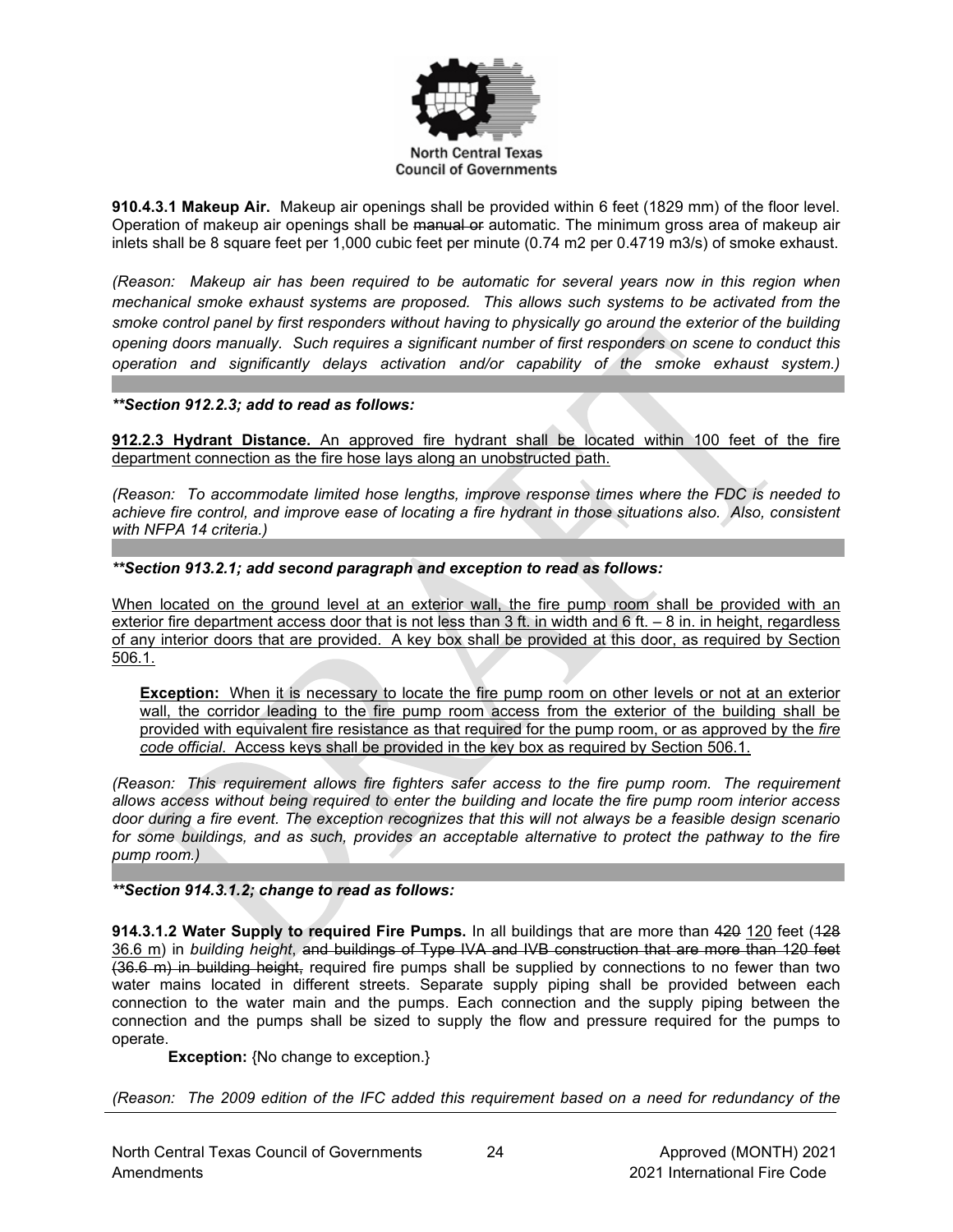

#### **North Central Texas Council of Governments**

*water supply similar to the redundancy of the power supply to the fire pumps required for such tall buildings, partially due to the fact that these buildings are rarely fully evacuated in a fire event. More commonly, the alarm activates on the floor of the event, the floor above and the floor below. Back-up power to the fire pump becomes critical for this reason. Certainly, the power is pointless if the water supply is impaired for any reason, so a similar requirement is provided here for redundant water supplies. The 2015 edition changes the requirement to only apply to very tall buildings over 420 ft. This amendment modifies/lowers the requirement to 120 ft., based on this same height requirement for fire service access elevators. Again, the language from the 2009 and 2012 editions of the code applied to any high-rise building. This compromise at 120 ft. is based on the above technical justification of defendin-place scenarios in fire incidents in such tall structures.)*

## **\*\*Section 1006.2.2.7; Add Section 1006.2.2.7 as follows:**

**1006.2.2.7 Electrical Rooms.** For electrical rooms, special exiting requirements may apply. Reference the electrical code as adopted.

*(Reason: Cross reference necessary for coordination with the NEC which has exiting requirements as well.)*

## **\*\*Section 1009.8; add the following Exception 7:**

Exceptions:

7. Buildings regulated under State Law and built in accordance with State registered plans, including variances or waivers granted by the State, shall be deemed to be in compliance with the requirements of Section 1009 and chapter 11.

*(Reason: To accommodate buildings regulated under Texas State Law and to be consistent with amendments in Chapter 11.)* 

# **\*\*Section 1010.1.9.5 Bolt Locks; amend exceptions 3 and 4 as follows:**

Exceptions:

3. Where a pair of doors serves an occupant load of less than 50 persons in a Group B, F, M or S occupancy. (Remainder unchanged)

4. Where a pair of doors serves a Group  $\underline{A}$ , B, F,  $\underline{M}$  or S occupancy (remainder unchanged)

*(Reason: Application to M occupancies reflects regional practice; No. 4 expanded to Group A due to it being a similar scenario to other uses; No. 4 was regional practice.)*

**\*\*Section 1020.1 Construction; add exception 6 to read as follows:**

6. In group B occupancies, corridor walls and ceilings need not be of fire-resistive construction within a single tenant space when the space is equipped with approved automatic smoke-detection within the corridor. The actuation of any detector must activate self-annunciating alarms audible in all areas within the corridor. Smoke detectors must be connected to an approved automatic fire alarm system where such system is provided.

*(Reason: Regionally accepted alternate method.)*

**\*\*Section 1029.1.1.1 Spaces under grandstands and bleachers; delete this section.**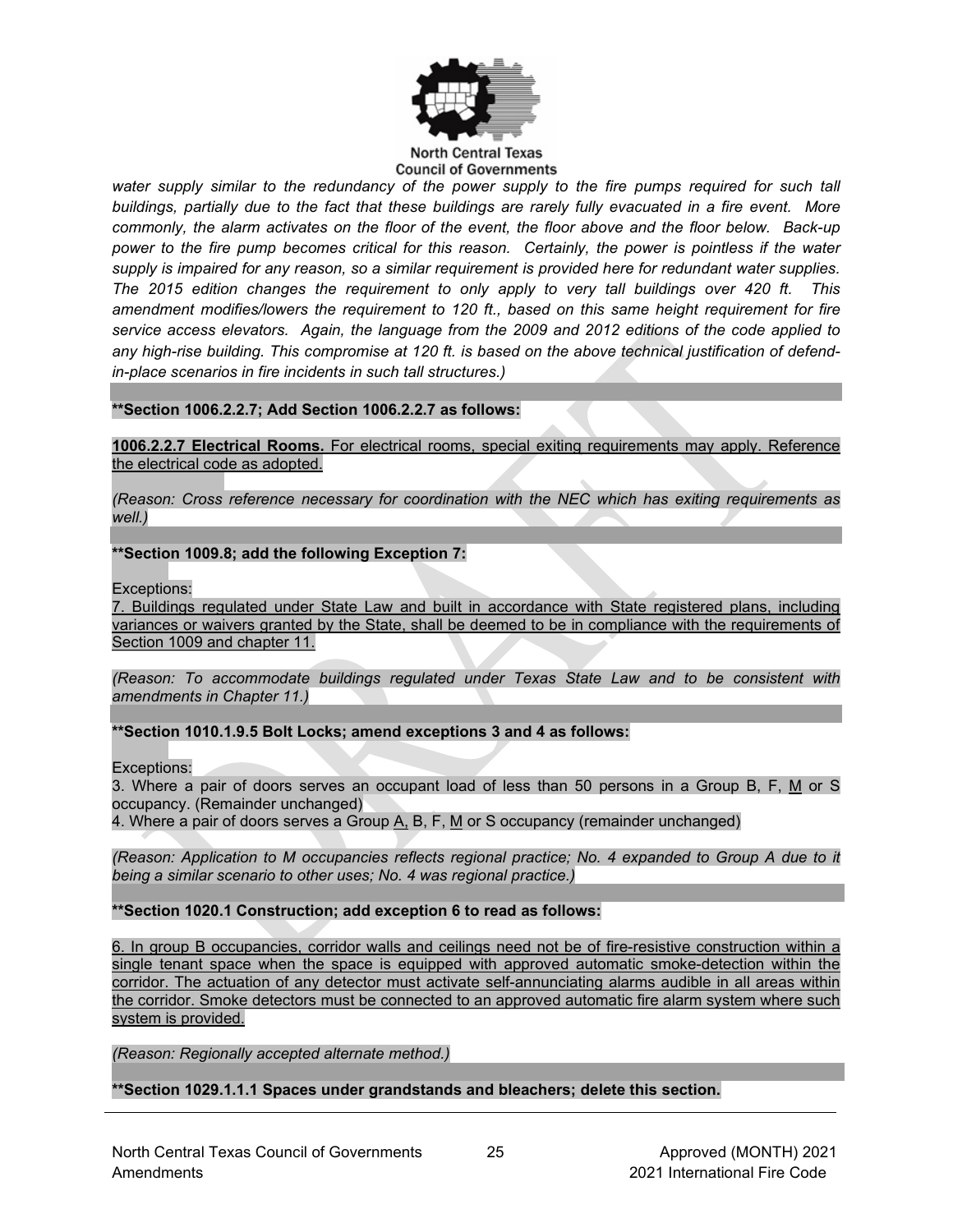

*(Reason: Unenforceable.)*

#### *\*\*Section 1032.2; change to read as follows:*

**1032.2 Reliability.** Required *exit accesses, exits* and *exit discharges* shall be continuously maintained free from obstructions or impediments to full instant use in the case of fire or other emergency where the building area served by the means of egress is occupied. An *exit* or *exit passageway* shall not be used for any purpose that interferes with a means of egress.

*(Reason: Maintain legacy levels of protection and long-standing regional practice, and provide firefighter safety.)*

#### *\*\*Section 1103.3; add sentence to end of paragraph as follows:*

Provide emergency signage as required by Section 604.4.

*(Reason: This signage to avoid elevators in a fire emergency is critical to life safety justifying the retroactive requirement.)*

#### *\*\*Section 1103.5.1; add sentence to read as follows:*

Fire sprinkler system installation shall be completed within 24 months from date of notification by the fire code official.

*(Reason: Regional consistency of this retroactive requirement to allow business owners adequate time to budget to accommodate the cost of the fire sprinkler system.)*

*\*\*Section 1103.5.6; add to read as follows:*

**1103.5.6 Spray Booths and Rooms.** Existing spray booths and spray rooms shall be protected by an approved automatic fire-extinguishing system in accordance with Section 2404.

*(Reason: Consistent with amendment to IFC 2404, and long-standing regional requirement to protect this hazardous operation.)*

**\*\*Section 1103.7.7; add to read as follows:**

**1103.7.7 Fire Alarm System Design Standards.** Where an existing fire alarm system is upgraded or replaced, the devices shall be addressable. Fire alarm systems utilizing more than 20 smoke and/or heat detectors shall have analog initiating devices.

**Exception:** Existing systems need not comply unless the total building, or fire alarm system, remodel or expansion exceeds 30% of the building. When cumulative building, or fire alarm system, remodel or expansion initiated after the date of original fire alarm panel installation exceeds 50% of the building, or fire alarm system, the fire alarm system must comply within 18 months of permit application.

**1103.7.7.1 Communication requirements.** Refer to Section 907.6.6 for applicable requirements.

*(Reason: To assist responding personnel in locating the emergency event and provide clarity as to percentages of work that results in a requirement to upgrade the entire fire alarm system.)*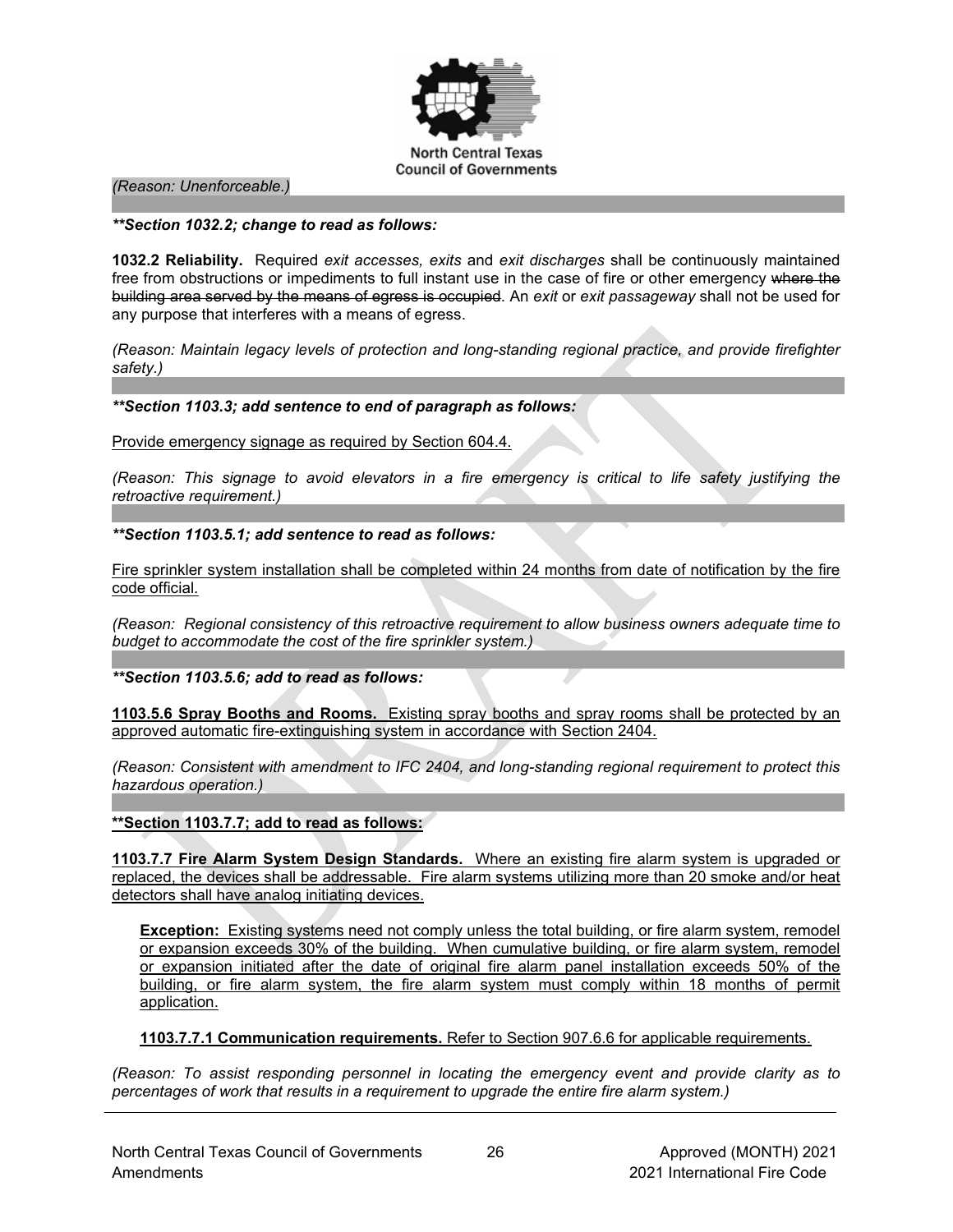

*\*\*\*Section 1203; change and add to read as follows:*

**1203.1.1** {No change.}

**1203.1.2** {No change.}

**1203.1.3 Installation.** Emergency power systems and standby power systems shall be installed in accordance with the *International Building Code*, NFPA 70, NFPA 110 and NFPA 111. Existing installations shall be maintained in accordance with the original approval, except as specified in Chapter 11.

**1203.1.4 {No change.}**

**1203.1.5 Load Duration**. Emergency power systems and standby power systems shall be designed to provide the required power for a minimum duration of 2 hours without being refueled or recharged, unless specified otherwise in this code.

**Exception:** Where the system is supplied with natural gas from a utility provider and is approved.

**1203.1.6 through 1203.1.9 {**No changes to these sections.}

**1203.1.10 Critical Operations Power Systems (COPS).** For Critical Operations Power Systems necessary to maintain continuous power supply to facilities or parts of facilities that require continuous operation for the reasons of public safety, emergency management, national security, or business continuity, see NFPA 70.

**1203.2 Where Required.** Emergency and standby power systems shall be provided where required by Sections 1203.2.1 through 1203.2.1826 or elsewhere identified in this code or any other referenced code. **1203.2.1 through 1203.2.3 {**No change.}

**1203.2.4 Emergency Voice/alarm Communications Systems.** Emergency power shall be provided for emergency voice/alarm communications systems in the following occupancies, or as specified elsewhere in this code, as required in Section 907.5.2.2.5. The system shall be capable of powering the required load for a duration of not less than 24 hours, as required in NFPA 72.

Covered and Open Malls, Section 907.2.20 and 914.2

Group A Occupancies, Sections 907.2.1 and 907.5.2.2

Special Amusement Areas, Section 907.2.12 and 914.7

High-rise Buildings, Section 907.2.13 and 914.3

Atriums, Section 907.2.14 and 914.4

Deep Underground Buildings, Section 907.2.19 and 914.5

**1203.2.5 through 1203.2.14 {**No change.}

**1203.2.15 Means of Egress Illumination.** Emergency power shall be provided for *means of egress* illumination in accordance with Sections 1008.3 and 1104.5.1. (90 minutes)

**1203.2.16 Membrane Structures.** Emergency power shall be provided for *exit* signs in temporary tents and membrane structures in accordance with Section 3103.12.6. (90 minutes) Standby power shall be provided for auxiliary inflation systems in permanent membrane structures in accordance with Section 2702 of the *International Building Code*. (4 hours) Auxiliary inflation systems shall be provided in temporary air-supported and air-inflated membrane structures in accordance with section 3103.10.4. **1203.2.17 {**No change.}

**1203.2.18 Smoke Control Systems.** Standby power shall be provided for smoke control systems in the following occupancies, or as specified elsewhere in this code, as required in Section 909.11:

Covered Mall Building, *International Building Code*, Section 402.7

Atriums, *International Building Code*, Section 404.7

Underground Buildings, *International Building Code*, Section 405.8

Group I-3, *International Building Code*, Section 408.4.2

Stages, *International Building Code*, Section 410

Special Amusement Areas (as applicable to Group A's), *International Building Code*, Section 411 Smoke Protected Seating, Section 1030.6.2

**1203.2.19 {**No change.}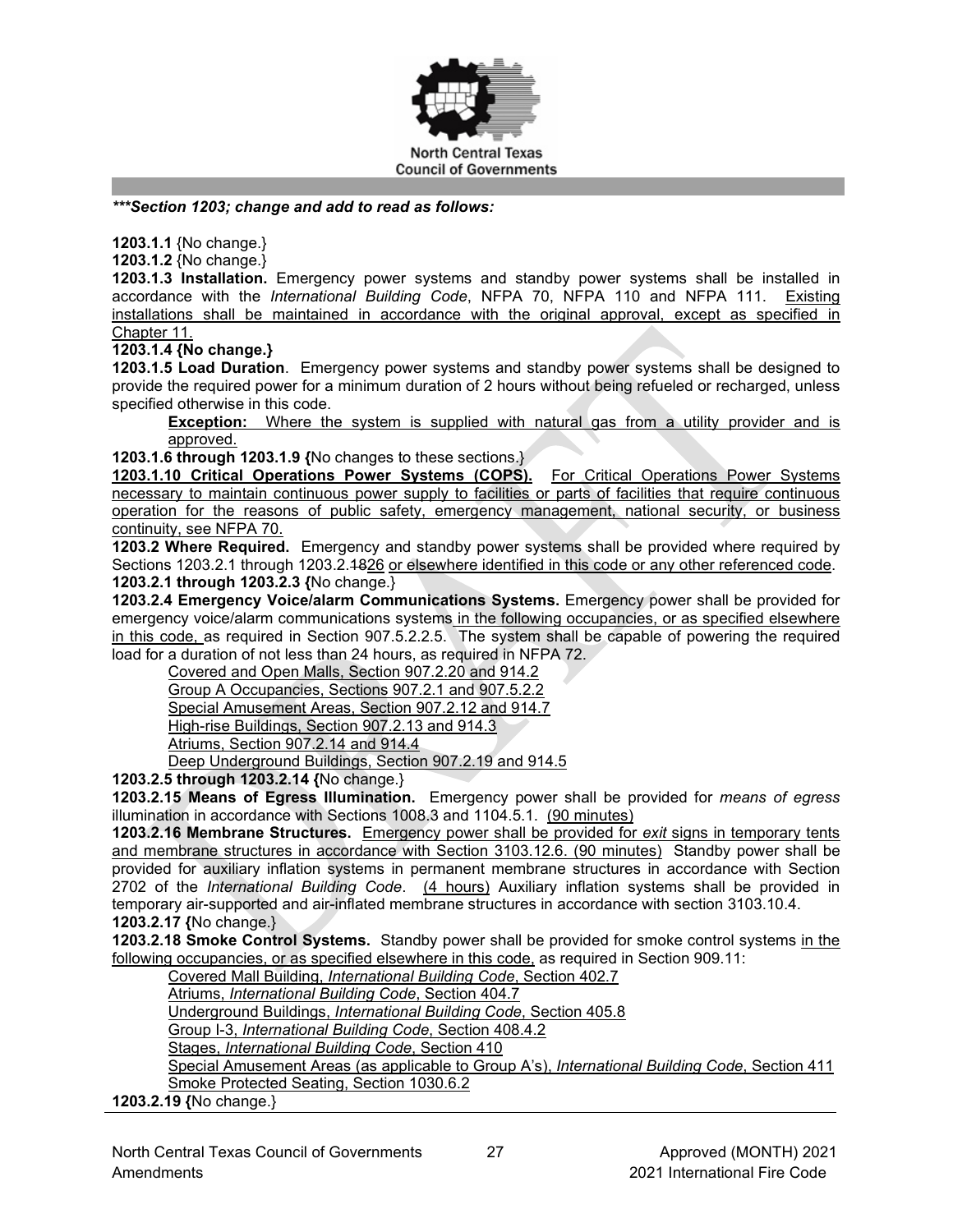

**Council of Governments** 

**1203.2.20 Covered and Open Mall Buildings.** Emergency power shall be provided in accordance with Section 907.2.20 and 914.2.

**1203.2.21 Airport Traffic Control Towers.** A standby power system shall be provided in airport traffic control towers more than 65 ft. in height. Power shall be provided to the following equipment:

1. Pressurization equipment, mechanical equipment and lighting.

- 2. Elevator operating equipment.
- 3. Fire alarm and smoke detection systems.

**1203.2.22 Smokeproof Enclosures and Stair Pressurization Alternative.** Standby power shall be provided for smokeproof enclosures, stair pressurization alternative and associated automatic fire detection systems as required by the *International Building Code*, Section 909.20.7.2.

**1203.2.23 Elevator Pressurization.** Standby power shall be provided for elevator pressurization system as required by the *International Building Code*, Section 909.21.5.

**1203.2.24 Elimination of Smoke Dampers in Shaft Penetrations.** Standby power shall be provided when eliminating the smoke dampers in ducts penetrating shafts in accordance with the *International Building Code*, Section 717.5.3, exception 2.3.

**1203.2.25 Common Exhaust Systems for Clothes Dryers.** Standby power shall be provided for common exhaust systems for clothes dryers located in multistory structures in accordance with the *International Mechanical Code,* Section 504.11, Item 7.

**1203.2.26 Means of Egress Illumination in Existing Buildings.** Emergency power shall be provided for *means of egress* illumination in accordance with Section 1104.5 when required by the fire code official. (90 minutes in I-2, 60 minutes elsewhere.)

**1203.3 through 1203.6 {**No change.}

*(Reason: These amendments were moved from Chapter 6, due to relocation of the published sections to this new Chapter 12 in the past edition of the code and have now been updated for this edition. These provisions provide a list to complete and match that throughout the codes. The only additional requirements are the reference to COPS in NFPA 70, and the specified Energy time duration. Other changes are a reference to a code provision that already exists.)*

*\*\*Section 2304.1; change to read as follows:*

**2304.1 Supervision of Dispensing.** The dispensing of fuel at motor fuel-dispensing facilities shall be conducted by a qualified attendant or shall be under the supervision of a qualified attendant at all times or shall be in accordance with Section 2204.3. the following:

- 1. Conducted by a qualified attendant; and/or,
- 2. Shall be under the supervision of a qualified attendant; and/or
- 3. Shall be an unattended self-service facility in accordance with Section 2304.3.

At any time the qualified attendant of item Number 1 or 2 above is not present, such operations shall be considered as an unattended self-service facility and shall also comply with Section 2304.3.

*(Reason: Allows a facility to apply the attended and unattended requirements of the code when both are potentially applicable.)*

#### *\*\*Section 2401.2; delete this section in its entirety.*

*(Reason: This section eliminates such booths from all compliance with Chapter 24 including, but not limited to: size, ventilation, fire protection, construction, etc. If the product utilized is changed to a more flammable substance, the lack of compliance with Chapter 15 could result in significant fire or deflagration and subsequent life safety hazard.)*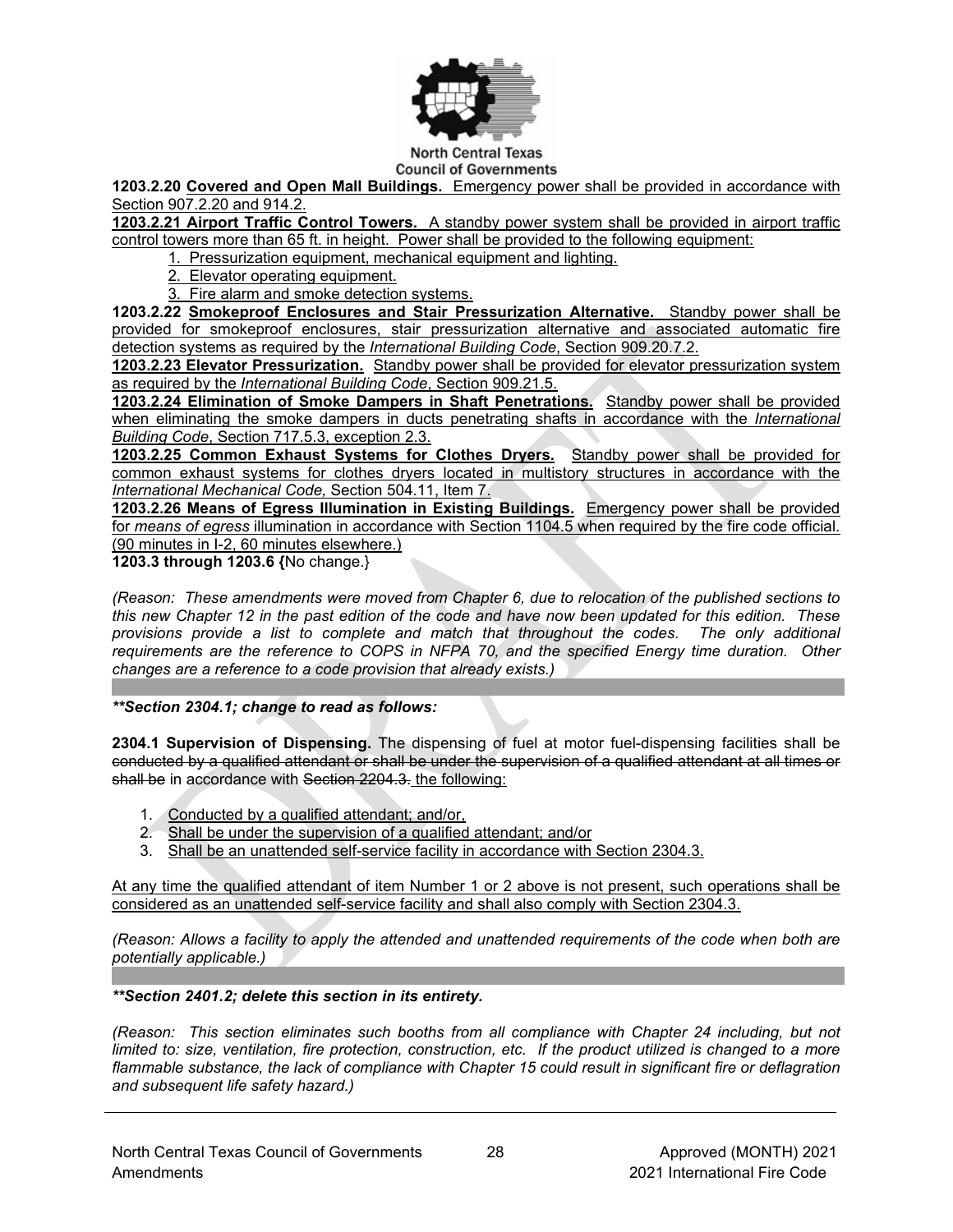

### *\*\*Section 3103.3.1; delete this section in its entirety*

*(Reason: This section requires a fire sprinkler system to be installed in temporary tents and membrane structures, which is not a reasonable or enforceable requirement for a temporary use. A fire watch or fire alarm system is a more advisable approach for such occupancies that are only temporary in nature.)*

## *\*\*Table 3206.2, footnote h; change text to read as follows:*

h. Not required Where storage areas are protected by either early suppression fast response (ESFR) sprinkler systems or control mode special application sprinklers with a response time index of 50 ( $m \cdot$ s) 1/2 or less that are listed to control a fire in the stored commodities with 12 or fewer sprinklers, installed in accordance with NFPA 13, manual smoke and heat vents or manually activated engineered mechanical smoke exhaust systems shall be required within these areas.

*(Reason: Allows the fire department to control the smoke and heat during and after a fire event, while ensuring proper operation of the sprinkler protection provided. Also, gives an alternative to smoke and heat vents.)*

*\*\*Table 3206.2; add footnote j to row titled 'High Hazard' and 'Greater than 300,000' to read as follows:*

j. High hazard high-piled storage areas shall not exceed 500,000 square feet. A 2-hour fire wall constructed in accordance with Section 706 of the *International Building Code* shall be used to divide high-piled storage exceeding 500,000 square feet in area.

*(Reason: This is a long-standing legacy requirement and provides passive protection for extremely large buildings where it would be otherwise impossible to control the spread of fire without the fire wall in place in an uncontrolled fire event, which is much more likely in high hazard commodities, such as tires, flammable liquids, expanded plastics, etc.)*

*\*\*\*Section 3311.1; change to read as follows:*

**Section 3311.1 Required access.** Approved vehicle access for firefighting and emergency response shall be provided to all construction or demolition sites. Vehicle access shall be provided to within 400 50 feet (30 480 15 240 mm) of temporary or permanent fire department connections. Vehicle access shall be provided by either temporary or permanent roads, capable of supporting vehicle loading under all weather conditions. Vehicle access shall be maintained until permanent fire apparatus access roads are available. When fire apparatus access roads are required to be installed for any structure or development, access shall be approved prior to the time which construction has progressed beyond completion of the foundation of any structure. Whenever the connection is not visible to approaching fire apparatus, the fire department connection shall be indicated by an *approved* sign.

*(Reason: Improves access to the FDC where required, as well as coordinates with the timing of installation amendment from Section 501.4.)*

#### *\*\*Section 5601.1.3; change to read as follows:*

**5601.1.3 Fireworks.** The possession, manufacture, storage, sale, handling, and use of fireworks are prohibited.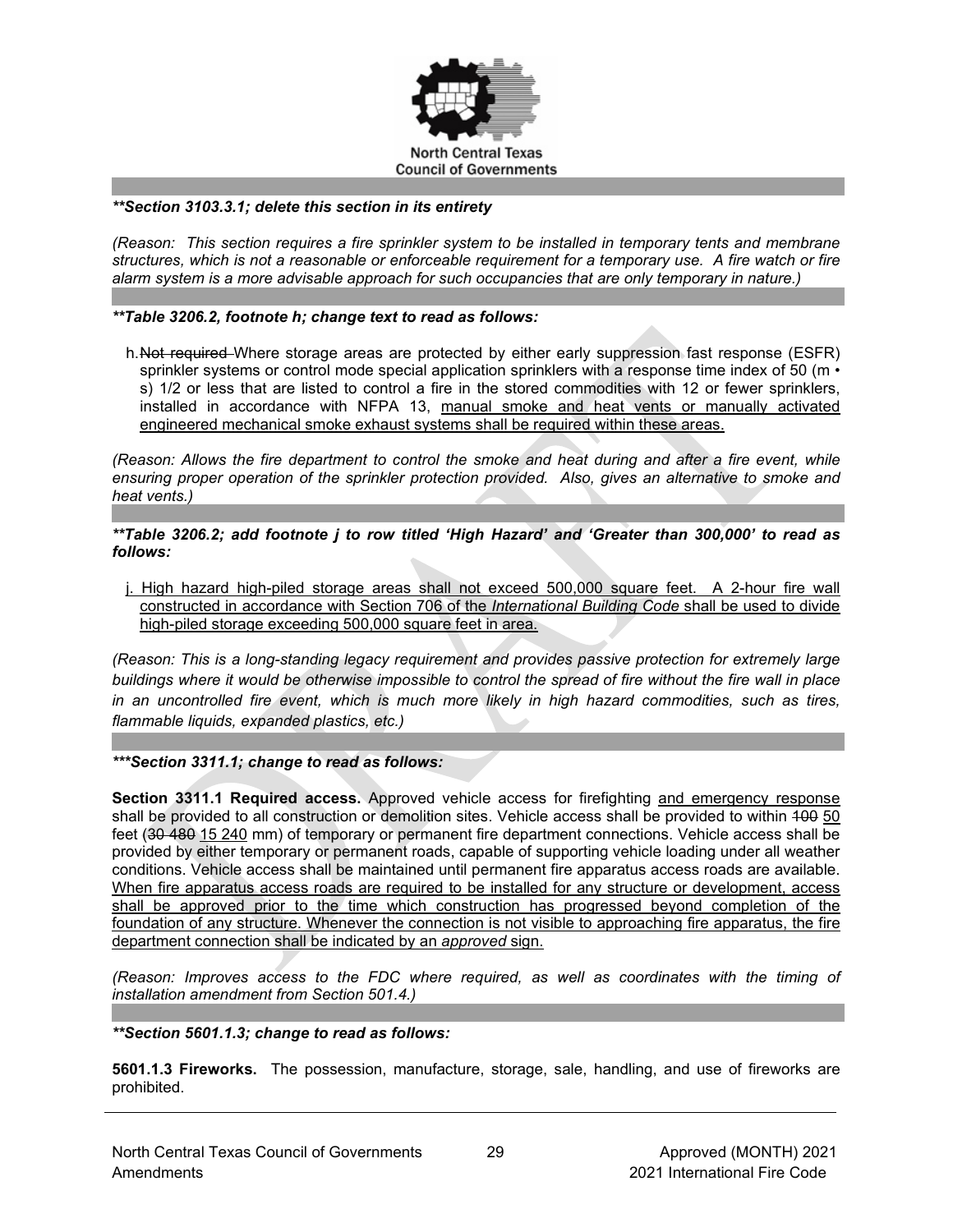

# **Exceptions:**

- 1. Only when approved for fireworks displays, the storage and handling of fireworks as allowed in Section 5604 and 5608.
- 2. Manufacture, assembly and testing of fireworks as allowed in Section 5605.
- 3.2. The use of fireworks for approved fireworks displays as allowed in Section 5608.
- 4. The possession, storage, sale*… {Delete remainder of text.}*

*(Reason: Restricts fireworks to approved displays only, which is consistent with regional practice. Such is intended to help protect property owners and individuals from unintentional fireworks fires within the jurisdiction, as well as to help protect individuals from fireworks injuries. It is noted that there has been a change in the State Law to allow possession of unopened fireworks in certain areas of the vehicle, and it is highly recommended that AHJ's familiarize themselves with the applicable State Laws in this regard.)*

*\*\*Section 5703.6; add sentence to end of paragraph to read as follows:*

An *approved* method of secondary containment shall be provided for underground tank and piping systems.

*(Reason: Increased protection in response to underground leak problems and remediation difficulty in underground applications. Coordinates with TCEQ requirements.)*

*\*\*Section 5704.2.11.4; change to read as follows:*

**5704.2.11.4 Leak Prevention.** Leak prevention for underground tanks shall comply with Sections 5704.2.11.4.1 and 5704.2.11.4.2 through 5704.2.11.4.3. An *approved* method of secondary containment shall be provided for underground tank and piping systems.

*(Reason: Increased protection in response to underground leak problems and remediation difficulty in underground applications. Coordinates with TCEQ requirements.)*

*\*\*Section 5704.2.11.4.2; change to read as follows:*

**5704.2.11.4.2 Leak Detection.** Underground storage tank systems shall be provided with an *approved* method of leak detection from any component of the system that is designed and installed in accordance with NFPA 30 and as specified in Section 5704.2.11.4.3.

*(Reason: Reference to IFC Section 5704.2.11.4.3 amendment.)*

*\*\*Section 5704.2.11.4.3; add to read as follows:*

**5704.2.11.4.3 Observation Wells.** Approved sampling tubes of a minimum 4 inches in diameter shall be installed in the backfill material of each underground flammable or combustible liquid storage tank. The tubes shall extend from a point 12 inches below the average grade of the excavation to ground level and shall be provided with suitable surface access caps. Each tank site shall provide a sampling tube at the corners of the excavation with a minimum of 4 tubes. Sampling tubes shall be placed in the product line excavation within 10 feet of the tank excavation and one every 50 feet routed along product lines towards the dispensers, a minimum of two are required.

*(Reason: Provides an economical means of checking potential leaks at each tank site. This is long-*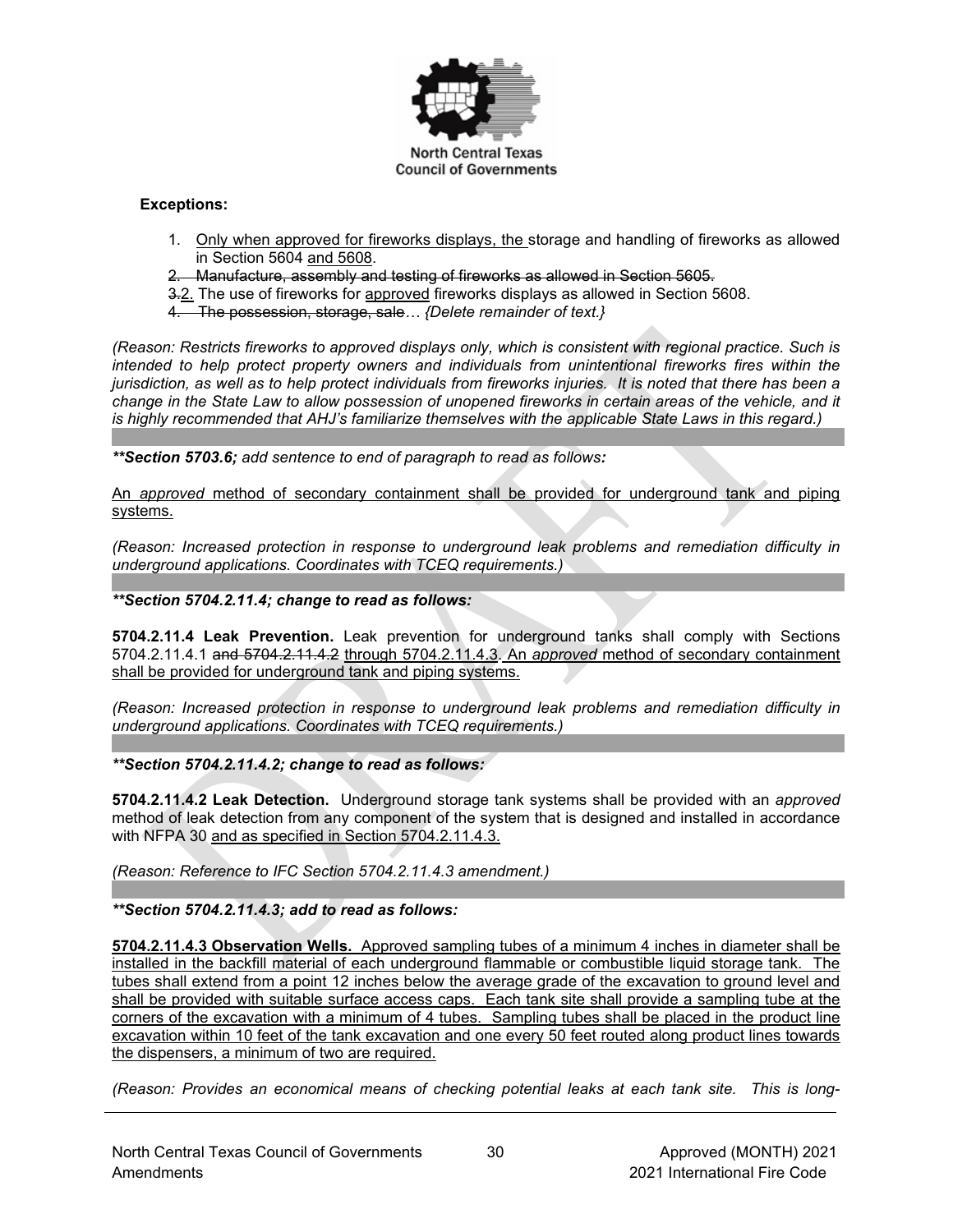

*standing regional practice.)*

#### *\*\*Section 5707.4; add paragraph to read as follows:*

Mobile fueling sites shall be restricted to commercial, industrial, governmental, or manufacturing, where the parking area having such operations is primarily intended for employee vehicles. Mobile fueling shall be conducted for fleet fueling or employee vehicles only, not the general public. Commercial sites shall be restricted to office-type or similar occupancies that are not primarily intended for use by the public.

*(Reason: The general public does not expect a hazardous operation to be occurring in a typical parking lot or for a fuel truck to be traversing such parking lot, temporarily fueling a vehicle, and moving on to the next area in the parking lot to fuel the next vehicle. Vehicular accidents occur in parking lots on a regular*  basis, but the presence of a fuel truck, especially one in the process of fueling a vehicle with gasoline, *greatly adds to the potential risk involved in such accidents. By restricting such operations to the occupancies in question, the employees of the business may be adequately notified to expect such operations to occur in the parking lot.)*

*\*\*Section 6103.2.1.8; add to read as follows:*

**6103.2.1.8 Jewelry Repair, Dental Labs and Similar Occupancies.** Where natural gas service is not available, portable LP-Gas containers are allowed to be used to supply approved torch assemblies or similar appliances. Such containers shall not exceed 20-pound (9.0 kg) water capacity. Aggregate capacity shall not exceed 60-pound (27.2 kg) water capacity. Each device shall be separated from other containers by a distance of not less than 20 feet.

*(Reason: To provide a consistent and reasonable means of regulating the use of portable LP-Gas containers in these situations. Reduces the hazard presented by portable containers when natural gas is already available. Please note that current State Law does not allow for the enforcement of any rules more stringent than that adopted by the State, so this amendment is only applicable as to the extent allowed by that State Law.)*

*\*\*Section 6104.2; add Exception 2. to read as follows:*

**Exceptions:**

- 1. *{existing text unchanged}*
- 2. Except as permitted in Sections 308 and 6104.3.3, LP-gas containers are not permitted in residential areas.

*(Reason: To provide a consistent and reasonable means of regulating the use LP-Gas containers. Reduces the hazard presented by such containers when natural gas is already available. References regional amendment to IFC 6104.3.3. Please note that current State Law does not allow for the enforcement of any rules more stringent than that adopted by the State, so this amendment is only applicable as to the extent allowed by that State Law.)*

#### *\*\*Section 6104.3.3; add to read as follows:*

**6104.3.3 Spas, Pool Heaters, and Other Listed Devices.** Where natural gas service is not available, an LP-gas container is allowed to be used to supply spa and pool heaters or other listed devices. Such container shall not exceed 250-gallon water capacity per lot. See Table 6104.3 for location of containers.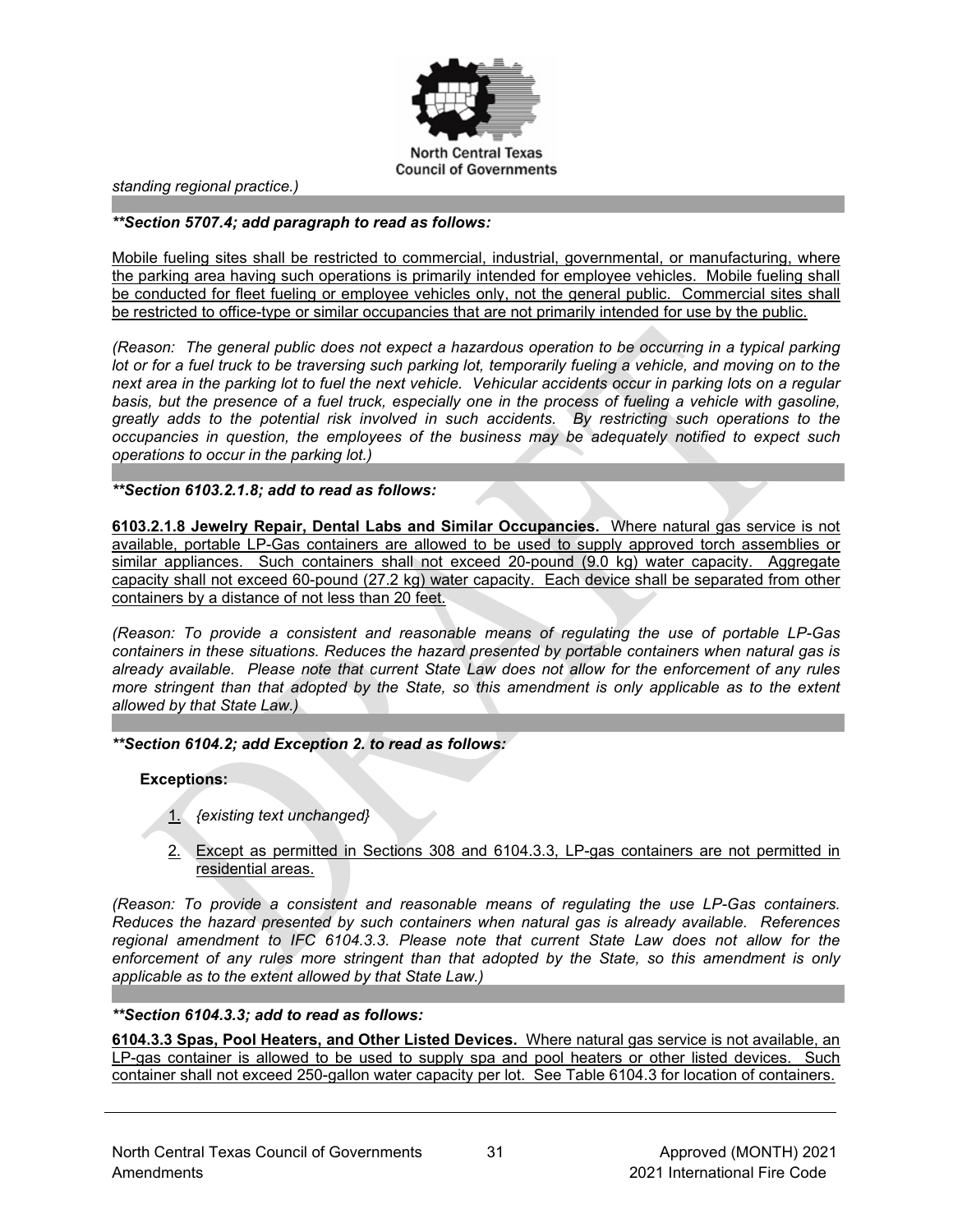

# **Council of Governments**

**Exception:** Lots where LP-gas can be off-loaded wholly on the property where the tank is located may install up to 500 gallon above ground or 1,000 gallon underground approved containers.

*(Reason: Allows for an alternate fuel source. Dwelling density must be considered and possibly factored into zoning restrictions. Reduces the hazard presented by over-sized LP-Gas containers. Please note that current State Law does not allow for the enforcement of any rules more stringent than that adopted by the State, so this amendment is only applicable as to the extent allowed by that State Law.)*

## *\*\*Section 6107.4 and 6109.13; change to read as follows:*

**6107.4 Protecting Containers from Vehicles.** Where exposed to vehicular damage due to proximity to alleys, driveways or parking areas, LP-gas containers, regulators and piping shall be protected in accordance with NFPA 58 Section 312.

**6109.13 Protection of Containers.** LP-gas containers shall be stored within a suitable enclosure or otherwise protected against tampering. Vehicle impact protection shall be provided as required by Section 6107.4.

### **Exception:** Vehicle impact protection shall not be required for protection of LP-gas containers where the containers are kept in lockable, ventilated cabinets of metal construction.

*(Reason: NFPA 58 does not provide substantial physical protection [it allows* r*aised sidewalks, fencing, ditches, parking bumpers as 'vehicle barrier protection'] of the container(s) from vehicular impact as is required and has been required historically, as per Section 312, i.e. bollard protection. Further, the exception to Section 6109.13 would allow for portable containers in ventilated metal cabinets to not require any physical protection whatsoever from vehicular impact, regardless of the location of the containers. Please note that current State Law does not allow for the enforcement of any rules more stringent than that adopted by the State, so this amendment is only applicable as to the extent allowed by that State Law.)*

# *\*\*{Appendix B Fire-Flow Requirements For Buildings amendments}*

# *\*\*Table B105.2; change footnote a. to read as follows:*

a. The reduced fire-flow shall be not less than 4,000 1,500 gallons per minute.

*(Reason: The minimum fire-flow of 1,500 gpm for other than one- and two- family dwellings has existed since the 2000 edition of the IFC, as well as the Uniform Fire Code before that. Little to no technical justification was provided for the proposed code change at the code hearings. The board believes that the already-allowed 75 percent reduction in required fire-flow for the provision of sprinkler protection is already a significant trade-off. The minimum 1,500 gpm is not believed to be overly stringent for the vast majority of public water works systems in this region, especially since it has existed as the requirement for so many years. Further, the continued progression of trading off more and more requirements in the codes for the provision of sprinkler protection has made these systems extremely operation-critical to the safety of the occupants and properties in question. In other words, should the sprinkler system fail for any reason, the fire-flow requirements drastically increase from that anticipated with a sprinkler-controlled fire scenario.)*

#### *\*\*\*{Appendix D Fire Apparatus Access Roads amendments}*

#### *\*\*\*Section D102.1; change to read as follows:*

**D102.1 Access and loading.** Facilities, buildings or portions of buildings hereafter constructed shall be accessible to fire department apparatus by way of an *approved* fire apparatus access road with an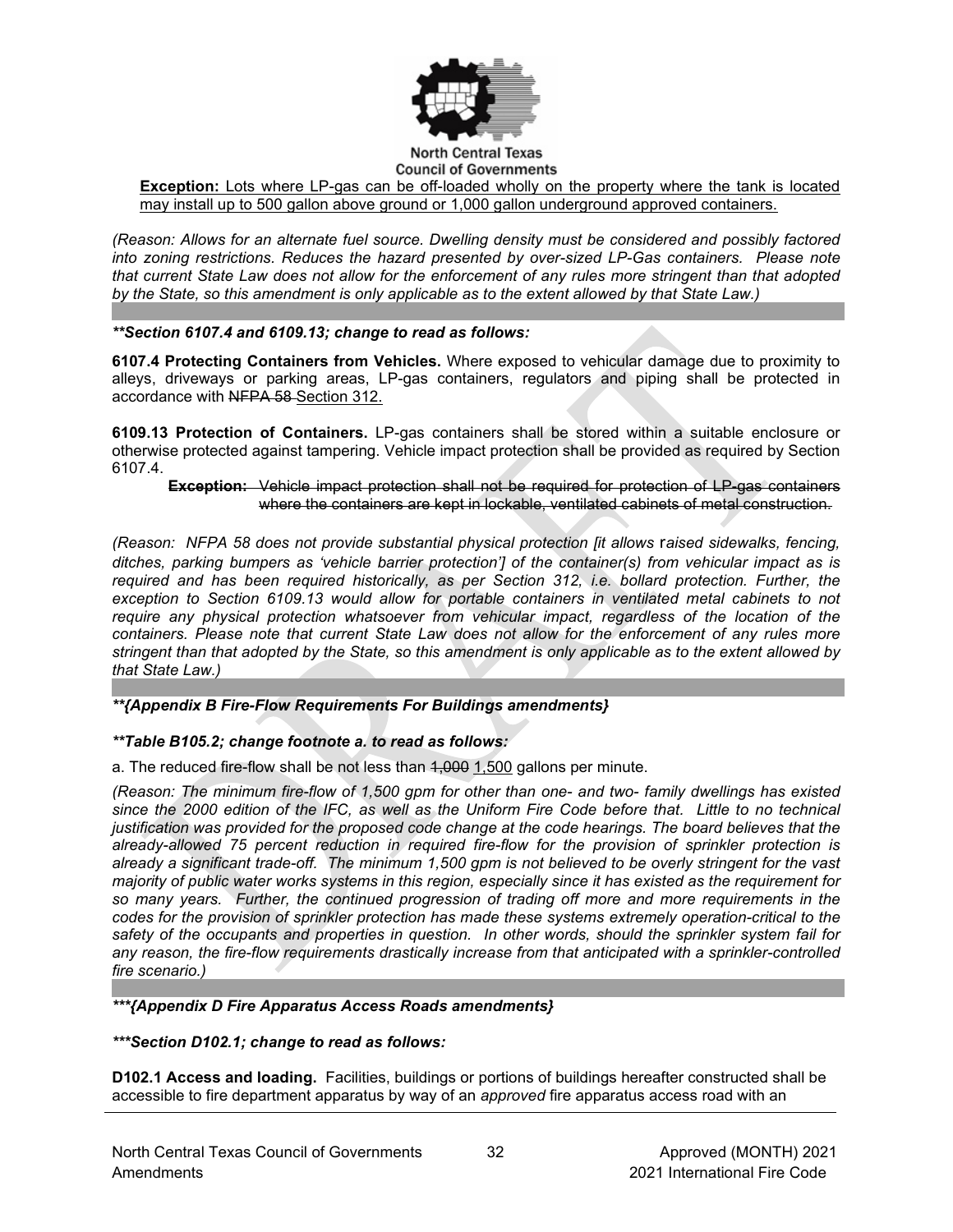

#### **North Central Texas Council of Governments**

asphalt, concrete or other *approved* driving surface capable of supporting the imposed load of fire apparatus weighing up to 75,000 85,000 pounds (34 050 38 556 kg).

*(Reason: To address the current size of fire trucks in use – figure derived from DOT requirements for waiver of vehicle exceeding such weight and from current maximum weights of fire trucks being purchased by jurisdictions in North Texas.)*

# *\*\*\*Section D103.4; change to read as follows:*

**D103.4 Dead ends.** Dead-end fire apparatus access roads in excess of 150 feet (45 720 mm) shall be provided with width and turnaround provisions in accordance with [Table D103.4.](https://codes.iccsafe.org/lookup/IFC2021P1_Pt07_AppxD_SecD103.4_TblD103.4)

| LENGTH  WIDTH |        | <b>TURNAROUNDS REQUIRED</b>                                                                         |
|---------------|--------|-----------------------------------------------------------------------------------------------------|
| (feet)        | (feet) |                                                                                                     |
| $0 - 150$     | 20 24  | None required                                                                                       |
| 151-500       | 20 24  | 120-foot Hammerhead, 60-foot "Y" or 96-foot diameter cul-de-sac in accordance<br>with Figure D103.1 |
| $ 501 - 750 $ | 26     | 120-foot Hammerhead, 60-foot "Y" or 96-foot diameter cul-de-sac in accordance<br>with Figure D103.1 |
| Over 750      |        | Special approval required                                                                           |

# **TABLE D103.4 REQUIREMENTS FOR DEAD-END FIRE APPARATUS ACCESS ROADS**

For SI: 1 foot = 304.8 mm.

*(Reason: Reflects current increased apparatus access roadway widths as indicated in the recommended amendment to 503.2.1.)* 

# *\*\*\*Section D103.5; change Item 1 to read as follows:*

**D103.5 Fire apparatus access road gates.** Gates securing the fire apparatus access roads shall comply with all of the following criteria:

1. Where a single gate is provided, the gate width shall be not less than 20 24 feet (6096 7315.2) mm). Where a fire apparatus road consists of a divided roadway, the gate width shall be not less than 12 feet (3658 mm).

*(Reason: Reflects current increased apparatus access roadway widths as indicated in the recommended amendment to 503.2.1.)*

# *\*\*\*Section D103.6; change to read as follows:*

**D103.6 Signs. Marking.** Striping, signs, or other markings, when approved by the *fire code official*, shall be provided for fire apparatus access roads to identify such roads or prohibit the obstruction thereof.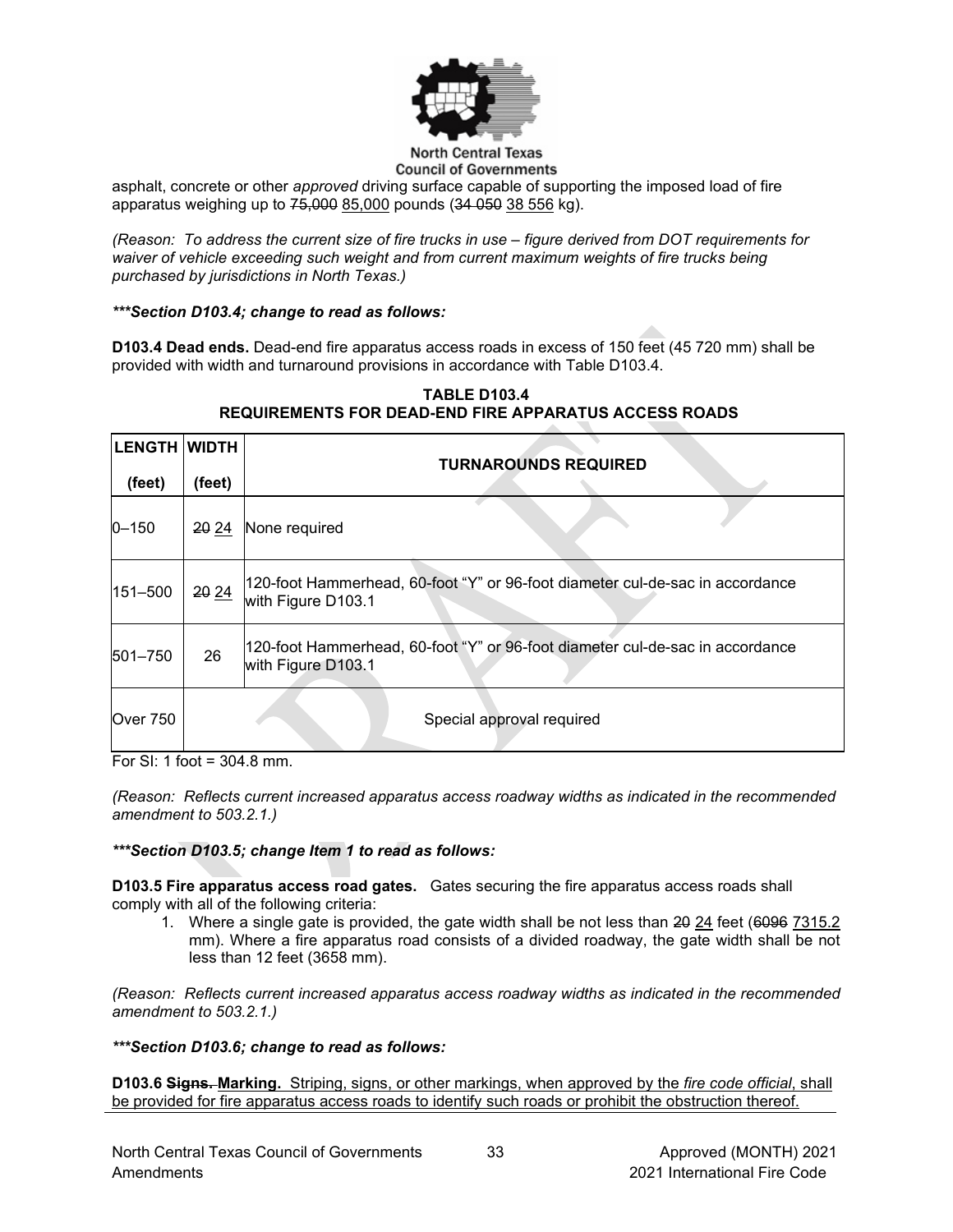

#### **North Central Texas Council of Governments**

Striping, signs and other markings shall be maintained in a clean and legible condition at all times and be replaced or repaired when necessary to provide adequate visibility.

**(1) Striping** – Fire apparatus access roads shall be continuously marked by painted lines of red traffic paint six inches (6") in width to show the boundaries of the lane. The words "NO PARKING FIRE LANE" or "FIRE LANE NO PARKING" shall appear in four inch (4") white letters at 25 feet intervals on the red border markings along both sides of the fire lanes. Where a curb is available, the striping shall be on the vertical face of the curb.

**(2) Signs** – Signs shall read "NO PARKING FIRE LANE" or "FIRE LANE NO PARKING" and shall be 12" wide and 18" high (See Figure D103.6). Signs shall have red letters on a white reflective background, using not less than 2" lettering. Signs shall be permanently affixed to a stationary post and the bottom of the sign shall be six feet, six inches (6'6") above finished grade. Signs shall be spaced not more than fifty feet (50') apart along both sides of the fire lane. Signs may be installed on permanent buildings or walls or as approved by the Fire Chief.

Where required by the *fire code official*, fire apparatus access roads shall be marked with permanent "NO PARKING—FIRE LANE" signs complying with [Figure D103.6,](https://codes.iccsafe.org/lookup/IFC2021P1_Pt07_AppxD_SecD103.6_FigD103.6) or other approved method. Signs shall have a minimum dimension of 12 inches (305 mm) wide by 18 inches (457 mm) high and have red letters on a white reflective background. Signs shall be posted on one or both sides of the fire apparatus road as required by [Section D103.6.1](https://codes.iccsafe.org/lookup/IFC2021P1_Pt07_AppxD_SecD103.6.1) or [D103.6.2.](https://codes.iccsafe.org/lookup/IFC2021P1_Pt07_AppxD_SecD103.6.2)



#### **FIGURE D103.6 FIRE LANE SIGNS**

*(Reason: Reflects current markings for apparatus access roadways as indicated in the recommended amendment to Section 503.3)*

*\*\*\*Section D103.6.1 and D103.6.2; delete sections as follows:*

**D103.6.1Roads 20 to 26 feet in width.** *Fire lane* signs as specified in [Section D103.6](https://codes.iccsafe.org/lookup/IFC2021P1_Pt07_AppxD_SecD103.6) shall be posted on both sides of fire apparatus access roads that are 20 to 26 feet wide (6096 to 7925 mm). **D103.6.2 Roads more than 26 feet in width.** *Fire lane* signs as specified in [Section D103.6](https://codes.iccsafe.org/lookup/IFC2021P1_Pt07_AppxD_SecD103.6) shall be posted on one side of fire apparatus access roads more than 26 feet wide (7925 mm) and less than 32 feet wide (9754 mm).

*(Reason: Reflects current markings for apparatus access roadways as indicated in the recommended amendment to 503.3 and D103.6, which requires the signage on both sides of the fire apparatus access roads, regardless of width)*

*\*\*\*Section D104.3; change to read as follows:*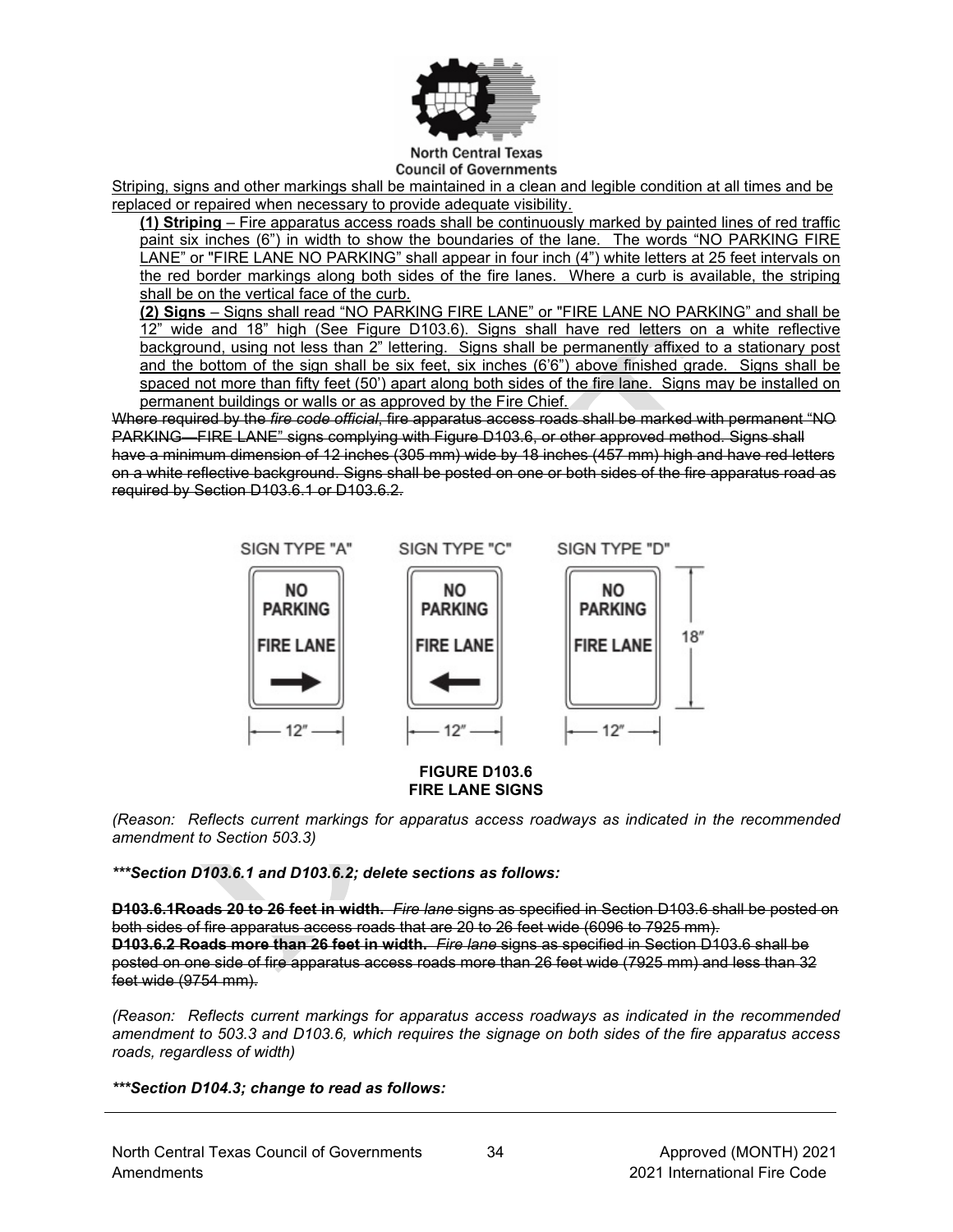

**D104.3 Remoteness.** Where two fire apparatus access roads are required, they shall be placed a distance apart equal to not less than one half of the length of the maximum overall diagonal dimension of the lot or area to be served, measured in a straight line between accesses, or as *approved* by the *fire code official*.

*(Reason: To provide some additional flexibility to the fire code official on the location of the two fire apparatus access roads.)*

## *\*\*\*Section D105.3; change to read as follows:*

**D105.3 Proximity to building.** Unless otherwise approved by the fire code official, one or more of the required access routes meeting this condition shall be located not less than 15 feet (4572 mm) and not greater than 30 feet (9144 mm) from the building, and shall be positioned parallel to one entire side of the building. The side of the building on which the aerial fire apparatus access road is positioned shall be *approved* by the *fire code official*.

*(Reason: To provide some additional flexibility to the fire code official on the location of the aerial fire apparatus access roads.)*

#### *\*\*\*Section D106.3; change to read as follows:*

**D106.3 Remoteness.** Where two fire apparatus access roads are required, they shall be placed a distance apart equal to not less than one-half of the length of the maximum overall diagonal dimension of the property or area to be served, measured in a straight line between accesses, or as *approved* by the *fire code official*.

*(Reason: To provide some additional flexibility to the fire code official on the location of the two fire apparatus access roads.)*

#### *\*\*\*Section D107.2; change to read as follows:*

**D107.2 Remoteness.** Where two fire apparatus access roads are required, they shall be placed a distance apart equal to not less than one-half of the length of the maximum overall diagonal dimension of the property or area to be served, measured in a straight line between accesses, or as *approved* by the *fire code official*.

*(Reason: To provide some additional flexibility to the fire code official on the location of the two fire apparatus access roads.)*

*\*\*\*{Appendix L Requirements For Fire Fighter Air Replenishment Systems amendments}*

# *\*\*\*Section L101.1; change to read as follows:*

**Section L101.1 Scope.** Fire fighter air replenishment systems (FARS) shall be provided in accordance with this appendix in new buildings when any of the following conditions occur:

1. Any new building 5 or more stories in height.

2. Any new building with 2 or more floors below grade.

3. Any new building 500,000 square feet or more in size.

Each stairwell shall have a supply riser. SCBA fill panels shall be located on odd numbered floors commencing at the first level in the primary stairwell and on even numbered floors commencing at level 2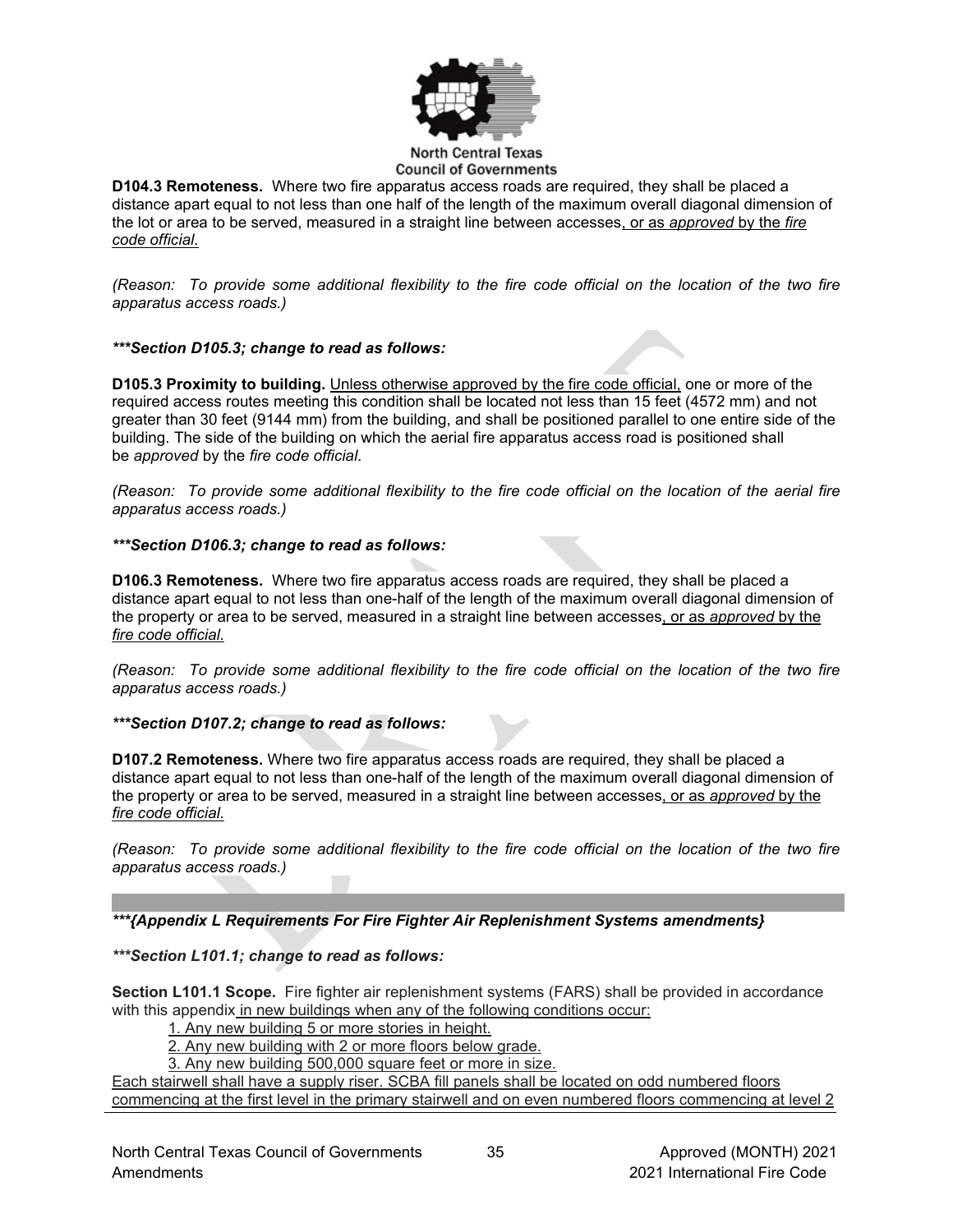

**Council of Governments** 

in the remaining stairwells. Fill panels in buildings over 500,000 square feet shall be located adjacent to each standpipe connection.

The adopting ordinance shall specify building characteristics or special hazards that establish thresholds triggering a requirement for the installation of a FARS. The requirement shall be based on the fire department's capability of replenishing fire fighter breathing air during sustained emergency operations. Considerations shall include:

1. Building characteristics, such as number of stories above or below grade plane , floor area, type of construction and fire-resistance of the primary structural frame to allow sustained fire-fighting operations based on a rating of not less than 2 hours.

2. Special hazards, other than buildings, that require unique accommodations to allow the fire department to replenish fire fighter breathing air.

3. Fire department staffing level.

4. Availability of a fire department breathing air replenishment vehicle.

*(Reason: Breathing air is critical for firefighting operations. Historically, fire departments have supplied air*  bottles by manually transporting air bottles up stairways or across long distances in a building, which is an *extraordinarily intensive process and takes firefighters away from their primary mission of rescue and firefighting. The FARS technology in Appendix L exists to address this issue using in-building air supply systems. Many jurisdictions in North Texas and across the country have already adopted this Appendix and are enforcing and installing these systems to improve the life safety of firefighters and enhance their firefighting capabilities in an emergency incident, which is one of the reasons for recommending this Appendix for adoption – to ensure regional consistency, as well as to improve mutual emergency aid among jurisdictions in North Texas.)*

#### *\*\*\*Section L104.13.1; delete this section in its entirety.*

*(Reason: The amendment to Section L101.1 above addresses the location criteria for SCBA fill panels.)*

#### *\*\*\*Section L104.14; add paragraph to read as follows:*

The external mobile air connection shall be located with approved separation from the Fire Department Connection (FDC) to allow functionality of both devices by first responders; shall be visible from and within 50 ft. of a fire apparatus access road along an unobstructed path; and shall be located in an approved signed, secured cabinet.

(Reason*: To accommodate the needs of first responders to be able to locate and utilize the required connection to ensure air supply availability to this system, similar to the requirements of FDC's.)*

*END*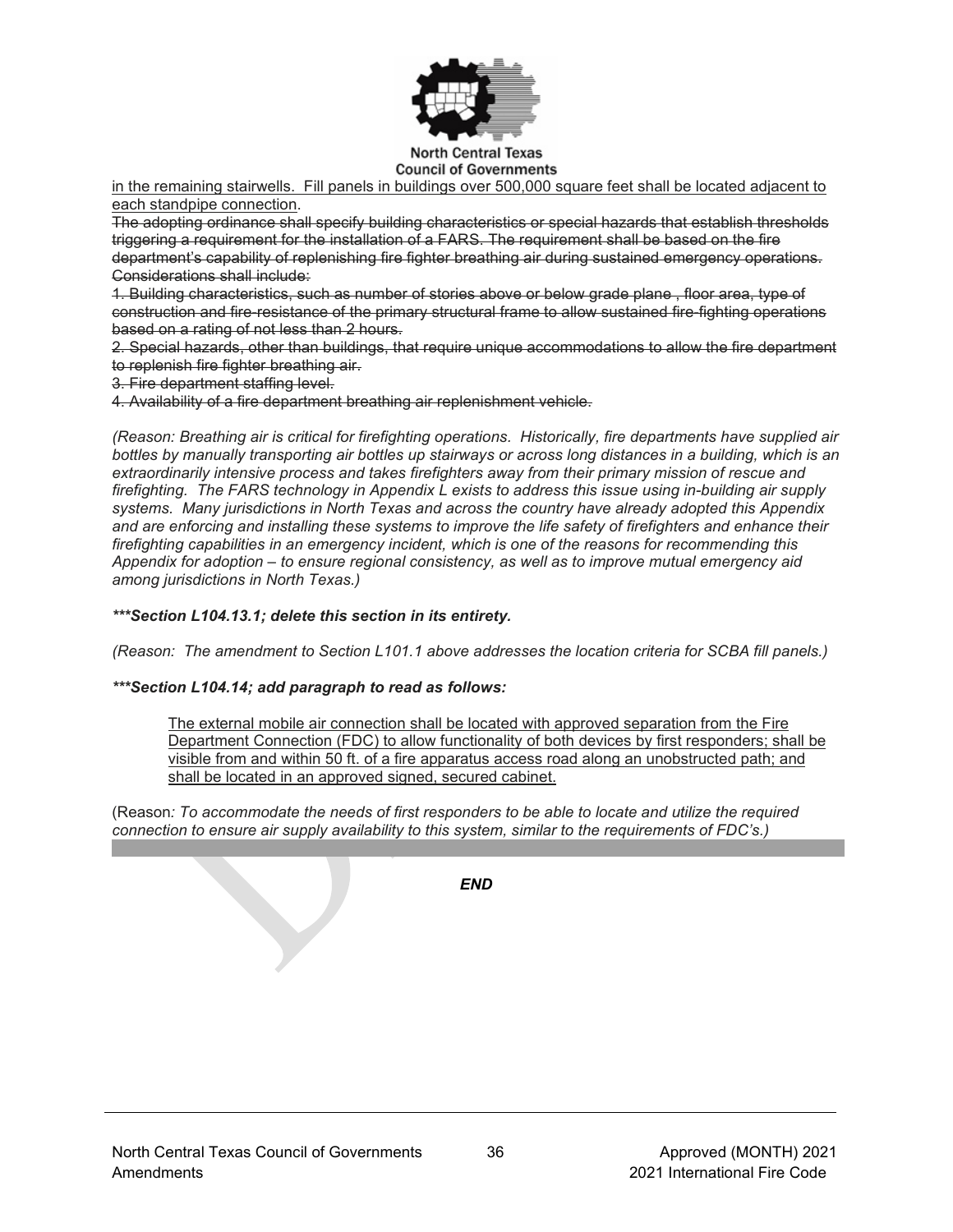

**Council of Governments Recommended Amendments to the 2021 International Existing Building Code**

North Central Texas Council of Governments Region

The following sections, paragraphs, and sentences of the *2021 International Existing Building Code* are hereby amended as follows: Standard type is text from the IEBC. Underlined type is text inserted. Lined through type is deleted text from IEBC. A double asterisk (\*\*) at the beginning of a section identifies an amendment carried over from the 2018 edition of the code and a triple asterisk (\*\*\*) identifies a new or revised amendment with the 2021 code.

*\*\*Section 102.4; change to read as follows:*

**[A] 102.4 Referenced codes and standards**. The codes, when specifically adopted, and standards referenced in this code shall be considered part of the requirements of this code to the prescribed extent of each such reference and as further regulated in Sections 102.4.1 and 102.4.2. {No change to rest of section.}

*(Reason: To not inadvertently adopt other codes (i.e. Wildland Urban Interface Code etc…) by reference.)*

*\*\*\*Section 110.2; delete number 11 as follows:*

11. Where an automatic sprinkler system is provided, and whether an automatic sprinkler system is required.

*(Reason: This has not been historically required on C.O.'s creating inconsistency and is not easily implemented to modify C.O.'s, and is short-sided in only identifying one fire protection system. Further, the system must be maintained whether voluntarily installed or not.)*

# *\*\*\*Section 202; amend definition of Existing Building as follows:*

**Existing Building** - A building, structure, or space with an approved final inspection issued under a code edition which is at least 2 published code editions preceding the currently adopted building code; a building, structure or space that is undergoing a change of occupancy or use. erected prior to the date of adoption of the appropriate code, or one for which a legal building permit has been issued.

*\*\*\*Section 202; amend definition of Existing Structure as follows:*

**Existing Structure**- A building, structure, or space, with an approved final inspection issued under a code edition which is at least 2 published code editions preceding the currently adopted building code; a building, structure or space that is undergoing a change of occupancy or use. erected prior to the date of adoption of the appropriate code, or one for which a legal building permit has been issued.

*(Reason: To prevent potential abuses in new construction and shell buildings.)*

*\*\*\*Section 306.1; add exceptions to read as follows:*

# **Exceptions:**

- **1.** Components of projects regulated by and registered with Architectural Barriers Division of Texas Department of Licensing and Regulation shall be deemed to be in compliance with the requirements of this chapter.
- **2.** If the cost of the project is less than \$50K, it must comply with ICC A117.1, or it shall be reviewed and inspected to the Texas Accessibility Standards by a Registered Accessibility Specialist.

*(Reason: To coordinate with the IBC and State Law for accessibility.)*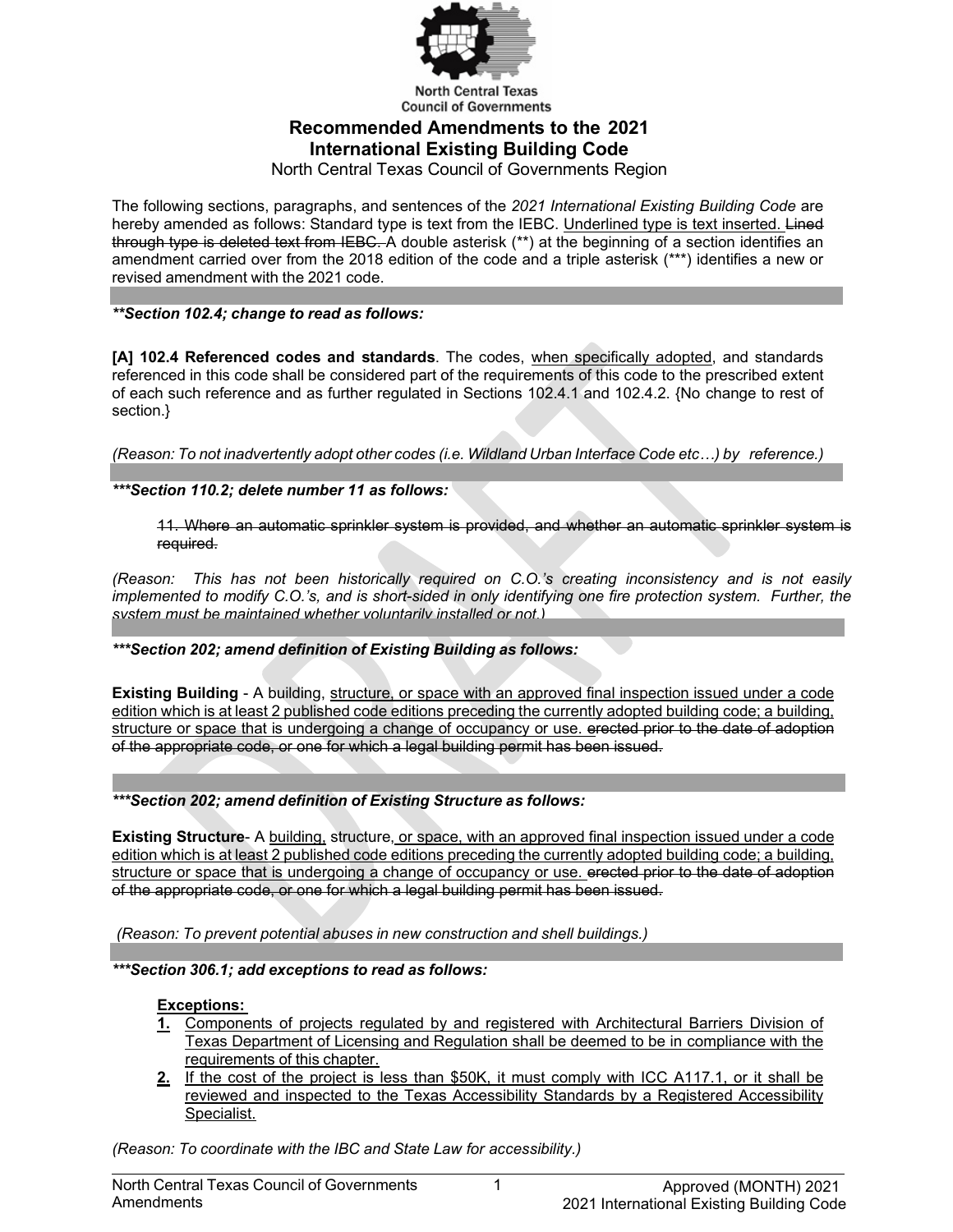

## *\*\*\*Section 306.2; add exception to read as follows:*

**Exception:** Projects subject to the Texas Accessibility Standards as adopted by the Texas Department of Licensing and Regulation are exempt from this section. Projects with a valuation of less than \$50,000.00 (which are subject to the Texas Accessibility Standards) may be accepted as equivalent to this section where reviewed and inspected to the Texas Accessibility Standards by a Texas Department of Licensing and Regulation Registered Accessibility Specialist when a plan review report and a compliant inspection report are provided to the building code official.

*(Reason: To coordinate with the IBC and State Law for accessibility.)*

# *\*\*\*Section 306.5.1; add to read as follows:*

**306.5.1 Complete change of occupancy.** Where an entire building undergoes a *change of occupancy*, it shall comply with Section 305.4.1 and shall have all of the following accessible features:

1. Not fewer than one accessible building entrance.

2. Not fewer than one accessible route from an accessible building entrance to *primary function* areas.

3. Signage complying with Section 1111 of the *International Building Code*.

4. Accessible parking, where parking is being provided.

5. Not fewer than one accessible passenger loading zone, where loading zones are provided.

6. Not fewer than one accessible route connecting accessible parking and accessible passenger loading zones to an accessible entrance.

7. At least one accessible family or assisted use toilet room shall be provided in accordance with Chapter 11 of the International Building Code.

Where it is *technically infeasible* to comply with the new construction standards for any of these requirements for a change of group or occupancy, Items 1 through 6 shall conform to the requirements to the maximum extent technically feasible.

**Exception:** The accessible features listed in Items 1 through 6 are not required for an accessible route to Type B units.

*(Reason: Maintains legacy language from the 2018 IEBC to identify accessibility criteria for changes of occupancy, and adds the required accessible toilet for disabled occupants, as per previous 2018 IEBC amendments.)*

*\*\*Section 401.3 Flood Hazard Areas; delete this section.*

 *(Reason: Flood hazard ordinances may be administered by other departments within the city.)*

*\*\*Section 405.2.6 Flood Hazard Areas; delete this section.*

 *(Reason: Flood hazard ordinances may be administered by other departments within the city.)*

*\*\*Section 406.1; add a code reference to read as follows:*

**406.1 Material.** Existing electrical wiring and equipment undergoing *repair* shall be allowed to be repaired or replaced with like material, in accordance with the requirements of NFPA 70.

*(Reason: To ensure compliance with the NEC relative to any electrical repairs/replacement.)*

*\*\*Section 502.3 Flood Hazard Areas; delete this section.*

 *(Reason: Flood hazard ordinances may be administered by other departments within the city)*

*\*\*\*Section 503.2 Flood hazard areas; delete this section.*

*(Reason: Flood hazard ordinances may be administered by other departments within the city)*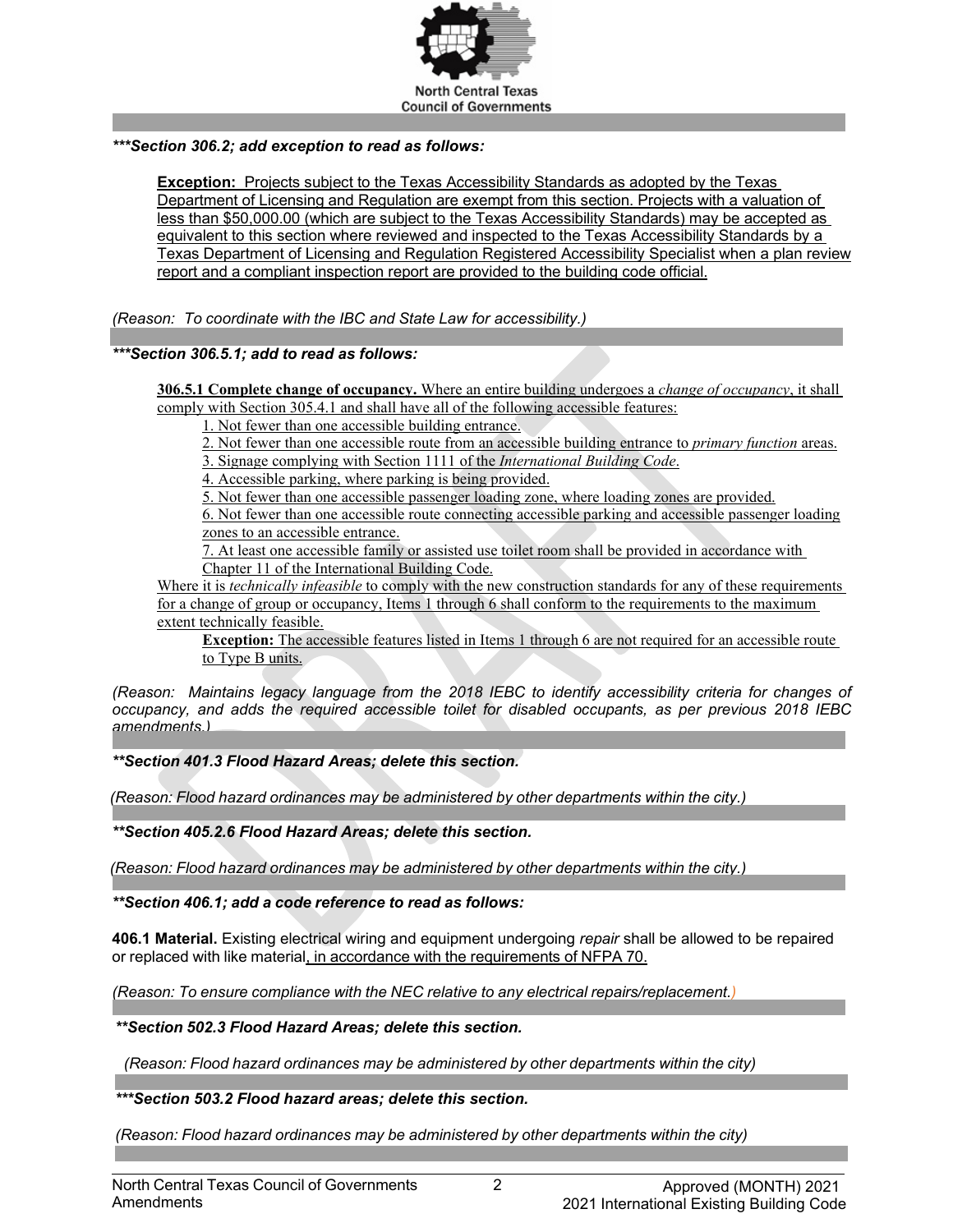

**Council of Governments** *\*\*\*Section 503.16; add exception to read as follows:*

**Exception:** Compliance with the Texas Accessibility Standards is not considered equivalent compliance for the purpose of enforcement of this code section.

*(Reason: TAS does not address this criteria in their evaluation, and it is justifiably required for alterations in existing buildings.)*

# *\*\*Section 504.1.2; change to read as follows:*

**504.1.2 Existing fire escapes**. Existing fire escapes shall continue to be accepted as a component in the means of egress in existing buildings only. Existing fire escapes shall be permitted to be repaired or replaced.

(Reason: *To add clarity and help reduce confusion associated with the amendment preventing new fire escapes.*)

*\*\*Section* **504.1.3;** *delete this section:*

**504.1.3 New fire escapes**. New fire escapes for existing buildings shall be permitted only where exterior stairways cannot be utilized due to lot lines limiting stairway size or due to the sidewalks, alleys or roads at grade level. New fire escapes shall not incorporate ladders or access by windows.

(Reason: *To generally require a higher level of egress protection and consistent with regional practice.*)

*\*\*Section 507.3 Flood Hazard Areas; delete this section.*

 *(Reason: Flood hazard ordinances may be administered by other departments within the city.)*

*\*\*Section 701.3 Flood Hazard Areas; delete this section.*

*\*\*\*Section 702.4; add exception 2 to read as follows:*

2. Operable windows with openings that are provided with window fall prevention devices that comply with ASTM F2090.

*(Reason: Maintains legacy language of the 2018 IFC to identify fall prevention devices as acceptable alternate/exception.)*

**\*\****Section* **702.7***; add a code reference to read as follows:*

**702.7 Materials and methods.** All new work shall comply with the materials and methods requirements in the *International Building Code*, *International Energy Conservation Code*, *International Mechanical Code*, National Electrical Code, and *International Plumbing Code*, as applicable, that specify material standards, detail of installation and connection, joints, penetrations, and continuity of any element, component, or system in the building.

*(Reason: To provide a more complete list of potentially adopted codes.)*

*\*\*Section 802.5.1;* **change to read as follows:**

**802.5.1 Minimum requirement.** Every portion of a floor, such as a balcony or a loading dock, open-sided walking surfaces, including *mezzanines*, *equipment platforms*, *aisles*, *stairs*, *ramps* and landings that is more than 30 inches (762 mm) above the floor or grade below and is not provided with guards, or those in which the existing guards are judged to be in danger of collapsing, shall be provided with guards.

*(Reason: To be consistent with Building Code requirements for guards and unsafe conditions.)*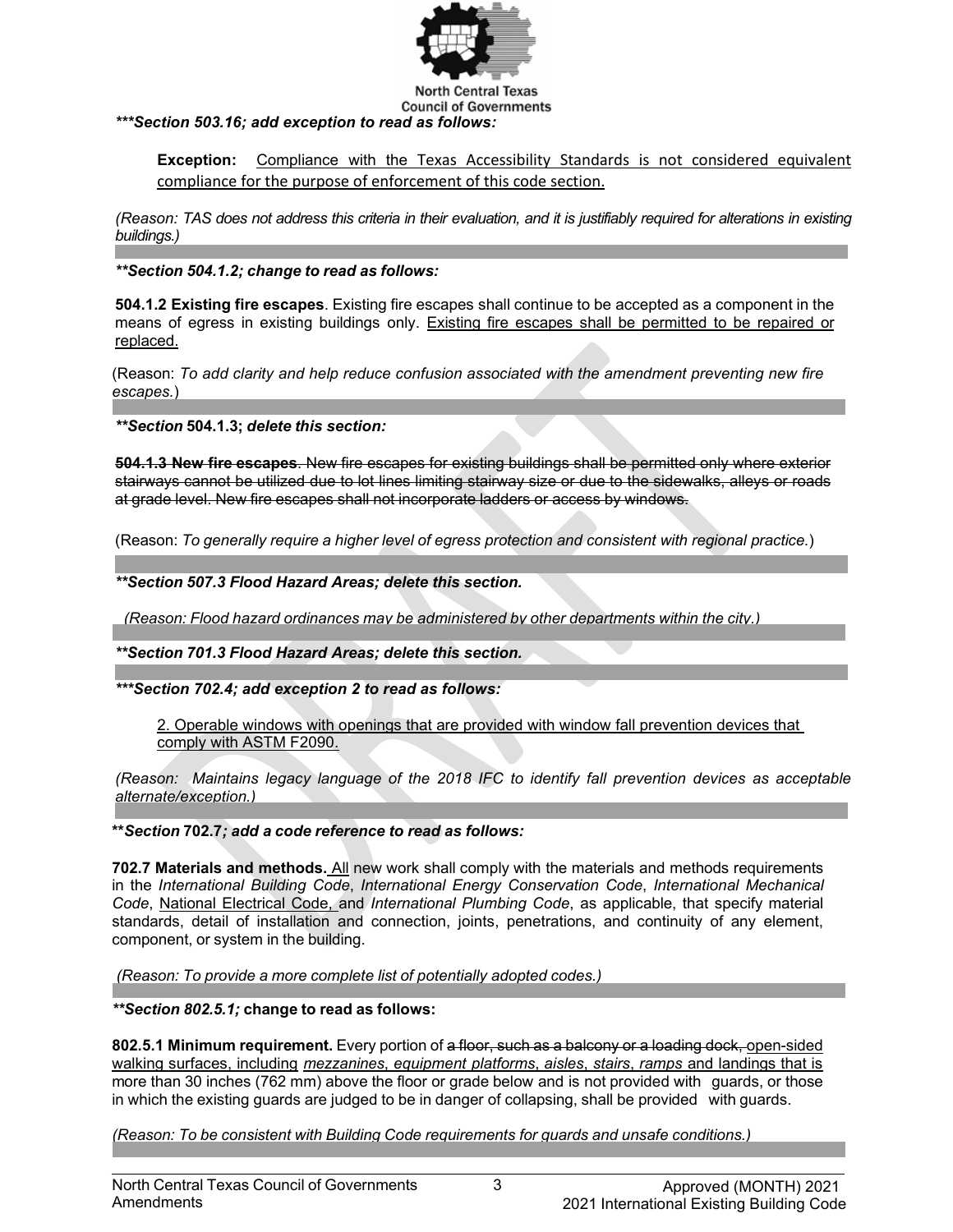

**Council of Governments** *\*\*Section 803.1; add sentence to read as follows:*

For the purpose of fire sprinkler protection and fire alarm requirements included in this section, the *work area* shall be extended to include at least the entire tenant space or spaces bounded by walls capable of

resisting the passage of smoke containing the subject *work area*, and if the *work area* includes a corridor, hallway, or other exit access, then such corridor, hallway, or other exit access shall be protected in its entirety on that particular floor level.

(Reason: The intent is to avoid work area protection that would result in partial sprinkler or fire alarm protection. Partial sprinkler protection not delineated by walls would be a clear violation of NFPA 13 and would not allow the sprinkler to perform or function as intended. Also, partial fire alarm coverage is a clear *violation of the Fire Code, NFPA 72, and ADA.)*

# *\*\*Section 803.2.6; change exception to read as follows:*

**Exception:** Supervision is not required where the Fire Code does not require such for new construction. for the following:

1. Underground gate valve with roadway boxes.

2. Halogenated extinguishing systems.

3. Carbon dioxide extinguishing systems.

4. Dry- and wet-chemical extinguishing systems.

5. Automatic sprinkler systems installed in accordance with NFPA 13R where a common supply provided.

main is used to supply both domestic and automatic sprinkler systems and a separate shutoffvalve for the automatic sprinkler system is not

*(Reason: The published exceptions are over-reaching and will result in inconsistencies among supervised protection systems and cause confusion for first responders as well.)*

*\*\*Section 803.3; change section to read as follows:*

**803.3 Standpipes.** Refer to Section 1103.6 of the Fire Code for retroactive standpipe requirements. {Delete rest of Section 803.3.}

*(Reason: The Fire Code already requires standpipes in these buildings (greater than 50 ft.) retroactively in Section 1103.6. This new section would negate/lessen those retroactive provisions already contained in the Fire Code.)*

**\*\***Section **804.2;** *delete Exception #1 as follows:*

**Exceptions: 1**. Where the work area and the means of egress serving it complies with NFPA101.  **2**. [Remain unchanged]

*(Reason: NFPA 101 is not a commonly adopted code in the region and enforcement would be problematic, especially due to contradictions with the requirements of the IBC.)*

# **\*\****Section* **804.4.1.2***; change to read as follows:*

**804.4.1.2 Fire Escapes required**. For other than Group I-2, where more than one exit is required, an existing or newly constructed fire escape complying with section 805.3.1.2.1 shall be accepted as providing one of the required means of egress.

*(Reason: Higher level of safety by not allowing new fire escapes and consistent with regional practice.)*

**\*\****Section* **804.4.1.2.1***; change to read as follows:*

**804.4.1.2.1 Fire Escape access and details** - …

- 1. [Remain unchanged]
- 2. Access to a new-fire escape shall be through a door...
- 3. Newly constructed fire escapes shall be permitted only where exterior stairways cannot be utilized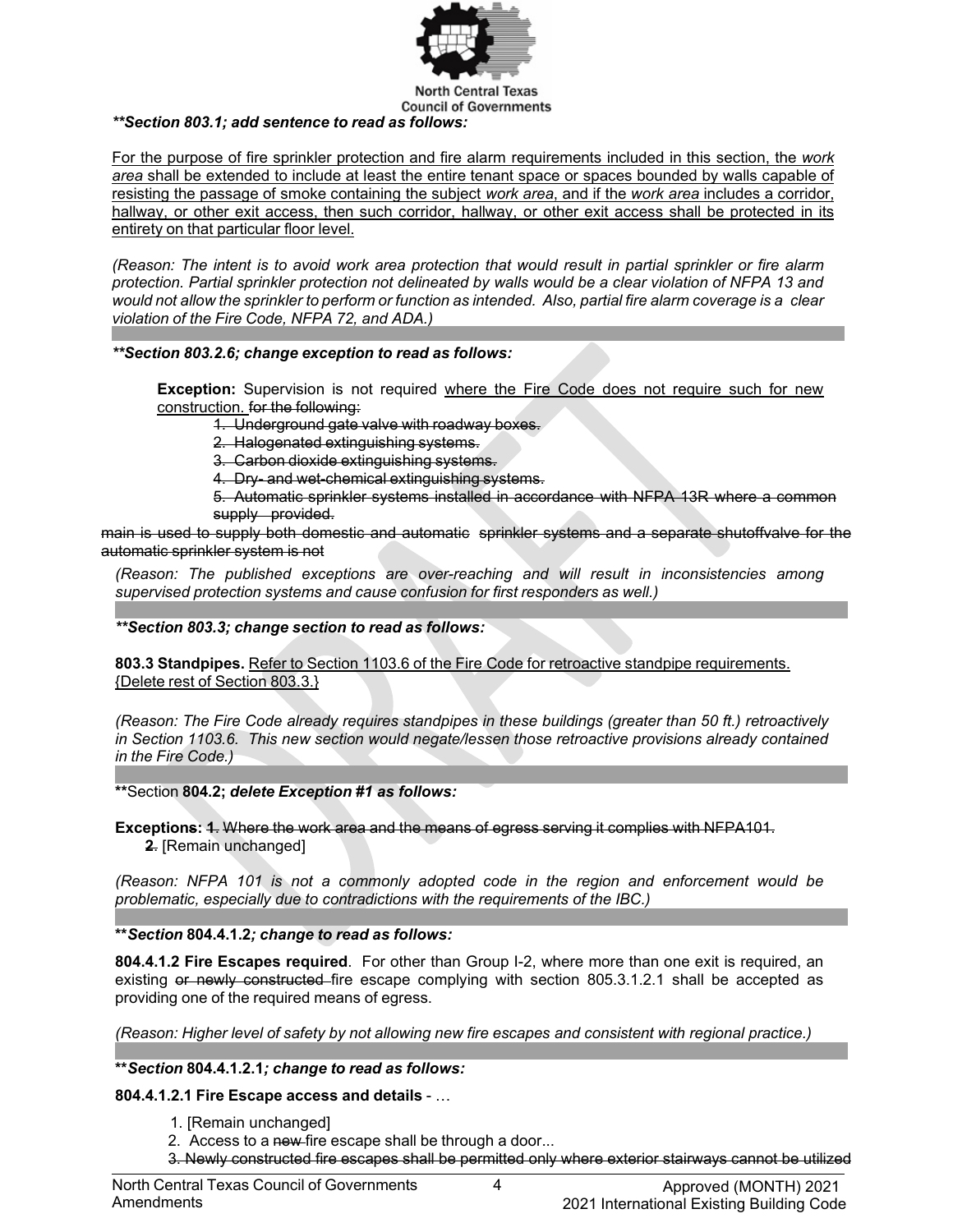

#### **North Central Texas Council of Governments**

because of lot lines limiting the stairway size or because of the sidewalks, alleys, or roads at grade level.

- 4. [Remain unchanged]
- 5. In all buildings of Group E occupancy up to and including the 12<sup>th</sup> grade, buildings of Group I occupancy, rooming boarding houses, and childcare centers, ladders of any type are prohibited on fire escapes used as a required means of egress.

*(Reason: Higher level of safety by not allowing new fire escapes. Consistency with language and defined term in IBC.)*

**\*\*Section 804.6.2 Transoms; add language to read as follows:**

**804.6.2 Transoms.** In all buildings of Group B, E, I-1, I-2, R-1 and R-2 occupancies, …..[Remainder unchanged]

*(Reason: Transom windows were historically a common practice in school buildings and each jurisdiction should evaluate the impact on their stakeholders and their community with regards to this section.)*

*\*\*Section 904.1; add sentence to read as follows:*

For the purpose of fire sprinkler protection and fire alarm requirements included in this section, the *work area* shall be extended to include at least the entire tenant space or spaces bounded by walls containing the subject *work area*, and if the *work area* includes a corridor, hallway, or other exit access, then such corridor, hallway, or other exit access shall be protected in its entirety on that particular floor level.

(Reason: The intent is to avoid work area protection that would result in partial sprinkler or fire alarm protection. Partial sprinkler protection not delineated by walls would be a clear violation of NFPA 13 and the Fire Code and would not allow the sprinkler system to perform or function as intended. Also, partial *fire alarm coverage is a clear violation of the Fire Code, NFPA 72, and ADA.)*

*\*\*Section 904.1.1; change to read as follows:*

**904.1.1 High-rise buildings.** An automatic sprinkler system shall be provided in work areas of where the high-rise buildings. has a sufficient municipal water supply for the design and installation of an automatic sprinkler system at the site.

*(Reason: Level 3 alterations are affecting more than 50% of the existing high-rise building, and as such,* sprinkler protection is more than justifiable, even when fire pumps, etc., are necessary. It is noted that the *work area method is one of three different methods available to the designer/owner in the IEBC.)*

# *\*\*\*Section 1011.2.1: change to read as follows:*

**1011.2.1 Fire sprinkler system**. Where a change in occupancy classification occurs or where there is a *change of occupancy* within a space where there is a different fire protection system threshold requirement in Chapter 9 of the *International Building Code* that requires an automatic fire sprinkler system to be provided based on the new occupancy in accordance with Chapter 9 of the *International Building Code*. The installation of the automatic sprinkler system shall be required within the area of the *change of occupancy* and areas of the building not separated horizontally and vertically from the *change of occupancy* by one of the following:

- 1. Nonrated permanent partition and horizontal assemblies.
- 2. Fire partition.
- 3. Smoke partition.
- 4. Smoke barrier.
- 5. Fire barrier, as required by Section 707 of the IBC.
- 6. Fire wall, as required by Section 706 of the IBC.

**Exceptions:** [Remain unchanged.]